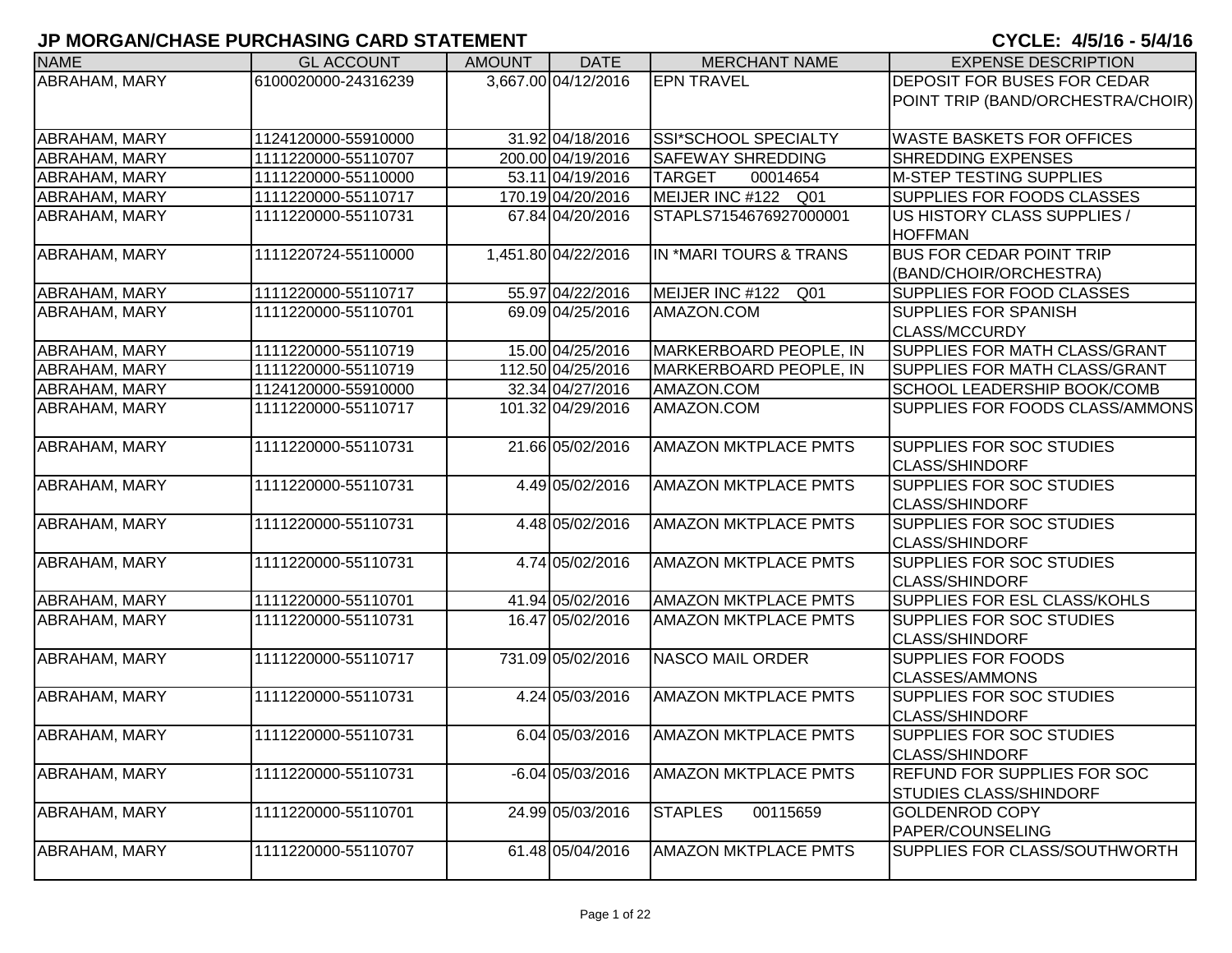| <b>NAME</b>                  | <b>GL ACCOUNT</b>   | <b>AMOUNT</b> | <b>DATE</b>       | <b>MERCHANT NAME</b>              | <b>EXPENSE DESCRIPTION</b>                               |
|------------------------------|---------------------|---------------|-------------------|-----------------------------------|----------------------------------------------------------|
| ABRAHAM, MARY                | 1111220000-55110701 |               | 19.00 05/04/2016  | AMAZON MKTPLACE PMTS              | SUPPLIES FOR CLASS/SOUTHWORTH                            |
| <b>ABRAHAM, MARY</b>         | 1111220000-55110707 |               | 9.44 05/04/2016   | <b>AMAZON MKTPLACE PMTS</b>       | SUPPLIES FOR CLASS/SOUTHWORTH                            |
| ABRAHAM, MARY                | 1111220000-55110731 |               | 6.06 05/04/2016   | <b>AMAZON MKTPLACE PMTS</b>       | <b>SUPPLIES FOR SOC STUDIES</b><br><b>CLASS/SHINDORF</b> |
| ABRAHAM, MARY                | 1111220000-55110707 |               | 45.26 05/04/2016  | <b>AMAZON MKTPLACE PMTS</b>       | SUPPLIES FOR CLASS/SOUTHWORTH                            |
| ABRAHAM, MARY                | 1111220000-55110723 |               | 449.87 05/04/2016 | STAPLS7155229585000001            | MISC SUPPLIES FOR SCHOOL                                 |
| ABRAHAM, MARY                | 1111220000-55110716 |               | 52.00 05/04/2016  | STAPLS7155232824000001            | PENCIL SHARPENERS                                        |
| ABRAHAM, MARY                | 1111220000-55110731 |               | 59.91 05/04/2016  | <b>TEACHER'S DISCOVERY</b>        | SUPPLIES FOR SOC STUDIES<br><b>CLASS/SHINDORF</b>        |
| <b>ABRAHAM, MARY</b>         | 1124120000-55910000 |               | 82.10 05/04/2016  | THE RIEGLE PRESS                  | <b>CA-60 FILE TESTING INSERTS</b>                        |
| <b>ABRAHAM, MARY Total</b>   |                     | 7,667.30      |                   |                                   |                                                          |
| ALEX, CHRISTINA              | 1335100000-55110553 |               | 13.93 04/07/2016  | JOANN ETC #1933                   | <b>SUPPLIES</b>                                          |
| ALEX, CHRISTINA              | 1335100000-55110553 |               | 13.88 05/03/2016  | <b>DISCOUNT SCHOOL SUPPLY</b>     | <b>SUPPLIES</b>                                          |
| ALEX, CHRISTINA              | 1335100000-55110553 |               | 104.96 05/03/2016 | <b>DISCOUNT SCHOOL SUPPLY</b>     | <b>SUPPLIES</b>                                          |
| ALEX, CHRISTINA              | 1335100000-55110553 |               | 30.02 05/03/2016  | MICHAELS STORES 3744              | <b>SUPPLIES</b>                                          |
| <b>ALEX, CHRISTINA Total</b> |                     | 162.79        |                   |                                   |                                                          |
| <b>BAKER, ROBERT</b>         | 6100022000-24316186 |               | 54.41 04/18/2016  | LITTLE CAESARS 0304 00            | <b>STUDENT COUNCIL STATES DINNER</b>                     |
| <b>BAKER, ROBERT</b>         | 6100022000-24316186 |               | 70.12 04/18/2016  | SAMS CLUB #6657                   | <b>STUDENT COUNCIL MEETING TREATS</b>                    |
| <b>BAKER, ROBERT</b>         | 6100022000-24316186 |               | 328.10 04/20/2016 | <b>GRAND TRAV RESORT &amp; SP</b> | <b>STUDENT COUNCIL STATES HOTEL</b><br>FEE               |
| <b>BAKER, ROBERT</b>         | 6100022000-24316186 |               | 179.00 04/20/2016 | <b>GRAND TRAV RESORT &amp; SP</b> | <b>STUDENT COUNCIL STATES HOTEL</b><br><b>FEE</b>        |
| <b>BAKER, ROBERT</b>         | 6100022000-24316186 |               | 328.10 04/20/2016 | <b>GRAND TRAV RESORT &amp; SP</b> | <b>STUDENT COUNCIL STATES HOTEL</b><br>FEE               |
| <b>BAKER, ROBERT</b>         | 6100022000-24316186 |               | 328.10 04/20/2016 | <b>GRAND TRAV RESORT &amp; SP</b> | <b>STUDENT COUNCIL STATES HOTEL</b><br><b>FEE</b>        |
| <b>BAKER, ROBERT</b>         | 6100022000-24316186 |               | 313.40 04/20/2016 | <b>GRAND TRAV RESORT &amp; SP</b> | <b>STUDENT COUNCIL STATES HOTEL</b><br>FEE               |
| <b>BAKER, ROBERT</b>         | 6100022000-24316186 |               | 328.10 04/20/2016 | <b>GRAND TRAV RESORT &amp; SP</b> | <b>STUDENT COUNCIL STATES HOTEL</b><br><b>FEE</b>        |
| <b>BAKER, ROBERT Total</b>   |                     | 1,929.33      |                   |                                   |                                                          |
| <b>BARCOMB, CHERYL</b>       | 1122500000-55110000 |               | 720.00 04/05/2016 | <b>SMARTSIGN</b>                  | <b>INVENTORY LABELS</b>                                  |
| <b>BARCOMB, CHERYL</b>       | 1122500000-55110000 |               | 19.99 04/14/2016  | <b>AMAZON MKTPLACE PMTS</b>       | <b>IPAD AIR CASE</b>                                     |
| <b>BARCOMB, CHERYL</b>       | 1122500000-57410000 |               | 125.00 04/19/2016 | <b>MCLS</b>                       | <b>MCLS ANNUAL SUBSCRIPTION</b><br><b>RENEWAL</b>        |
| <b>BARCOMB, CHERYL</b>       | 1122500000-55110000 |               | 52.65 04/22/2016  | <b>AMAZON MKTPLACE PMTS</b>       | <b>ADAPTERS AND CABLES</b>                               |
| <b>BARCOMB, CHERYL</b>       | 1122500000-55110000 |               | 112.25 04/25/2016 | <b>AMAZON MKTPLACE PMTS</b>       | (5) DELL E5420 REPLACEMENT<br><b>KEYBOARDS</b>           |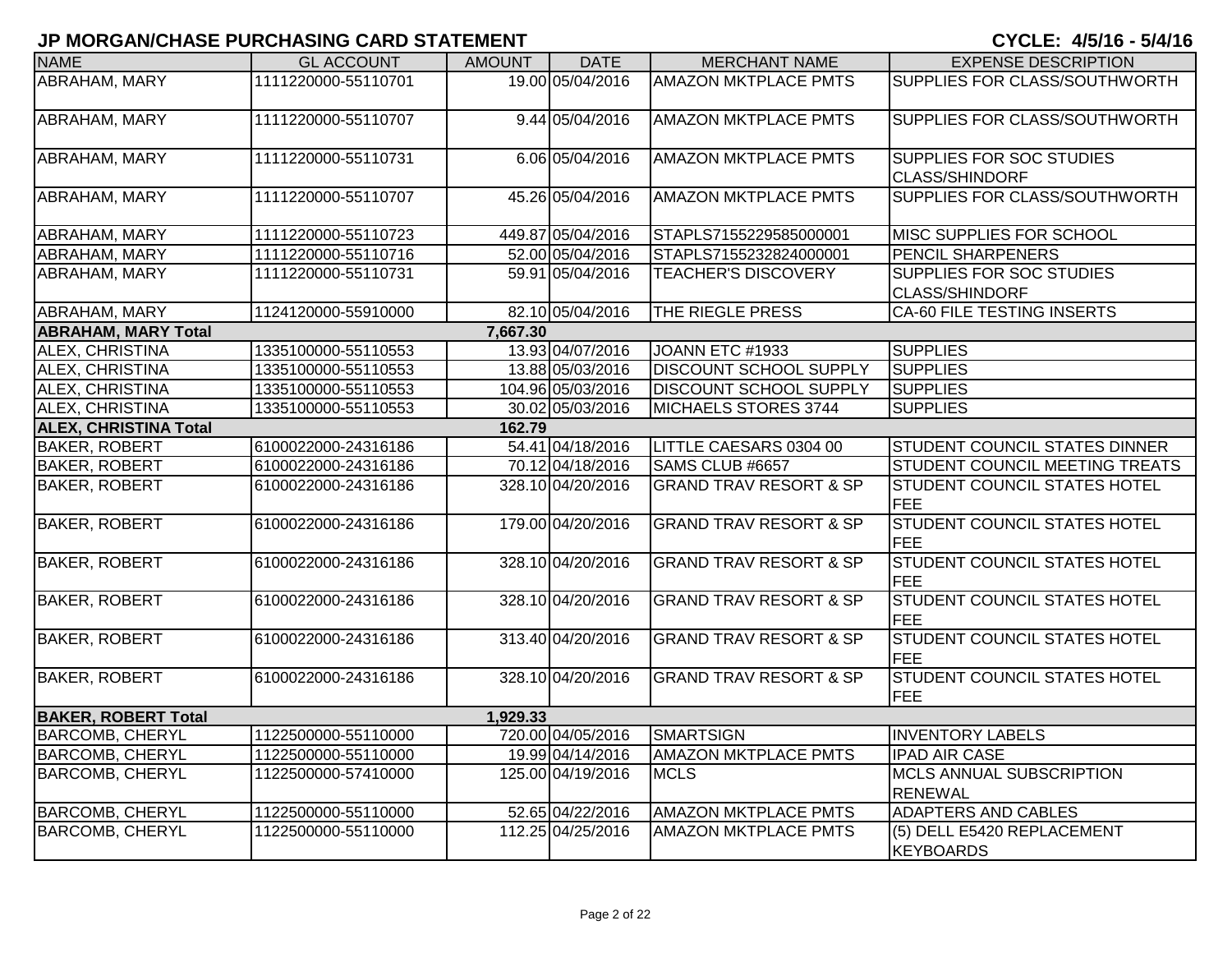| <b>NAME</b>                     | <b>GL ACCOUNT</b>   | <b>AMOUNT</b> | <b>DATE</b>         | <b>MERCHANT NAME</b>            | <b>EXPENSE DESCRIPTION</b>                                                                                              |
|---------------------------------|---------------------|---------------|---------------------|---------------------------------|-------------------------------------------------------------------------------------------------------------------------|
| <b>BARCOMB, CHERYL</b>          | 1122500000-55110000 |               | 264.24 04/25/2016   | <b>AMAZON MKTPLACE PMTS</b>     | (12) LATITUDE E5420 REPLACEMENT                                                                                         |
|                                 |                     |               |                     |                                 | <b>BATTERIES</b>                                                                                                        |
| <b>BARCOMB, CHERYL</b>          | 1122500000-55110000 |               | 45.96 04/26/2016    | <b>AMAZON MKTPLACE PMTS</b>     | (4) 10' LIGHTNING CABLES                                                                                                |
| <b>BARCOMB, CHERYL</b>          | 4245612000-56422958 |               | 73.71 04/27/2016    | AMAZON.COM                      | (7) HEADSETS                                                                                                            |
| <b>BARCOMB, CHERYL</b>          | 4245612000-56422958 |               | 31.59 04/27/2016    | AMAZON.COM                      | (3) HEADSETS                                                                                                            |
| <b>BARCOMB, CHERYL</b>          | 4245618000-56422958 |               | 1,314.31 04/27/2016 | <b>CDW GOVERNMENT</b>           | <b>CHROMEBOOK CART</b>                                                                                                  |
| <b>BARCOMB, CHERYL</b>          | 4245618000-56422958 |               | 1,314.31 04/27/2016 | <b>CDW GOVERNMENT</b>           | <b>CHROMEBOOK CART</b>                                                                                                  |
| <b>BARCOMB, CHERYL</b>          | 1122500000-55110000 |               | 34.99 04/28/2016    | <b>AMAZON MKTPLACE PMTS</b>     | USB TO VGA VIDEO ADAPTER                                                                                                |
| <b>BARCOMB, CHERYL</b>          | 4245612000-56422958 |               | 42.12 04/29/2016    | AMAZON.COM                      | (4) HEADSETS                                                                                                            |
| <b>BARCOMB, CHERYL</b>          | 4245612000-56422958 |               | 200.07 05/02/2016   | AMAZON.COM                      | (19) HEADSETS                                                                                                           |
| <b>BARCOMB, CHERYL</b>          | 4245611000-56422958 |               | 31.59 05/02/2016    | AMAZON.COM                      | (3) HEADSETS                                                                                                            |
| <b>BARCOMB, CHERYL</b>          | 4245618000-56422958 |               | 96.72 05/04/2016    | <b>TAYLOR SECURITY LOCK</b>     | (6) LOCKS FOR CHROMEBOOK CARTS                                                                                          |
|                                 |                     |               |                     |                                 |                                                                                                                         |
| <b>BARCOMB, CHERYL Total</b>    |                     | 4,479.50      |                     |                                 |                                                                                                                         |
| <b>BARR, STEVEN</b>             | 1100000759-11921000 |               | 150.00 04/25/2016   | <b>DETROIT ECONOMIC CLUB</b>    | PREPAID EXP 2016/17 DUES                                                                                                |
|                                 |                     |               |                     |                                 | (1125200000-57410000)                                                                                                   |
| <b>BARR, STEVEN Total</b>       |                     | 150.00        |                     |                                 |                                                                                                                         |
| <b>BEDFORD, JULIE</b>           | 6100015000-24316275 |               | 46.05 04/18/2016    | <b>TARGET</b><br>00014654       | <b>STAFF TREATS</b>                                                                                                     |
| <b>BEDFORD, JULIE</b>           | 6100015000-24316275 |               | 51.00 04/25/2016    | JIMMY JOHNS - 1659 - E          | LUNCH FOR INTERVIEW TEAM                                                                                                |
| <b>BEDFORD, JULIE</b>           | 1111115000-55110799 |               | 145.14 04/28/2016   | <b>THE RIEGLE PRESS</b>         | <b>STAFF SUPPLIES</b>                                                                                                   |
| <b>BEDFORD, JULIE Total</b>     |                     | 242.19        |                     |                                 |                                                                                                                         |
| <b>BELANGER, KIMBERLY</b>       | 1311800000-55110551 |               | 83.44 04/08/2016    | LAKESHORE LEARNING #45          | <b>MATERIALS AND SUPPLIES</b>                                                                                           |
| <b>BELANGER, KIMBERLY</b>       | 1311800000-55110551 |               | 17.00 04/28/2016    | <b>DOLLAR TREE</b>              | <b>END OF YEAR GIFT</b>                                                                                                 |
| <b>BELANGER, KIMBERLY</b>       | 1311800000-55110551 |               | 18.00 05/02/2016    | <b>DOLLAR TREE</b>              | <b>END OF YEAR GIFT</b>                                                                                                 |
| <b>BELANGER, KIMBERLY</b>       | 1311800000-55110551 |               | 24.99 05/02/2016    | JOANN ETC #1933                 | <b>END OF YEAR GIFT</b>                                                                                                 |
| <b>BELANGER, KIMBERLY Total</b> |                     | 143.43        |                     |                                 |                                                                                                                         |
| <b>BLESSED, KATE</b>            | 1335100000-55610553 |               | 40.00 04/18/2016    | <b>LITTLE CAESARS #0057</b>     | PIZZA FOR HALF DAY                                                                                                      |
| <b>BLESSED, KATE</b>            | 1335100000-55990553 |               | 15.37 04/28/2016    | AMAZON.COM                      | PLAYGROUND EQUIPMENT                                                                                                    |
| <b>BLESSED, KATE Total</b>      |                     | 55.37         |                     |                                 |                                                                                                                         |
| <b>BLOOM, LYNETTE</b>           | 1335100000-54910553 |               | 15.00 04/18/2016    | <b>APPELBAUM TRAINING INS</b>   | <b>STAFF TRAINING</b>                                                                                                   |
| <b>BLOOM, LYNETTE</b>           | 1335100000-55110553 |               | 666.12 04/20/2016   | <b>S&amp;S WORLDWIDE-ONLINE</b> | <b>SUMMER CAMP SUPPLIES</b>                                                                                             |
| <b>BLOOM, LYNETTE</b>           | 1335100000-55110553 |               | 68.09 04/22/2016    | <b>AMAZON MKTPLACE PMTS</b>     | SUMMER CAMP SUPPLIES                                                                                                    |
| <b>BLOOM, LYNETTE</b>           | 1335100000-55110553 |               | 149.85 04/25/2016   | <b>AMAZON MKTPLACE PMTS</b>     | <b>SUMMER CAMP SUPPLIES</b>                                                                                             |
| <b>BLOOM, LYNETTE Total</b>     |                     | 899.06        |                     |                                 |                                                                                                                         |
| <b>BRASIL, SANDRA</b>           | 6100022000-24316108 |               | 16.96 05/04/2016    | KROGER #632                     | COFFEE WITH PRINCIPAL CARTER<br><b>SUPPLIES</b>                                                                         |
| <b>BRASIL, SANDRA Total</b>     |                     | 16.96         |                     |                                 |                                                                                                                         |
| <b>BRAUN, LISA</b>              | 1111220730-55110000 |               | 24.34 04/14/2016    | THE HOME DEPOT 2737             | WHITEBOARD PAINT FOR REPAIRING<br><b>CLASS WHITE BOARDS; WINDOW</b><br>CLEANER TO USE IN CLEANING<br><b>WHITEBOARDS</b> |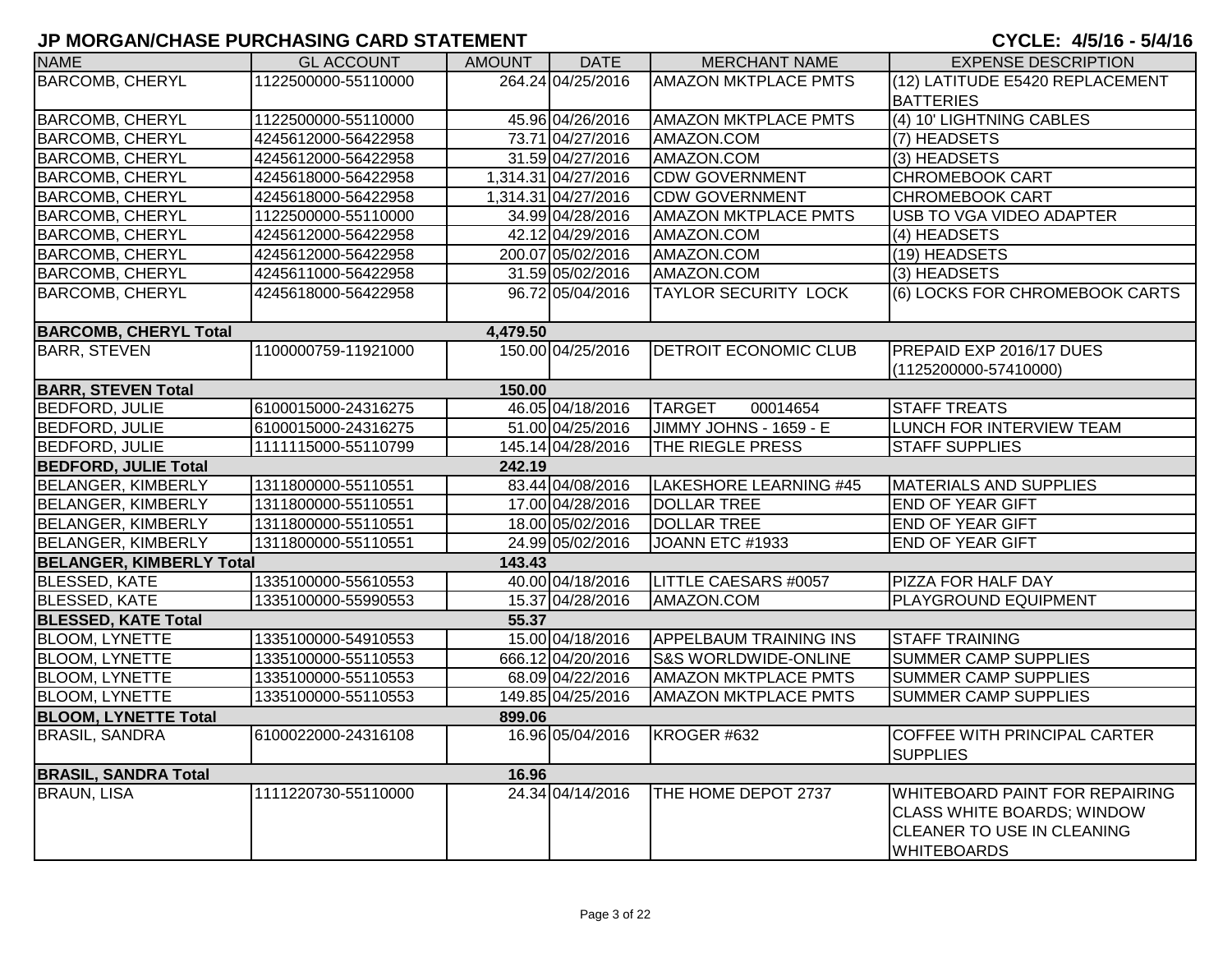| <b>NAME</b>                                | <b>GL ACCOUNT</b>   | <b>AMOUNT</b> | <b>DATE</b>         | <b>MERCHANT NAME</b>                        | <b>EXPENSE DESCRIPTION</b>                                   |
|--------------------------------------------|---------------------|---------------|---------------------|---------------------------------------------|--------------------------------------------------------------|
| <b>BRAUN, LISA</b>                         | 1111220730-55110000 |               | 17.98 05/03/2016    | <b>AMAZON MKTPLACE PMTS</b>                 | TWO SCIENCE POSTERS, ONE SET OF                              |
|                                            |                     |               |                     |                                             | WORD WALL VOCABULARY POSTERS                                 |
|                                            |                     |               |                     |                                             | FOR PHYSICAL SCIENCE                                         |
| <b>BRAUN, LISA</b>                         | 1111220730-55110000 |               | 62.82 05/04/2016    | <b>AMAZON MKTPLACE PMTS</b>                 | <b>BOOKS: ILLUSTRATED BOOK OF BAD</b>                        |
|                                            |                     |               |                     |                                             | (SCIENCE) ARGUMENTS, SCIENCE                                 |
|                                            |                     |               |                     |                                             | LEARNING OBJECTIVES & ESSENTIAL                              |
|                                            |                     |               |                     |                                             | TOOLS FOR NGSS, SUPPORTING                                   |
|                                            |                     |               |                     |                                             | <b>GRADES 5-8 IN CONSTRUCTING</b>                            |
|                                            |                     |               |                     |                                             | <b>EXPLANATIONS IN SCIENCE: CLAIM</b>                        |
|                                            |                     |               |                     |                                             | EVIDENCE REASONING FRAMEWORK                                 |
| <b>BRAUN, LISA</b>                         | 1111220730-55110000 |               | 80.25 05/04/2016    | <b>FLINN SCIENTIFIC, I</b>                  | LIGHT DEMONSTRATION KIT, LASER                               |
|                                            |                     |               |                     |                                             | POINTER AND LASER POINTER                                    |
|                                            |                     |               |                     |                                             | DEMONSTRATION KIT W CD/ROM                                   |
| <b>BRAUN, LISA Total</b>                   |                     | 185.39        |                     |                                             |                                                              |
| <b>BUNKER, JEFFREY</b>                     | 1126160000-55993000 |               | 77.36 04/14/2016    | MARKS OUTDOOR POWER EQ GRNDS MOWER REPAIRS  |                                                              |
| <b>BUNKER, JEFFREY</b>                     | 1126160000-55993000 |               | 76.84 04/22/2016    | SITE ONE LANDSCAPES034                      | <b>GRNDS HS SOFTBALL IRRIGATION</b>                          |
|                                            |                     |               |                     |                                             | <b>REPAIRS</b>                                               |
| <b>BUNKER, JEFFREY</b>                     | 1126160000-55993000 |               | 162.00 04/25/2016   | <b>ANGELO'S WHOLESALE</b>                   | <b>MS/DF MULCH</b>                                           |
| <b>BUNKER, JEFFREY</b>                     | 1126160000-55992000 |               | 162.00 04/25/2016   | <b>ANGELO'S WHOLESALE</b>                   | <b>HS MULCH</b>                                              |
| <b>BUNKER, JEFFREY</b>                     | 1126160000-55993000 |               | 162.00 04/25/2016   | <b>ANGELO'S WHOLESALE</b>                   | <b>HS MULCH</b>                                              |
| <b>BUNKER, JEFFREY</b>                     | 1126160000-55993000 |               | 162.00 04/25/2016   | <b>ANGELO'S WHOLESALE</b>                   | <b>HS MULCH</b>                                              |
| <b>BUNKER, JEFFREY</b>                     | 1126160000-55993000 |               | 27.00 05/02/2016    | <b>ANGELO'S WHOLESALE</b>                   | <b>MS MULCH</b>                                              |
| <b>BUNKER, JEFFREY</b>                     | 1126160000-55992000 |               | 3.17 05/02/2016     | <b>ANGELO'S WHOLESALE</b>                   | HS ADHESIVE FOR BASEBALL FIELD                               |
| <b>BUNKER, JEFFREY</b>                     | 1126160000-55993000 |               | 162.00 05/02/2016   | <b>ANGELO'S WHOLESALE</b>                   | <b>MS MULCH</b>                                              |
| <b>BUNKER, JEFFREY Total</b>               |                     | 994.37        |                     |                                             |                                                              |
| <b>CANALES, BETH</b>                       | 1111322000-55110718 |               | 114.56 04/25/2016   | MEIJER INC #054<br>Q01                      | <b>PROTEIN LABS-FAJITAS</b>                                  |
| <b>CANALES, BETH</b>                       | 1111322000-55110718 |               | 109.55 04/29/2016   | MEIJER INC #054<br>Q <sub>01</sub>          | DEPT SUPPLIES, FATS LAB                                      |
| <b>CANALES, BETH Total</b>                 |                     | 224.11        |                     |                                             |                                                              |
| CHRISTOPOULOS, COURTNI1311800000-55110551  |                     |               | 1.25 04/14/2016     | TEACHERSPAYTEACHERS.CO CHOICE TIME ACTIVITY |                                                              |
| CHRISTOPOULOS, COURTNI1311800000-55110551  |                     |               | 5.00 04/29/2016     | <b>DOLLARTREE</b>                           | <b>END OF THE YEAR GIFTS</b>                                 |
| CHRISTOPOULOS, COURTNI1311800000-55110551  |                     |               | 10.00 04/29/2016    | JOANN ETC #1933                             | <b>END OF THE YEAR T-SHIRTS</b>                              |
| CHRISTOPOULOS, COURTNI1311800000-55110551  |                     |               | 52.96 05/02/2016    | <b>ORIENTAL TRADING CO</b>                  | <b>END OF THE YEAR GIFTS</b>                                 |
| CHRISTOPOULOS, COURTNI1311800000-55110551  |                     |               | 7.31 05/03/2016     | LOWES #01847*                               | <b>MOTHERS DAY GIFT</b>                                      |
| CHRISTOPOULOS, COURTNI1311800000-55110551  |                     |               | 3.16 05/03/2016     | MICHAELS STORES 4744                        | <b>MOTHERS DAY GIFT</b>                                      |
| CHRISTOPOULOS, COURTNI 1311800000-55110551 |                     |               | 15.57 05/04/2016    | HOBBY LOBBY #417                            | <b>MOTHERS DAY GIFT SUPPLIES</b>                             |
| <b>CHRISTOPOULOS, COURTNEY Total</b>       |                     | 95.25         |                     |                                             |                                                              |
| CIANCIO, WANDA                             | 4245603000-56423958 |               | 5,390.00 04/18/2016 | <b>PHANTOM TECHNOLOGIES</b>                 | <b>IBOSS FILTERING SYSTEM</b>                                |
| <b>CIANCIO, WANDA Total</b>                |                     | 5,390.00      |                     |                                             |                                                              |
| <b>CIANFERRA, LINDA</b>                    | 6100025000-24316301 |               | 289.50 04/20/2016   | <b>EMAGINE NOVI</b>                         | <b>ESL FIELD TRIP</b>                                        |
| CIANFERRA, LINDA                           | 1613200361-55110514 |               | 99.99 04/20/2016    | <b>TARGET</b><br>00014654                   | PURCHASE CELL PHONE MINUTES FOR<br><b>BRIGHTON GED PHONE</b> |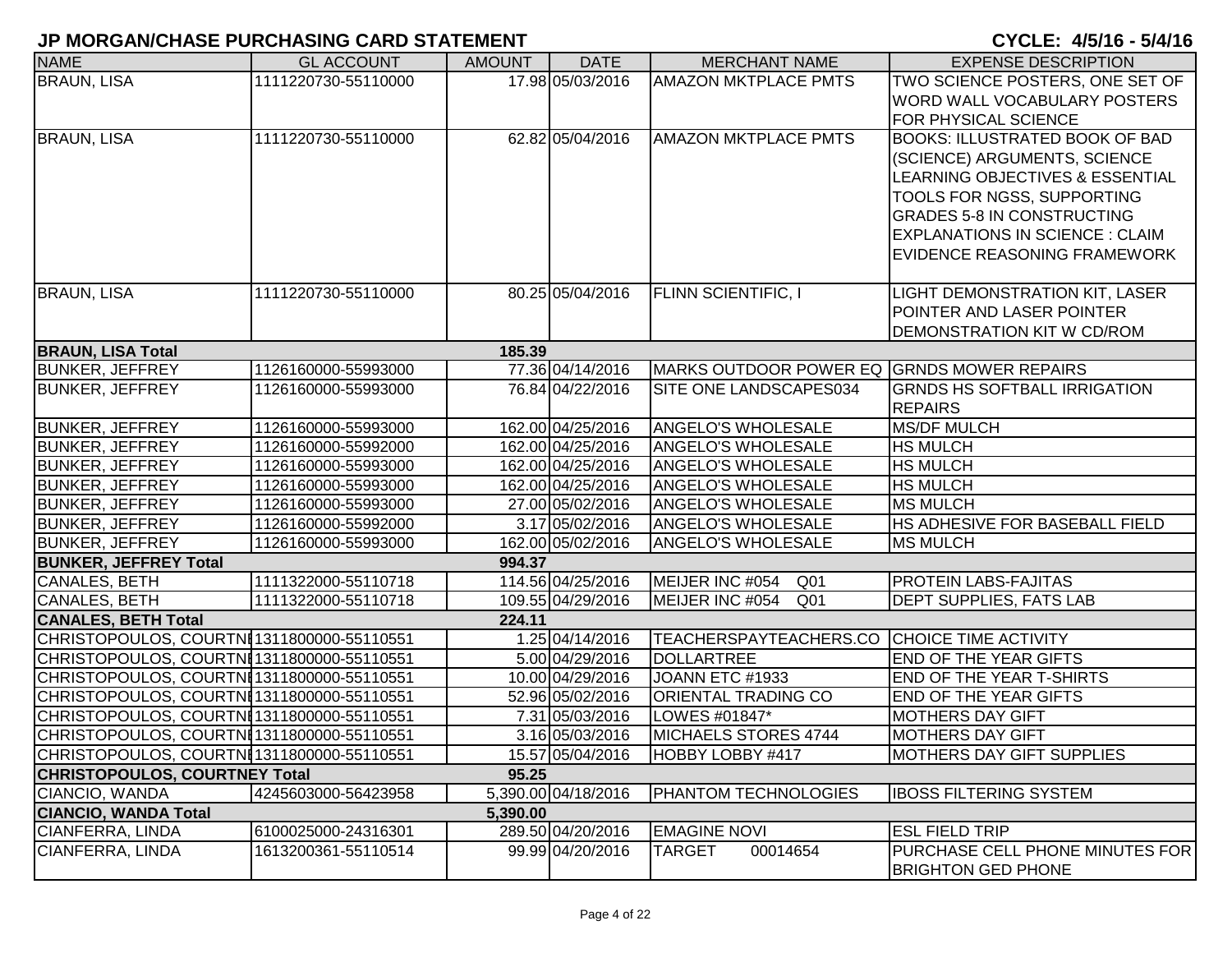| <b>NAME</b>                   | <b>GL ACCOUNT</b>   | AMOUNT | <b>DATE</b>          | <b>MERCHANT NAME</b>          | <b>EXPENSE DESCRIPTION</b>                                |
|-------------------------------|---------------------|--------|----------------------|-------------------------------|-----------------------------------------------------------|
| <b>CIANFERRA, LINDA Total</b> |                     | 389.49 |                      |                               |                                                           |
| <b>CLARK, KIM</b>             | 6100018000-24316217 |        | 79.99 04/19/2016     | FOLLETT SCHOOL SOLUTIO        | <b>EARBUDS FOR PLAYAWAYS</b>                              |
| CLARK, KIM                    | 6100018000-24316217 |        | 41.97 04/21/2016     | PANERA BREAD #667             | <b>BAGELS FOR BOOKS AND BAGELS</b>                        |
| CLARK, KIM                    | 6100018000-24316217 |        | 29.64 04/22/2016     | AMAZON.COM                    | <b>LIBRARY BOOKS</b>                                      |
| CLARK, KIM                    | 6100018000-24316217 |        | 62.50 04/22/2016     | AMAZON.COM                    | <b>LIBRARY BOOKS</b>                                      |
| <b>CLARK, KIM</b>             | 6100018000-24316217 |        | 12.34 04/25/2016     | AMAZON.COM                    | <b>LIBRARY BOOKS</b>                                      |
| CLARK, KIM                    | 6100018000-24316217 |        | 12.34 04/26/2016     | AMAZON.COM                    | <b>LIBRARY BOOKS</b>                                      |
| <b>CLARK, KIM</b>             | 6100018000-24316217 |        | 81.98 04/29/2016     | <b>AMAZON MKTPLACE PMTS</b>   | <b>TRIPODS FOR MAKERSPACE</b>                             |
| CLARK, KIM                    | 6100018000-24316217 |        | 7.95 04/29/2016      | AMAZON.COM                    | <b>LIBRARY BOOKS</b>                                      |
| CLARK, KIM                    | 6100018000-24316217 |        | 19.30 04/29/2016     | AMAZON.COM                    | <b>LIBRARY BOOKS</b>                                      |
| <b>CLARK, KIM</b>             | 6100018000-24316217 |        | 22.26 04/29/2016     | AMAZON.COM                    | <b>MAKERSPACE BOOKS</b>                                   |
| <b>CLARK, KIM</b>             | 6100018000-24316217 |        | 7.95 04/29/2016      | AMAZON.COM                    | <b>LIBRARY BOOK</b>                                       |
| CLARK, KIM                    | 6100018000-24316217 |        | 15.48 04/29/2016     | AMAZON.COM                    | <b>LOCKS FOR BREAKOUTEDU</b>                              |
| CLARK, KIM                    | 6100018000-24316217 |        | 31.88 05/03/2016     | AMAZON.COM                    | <b>MAKERSPACE BOOK</b>                                    |
| CLARK, KIM                    | 6100018000-24316217 |        | 10.46 05/04/2016     | AMAZON.COM                    | <b>LIBRARY BOOK</b>                                       |
| <b>CLARK, KIM Total</b>       |                     | 436.04 |                      |                               |                                                           |
| COMB, ANDREW                  | 6100020000-24316770 |        | 30.20 04/25/2016     | JIMMY JOHNS - 1659            | <b>REIMBURSED DISTRICT WITH CHECK</b>                     |
| <b>COMB, ANDREW Total</b>     |                     | 30.20  |                      |                               |                                                           |
| <b>COOLMAN, ROBERT</b>        | 1126160000-55992000 |        | 20.00 04/05/2016     | <b>CONSERVA ELECTRIC SUPP</b> | PV EXIT SIGN                                              |
| <b>COOLMAN, ROBERT</b>        | 1126160000-55992000 |        | 509.77 04/06/2016    | <b>EVEN HEAT KILN</b>         | <b>HS KILN VENT</b>                                       |
| <b>COOLMAN, ROBERT</b>        | 1126160000-55992000 |        | 66.96 04/07/2016     | <b>CITY ELECTRIC SUPPLY</b>   | OH AIR HANDLER DISCONNECT FOR<br><b>GYM UNIT</b>          |
| <b>COOLMAN, ROBERT</b>        | 1126160000-55992000 |        | 2.95 04/11/2016      | <b>MENARDS WIXOM MI</b>       | MS KILN VENT HOSE CLAMPS, REFUND<br><b>COMING 4/22/16</b> |
| <b>COOLMAN, ROBERT</b>        | 1126160000-55992000 |        | 179.34 04/11/2016    | <b>MENARDS WIXOM MI</b>       | HS AUD SUMP PUMP                                          |
| <b>COOLMAN, ROBERT</b>        | 1126160000-55992000 |        | 2.95 04/11/2016      | <b>MENARDS WIXOM MI</b>       | MS KILN VENT HOSE CLAMPS, TAXED<br><b>BY MISTAKE</b>      |
| <b>COOLMAN, ROBERT</b>        | 1126160000-55992000 |        | $-17$ 04/11/2016     | <b>MENARDS WIXOM MI</b>       | REFUND OF TAX FROM MS KILN VENT<br><b>HOSE CLAMPS</b>     |
| COOLMAN, ROBERT               | 1126160000-55992000 |        | 3.78 04/15/2016      | <b>MENARDS WIXOM MI</b>       | <b>PV KITCHEN</b>                                         |
| <b>COOLMAN, ROBERT</b>        | 2326160000-55992000 |        | $-2.95 04/25/2016$   | <b>MENARDS WIXOM MI</b>       | <b>REFUND FROM MS WRONG CHARGE</b>                        |
| <b>COOLMAN, ROBERT</b>        | 1126160000-55730000 |        | 48.59 04/25/2016     | <b>VARSITY LINCOLN INC</b>    | <b>MTCE BOB'S VAN</b>                                     |
| <b>COOLMAN, ROBERT</b>        | 1126160000-55992000 |        | 69.00 04/26/2016     | <b>CONSERVA ELECTRIC SUPP</b> | <b>MTCE BALLASTS</b>                                      |
| COOLMAN, ROBERT               | 1126160000-55992000 |        | 23.22 04/28/2016     | <b>MENARDS WIXOM MI</b>       | <b>ITC BEAM CLAMPS</b>                                    |
| COOLMAN, ROBERT               | 1126160000-55992000 |        | 11.91 04/29/2016     | <b>CITY ELECTRIC SUPPLY</b>   | OH SWITCH                                                 |
| <b>COOLMAN, ROBERT Total</b>  |                     | 935.35 |                      |                               |                                                           |
| <b>DIATIKAR, CHRISTINE</b>    | 6100022000-24316190 |        | 17,403.75 04/11/2016 | <b>BAYSHORE RESORT</b>        | <b>HOSA HOTEL ROOMS FOR STATES</b>                        |
| <b>DIATIKAR, CHRISTINE</b>    | 6100022000-24316099 |        | 24.95 04/14/2016     | A2HOSTING.COM                 | 4/14/16-5/13/16 WEBSITE                                   |
| <b>DIATIKAR, CHRISTINE</b>    | 6100022000-24316099 |        | 4,669.47 04/15/2016  | <b>CLARION HOTELS</b>         | ROBOTICS/STATE COMP IN GRAND<br><b>RAPIDS</b>             |
| <b>DIATIKAR, CHRISTINE</b>    | 6100022000-24316190 |        | 157.50 04/18/2016    | <b>BAYSHORE RESORT</b>        | <b>HOSA HOTEL ROOMS FOR STATES</b>                        |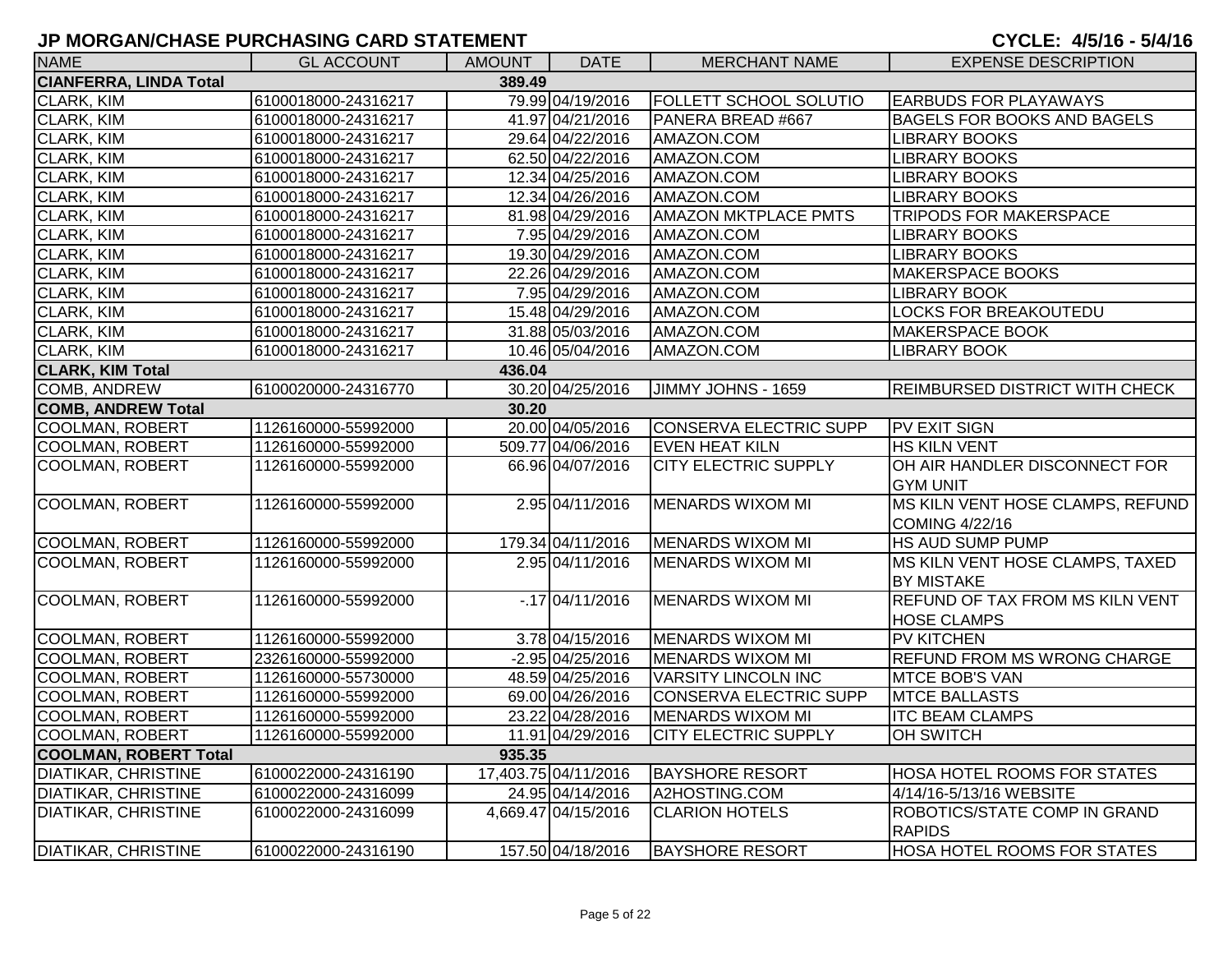| <b>NAME</b>                      | <b>GL ACCOUNT</b>   | <b>AMOUNT</b> | <b>DATE</b>          | <b>MERCHANT NAME</b>                        | <b>EXPENSE DESCRIPTION</b>                         |
|----------------------------------|---------------------|---------------|----------------------|---------------------------------------------|----------------------------------------------------|
| <b>DIATIKAR, CHRISTINE</b>       | 6100022000-24316099 |               | 100.00 04/18/2016    | <b>CLARION HOTELS</b>                       | ROBOTICS/STATE COMP IN GRAND                       |
|                                  |                     |               |                      |                                             | <b>RAPIDS, SHUTTLE</b>                             |
| <b>DIATIKAR, CHRISTINE</b>       | 6100022000-24316099 |               | $-110.00004/18/2016$ | <b>CLARION HOTELS</b>                       | <b>ROBOTICS/STATE COMP IN GRAND</b>                |
|                                  |                     |               |                      |                                             | <b>RAPIDS</b>                                      |
| <b>DIATIKAR, CHRISTINE</b>       | 6100022000-24316099 |               | 100.00 04/18/2016    | <b>HOLIDAY INNS</b>                         | <b>SHUTTLE SERVICE</b>                             |
| <b>DIATIKAR, CHRISTINE</b>       | 1128300000-54910000 |               | 425.00 04/18/2016    | NORTHBROOK PSYCHOLOGIC SERVICES FOR STUDENT |                                                    |
| <b>DIATIKAR, CHRISTINE</b>       | 6100022000-24316112 |               | -130.00 04/18/2016   | <b>TEAM SPORTS</b>                          | INV 13572/1 CATRACK                                |
| <b>DIATIKAR, CHRISTINE</b>       | 6100022000-24316112 |               | 1,441.00 04/18/2016  | <b>TEAM SPORTS</b>                          | INV 212034/1 CATRACK                               |
| <b>DIATIKAR, CHRISTINE</b>       | 6100022000-24316112 |               | -82.00 04/18/2016    | <b>TEAM SPORTS</b>                          | INV 13213/1 CATRACK                                |
| <b>DIATIKAR, CHRISTINE</b>       | 6100022000-24316112 |               | 4,711.00 04/18/2016  | <b>TEAM SPORTS</b>                          | INV 196900/1 CATRACK                               |
| <b>DIATIKAR, CHRISTINE</b>       | 1127170000-55730000 |               | 390.00 04/21/2016    | CORRIGAN OIL #2 - BRI                       | BLUE CAP DEF UREA BULK                             |
| <b>DIATIKAR, CHRISTINE</b>       | 6100018000-24316212 |               | 13,780.00 04/21/2016 | <b>FESTIVALS OF MUSIC</b>                   | <b>CEDAR POINT</b>                                 |
| <b>DIATIKAR, CHRISTINE</b>       | 6100022000-24316099 |               | 8,923.52 04/22/2016  | <b>HOLIDAY INNS</b>                         | <b>WORLDS/ST LOUIS LODGING</b>                     |
| <b>DIATIKAR, CHRISTINE</b>       | 1335100000-54910553 |               | 3,875.00 04/22/2016  | <b>SECURITY DESIGNS</b>                     | <b>CARE FOBS</b>                                   |
| <b>DIATIKAR, CHRISTINE</b>       | 6100022000-24316099 |               | 5,000.00 04/25/2016  | US FIRST<br>00 OF 00                        | WORLD CHAMPIONSHIP/ST. LOUIS                       |
|                                  |                     |               |                      |                                             | <b>REGISTRATION</b>                                |
| <b>DIATIKAR, CHRISTINE</b>       | 1429300000-54910000 |               | 3,054.55 04/29/2016  | PLYMOUTH NOVI 155                           | 3/16 TRAINING SVCS                                 |
| <b>DIATIKAR, CHRISTINE</b>       | 1125200000-57910000 |               | 2.98 05/02/2016      | <b>BUDDY'S PIZZA</b>                        | <b>CONSTRUCTION MEETING</b>                        |
| <b>DIATIKAR, CHRISTINE</b>       | 1125200000-57910000 |               | 91.96 05/02/2016     | <b>BUDDY'S PIZZA</b>                        | <b>CONSTRUCTION MEETING</b>                        |
| <b>DIATIKAR, CHRISTINE Total</b> |                     | 63,828.68     |                      |                                             |                                                    |
| DIGLIO, CAROL                    | 1128300000-53220000 |               | 4.80 04/15/2016      | <b>RPS ANN ARBOR-METERQ02</b>               | <b>PARKING AT UOFM JOB FAIR</b>                    |
| DIGLIO, CAROL                    | 1128300000-53220000 |               | 4.80 04/15/2016      | <b>RPS ANN ARBOR-METERQ02</b>               | <b>PARKING FOR UOFM JOB FAIR</b>                   |
| DIGLIO, CAROL                    | 1128300000-53220000 |               | 12.00 05/02/2016     | <b>SOUTH GRAND RAMP</b>                     | <b>PARKING FOR ED EVALUATION</b>                   |
|                                  |                     |               |                      |                                             | <b>CONFERENCE IN LANSING</b>                       |
| <b>DIGLIO, CAROL Total</b>       |                     | 21.60         |                      |                                             |                                                    |
| DIXON, KAREN                     | 2529700000-55910000 |               | 61.74 04/25/2016     | DMI* DELL K-12 PTR                          | <b>PRINTER CARTRIDGE FOR DF OFFICE</b>             |
|                                  |                     |               |                      |                                             | PRINTER IN KITCHEN                                 |
| <b>DIXON, KAREN Total</b>        |                     | 61.74         |                      |                                             |                                                    |
| DONOVAN, KATHRYN                 | 1128300000-54910000 |               | 495.00 04/25/2016    | HVACAGENT.COM                               | <b>HVAC JOB POSTING SERVICE</b>                    |
| <b>DONOVAN, KATHRYN Total</b>    |                     | 495.00        |                      |                                             |                                                    |
| DRAGOO, MICHAEL                  | 4126122951-54110000 |               | 1,807.00 04/06/2016  | <b>REDFORD LOCK COMPANY I</b>               | <b>HS FIELD HOUSE DOORS</b>                        |
| <b>DRAGOO, MICHAEL</b>           | 1126160000-55992000 |               | 86.41 04/18/2016     | KELE, INC                                   | HS SOUTH CHILLER, CHILLED WATER                    |
|                                  |                     |               |                      |                                             | <b>SENSORS</b>                                     |
| <b>DRAGOO, MICHAEL Total</b>     |                     | 1,893.41      |                      |                                             |                                                    |
| <b>FENCHEL, LISA</b>             | 1111118706-55110000 |               | 20.69 04/18/2016     | MICHAELS STORES 3744                        | <b>LEADERSHIP DAY ITEMS-AUDRY</b>                  |
|                                  |                     |               |                      |                                             | <b>MOISEEFF/LISA FENCHEL</b>                       |
| <b>FENCHEL, LISA</b>             | 1111118706-55110000 |               | 232.36 04/18/2016    | MICHAELS STORES 3744                        | LEADERSHIP DAY ITEMS-AUDRY                         |
|                                  |                     |               |                      |                                             | <b>MOISEEFF/LISA FENCHEL</b>                       |
| FENCHEL, LISA                    | 1124118000-55910000 |               | 26.00 04/18/2016     | SURVEYMONKEY.COM                            | ONLINE SUBSCRIPTION PAYMENT                        |
| <b>FENCHEL, LISA Total</b>       |                     | 279.05        |                      |                                             |                                                    |
| <b>FULAR, JAMES</b>              | 1126160000-54910000 |               | 358.66 04/06/2016    | <b>BADER AND SONS CO.</b>                   | <b>MS GATOR REPAIR</b>                             |
| <b>FULAR, JAMES</b>              | 1126160000-54910000 |               | 143.85 04/06/2016    |                                             | MARKS OUTDOOR POWER EQ GRNDS MOWER #2 HYDRO REPAIR |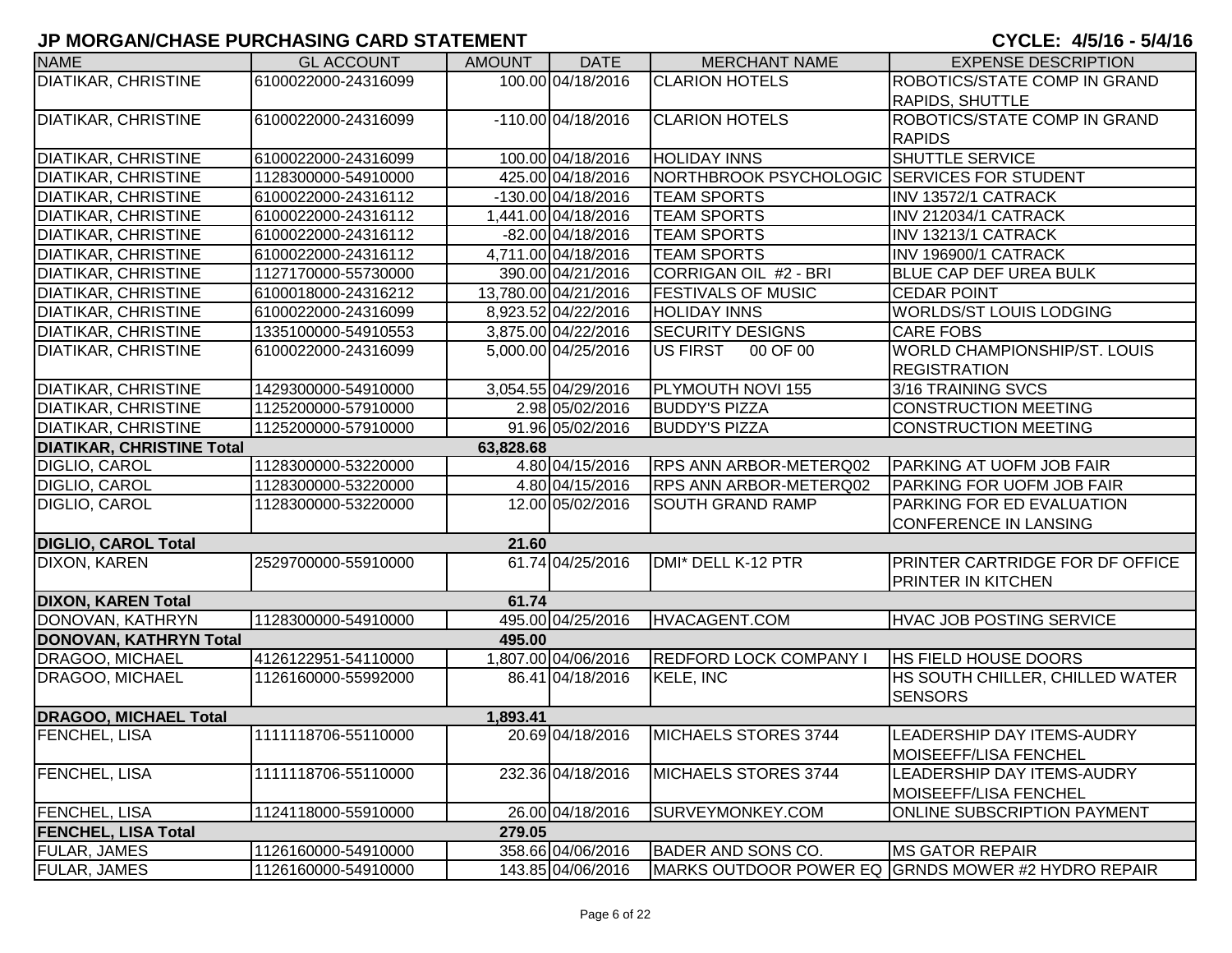| <b>NAME</b>                                | <b>GL ACCOUNT</b>   | <b>AMOUNT</b> | <b>DATE</b>       | <b>MERCHANT NAME</b>             | <b>EXPENSE DESCRIPTION</b>                                                                         |
|--------------------------------------------|---------------------|---------------|-------------------|----------------------------------|----------------------------------------------------------------------------------------------------|
| FULAR, JAMES                               | 1126160000-55993000 |               | 18.43 04/07/2016  | <b>JACKS SMALL ENGINES &amp;</b> | <b>GRNDS PARTS FOR TOP DRESSER</b>                                                                 |
| FULAR, JAMES                               | 1126160000-55993000 |               | 189.76 04/08/2016 | SITE ONE LANDSCAPES004           | <b>GRNDS REPLACEMENT BACKPACK</b><br><b>SPRAYERS</b>                                               |
| <b>FULAR, JAMES</b>                        | 1126160000-55993000 |               | 909.36 04/11/2016 | <b>RESIDEX</b>                   | <b>DISTRICT FERTILIZER FOR ATHLETIC</b><br><b>FIELDS</b>                                           |
| FULAR, JAMES                               | 1126160000-55992000 |               | 462.25 04/11/2016 | SITE ONE LANDSCAPES034           | <b>GRNDS FERTILIZER SPREADER</b>                                                                   |
| FULAR, JAMES                               | 1126160000-55993000 |               | 162.00 04/18/2016 | ANGELO'S WHOLESALE               | HS MULCH FOR AUDITORIUM SIDE                                                                       |
| FULAR, JAMES                               | 1126160000-55993000 |               | 81.00 04/18/2016  |                                  | MARKS OUTDOOR POWER EQ GRNDS FRONT FORK FOR MOWER G3                                               |
| <b>FULAR, JAMES</b>                        | 1126160000-55993000 |               | 59.98 04/25/2016  |                                  | MARKS OUTDOOR POWER EQ MTCE 2 WEED-WHIPPERS HEADS                                                  |
| <b>FULAR, JAMES</b>                        | 1126160000-55993000 |               | 19.32 04/29/2016  | J THOMAS DISTRIBUTORS            | <b>GRNDS PARTS FOR MOWER #3</b>                                                                    |
| FULAR, JAMES                               | 1126160000-55993000 |               | 165.12 05/04/2016 | <b>TEX JACOBSEN WEST</b>         | <b>GRNDS NEW TINES FOR</b><br>BASEBALL/SOFTBALL GROOMER                                            |
| <b>FULAR, JAMES Total</b>                  |                     | 2,569.73      |                   |                                  |                                                                                                    |
| <b>FURLOW, SETH</b>                        | 1711322000-55110614 |               | 212.91 04/28/2016 | <b>FLINN SCIENTIFIC, I</b>       | GLOVES FOR IB/AP AND ANATOMY AND<br>CHEM UNIT 10 NEW MATERIALS                                     |
| <b>FURLOW, SETH Total</b>                  |                     | 212.91        |                   |                                  |                                                                                                    |
| <b>GASIDLO, MEGAN</b>                      | 1111220000-53220000 |               | 139.49 05/02/2016 | <b>TARGET</b><br>00014654        | <b>SCIENCE 7 LAB SUPPLIES</b>                                                                      |
| <b>GASIDLO, MEGAN Total</b>                |                     | 139.49        |                   |                                  |                                                                                                    |
| <b>GILMORE, MEGAN</b>                      | 1311800000-55110551 |               | 11.00 04/18/2016  | DOLRTREE 3623 00036236           | <b>TEACHING SUPPLIES</b>                                                                           |
| GILMORE, MEGAN                             | 1311800000-55110551 |               | 57.29 04/28/2016  | MICHAELS STORES 3744             | <b>MOTHER'S DAY GIFTS</b>                                                                          |
| <b>GILMORE, MEGAN Total</b>                |                     | 68.29         |                   |                                  |                                                                                                    |
| GONZALEZ-SHEERAN, MAR06100020000-24316645  |                     |               | 17.80 05/02/2016  | PREMIER PET SUPPLY               | <b>FILTERS FRO SALMON IN THE</b><br><b>CLASSROOM PROJECT</b>                                       |
| GONZALEZ-SHEERAN, MAR (1111220730-55110000 |                     |               | 211.03 05/03/2016 | <b>FLINN SCIENTIFIC, I</b>       | <b>BEAKERS, FLASKS, NEWTONIAN</b><br>DEMONSTARTOR, PIPETS, GALILEO<br>THERMOMETER, RAINBOW GLASSES |
| <b>GONZALEZ-SHEERAN, MARGARET Total</b>    |                     | 228.83        |                   |                                  |                                                                                                    |
| GORDON, BRIAN                              | 6100061000-24316275 |               | 38.45 04/22/2016  | PANERA BREAD #667                | <b>BAGELS AND COFFEE FOR KLAA</b>                                                                  |
| <b>GORDON, BRIAN Total</b>                 |                     | 38.45         |                   |                                  |                                                                                                    |
| HANSEN, ANN                                | 1335100000-53220553 |               | 105.95 04/13/2016 | <b>APPELBAUM TRAINING INS</b>    | <b>TRAINING BOOKS FOR STAFF</b>                                                                    |
| HANSEN, ANN                                | 1335100000-53220553 |               | 48.00 04/15/2016  | <b>APPELBAUM TRAINING INS</b>    | <b>TRAINING FOR CARE STAFF</b>                                                                     |
| HANSEN, ANN                                | 1311800000-53220551 |               | 15.00 04/18/2016  | <b>APPELBAUM TRAINING INS</b>    | PRESCHOOL STAFF TRAINING                                                                           |
| <b>HANSEN, ANN Total</b>                   |                     | 168.95        |                   |                                  |                                                                                                    |
| HARRIS, CHRISTINE                          | 6100041000-24316355 |               | 34.43 05/03/2016  | AMAZON.COM                       | CATERPILLARS AND LADYBUG LARVAE<br>FOR SCIENCE LESSONS                                             |
| <b>HARRIS, CHRISTINE Total</b>             |                     | 34.43         |                   |                                  |                                                                                                    |
| HENDERSON, BETH                            | 1125200000-53220000 |               | 107.91 04/28/2016 | <b>RIVERFRONT HOTEL</b>          | <b>MSBO CONFERENCE</b>                                                                             |
| HENDERSON, BETH                            | 1125200000-53220000 |               | 479.62 04/29/2016 | <b>HAMPTON INN HOTELS</b>        | <b>MSBO CONFERENCE</b>                                                                             |
| <b>HENDERSON, BETH Total</b>               |                     | 587.53        |                   |                                  |                                                                                                    |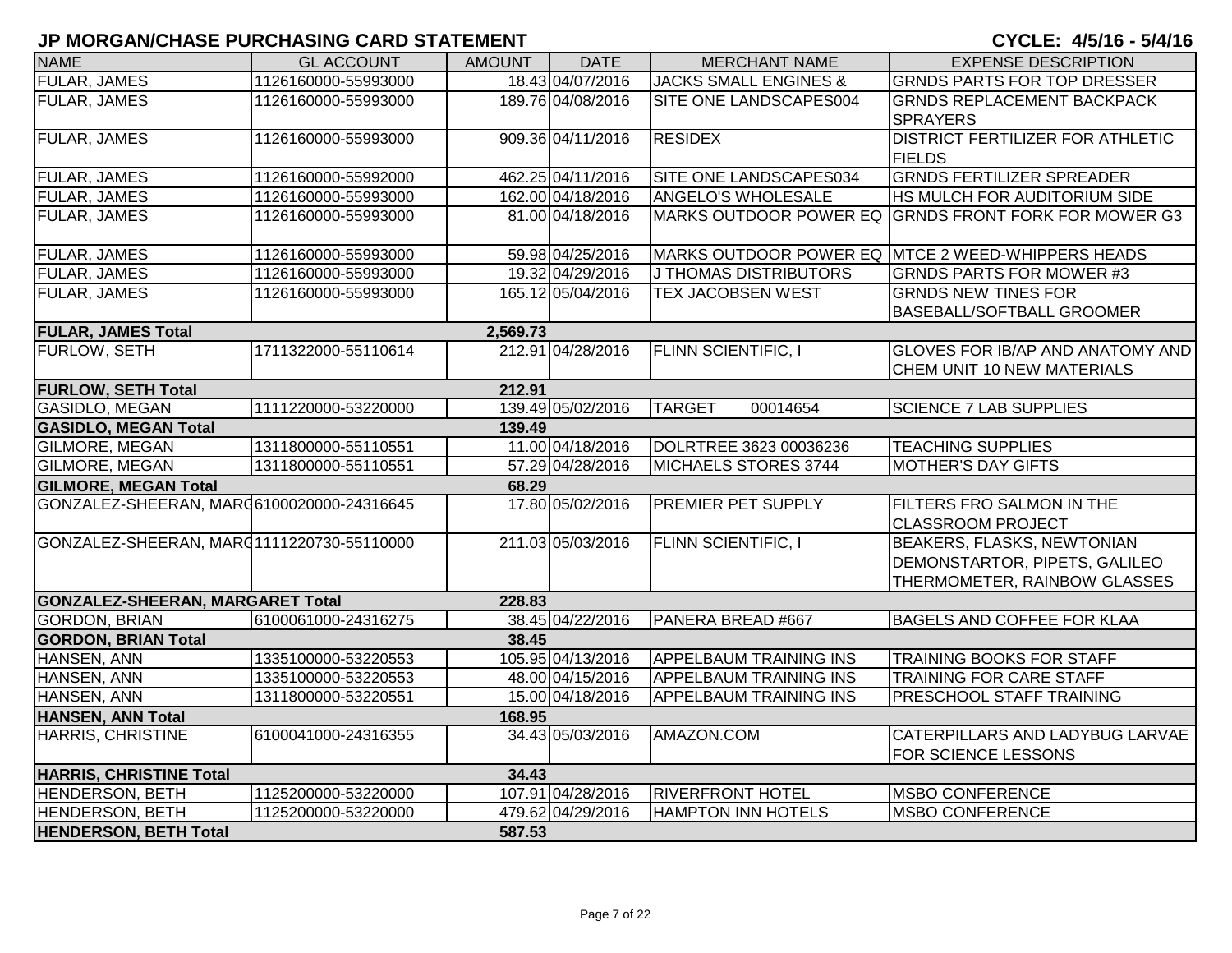| <b>NAME</b>                 | <b>GL ACCOUNT</b>   | <b>AMOUNT</b> | <b>DATE</b>       | <b>MERCHANT NAME</b>          | <b>EXPENSE DESCRIPTION</b>           |
|-----------------------------|---------------------|---------------|-------------------|-------------------------------|--------------------------------------|
| HOLLY, SHEILA               | 1123100000-53220000 |               | 125.00 04/14/2016 | <b>MASB</b>                   | MASB LEGISLATIVE CONFERENCE,         |
|                             |                     |               |                   |                               | LANSING, 5.31.2016, DENNIS O'CONNOR  |
|                             |                     |               |                   |                               |                                      |
| HOLLY, SHEILA               | 1123200000-57910000 |               | 5.29 04/15/2016   | KROGER #632                   | SUPPORT PERSON OF THE YEAR           |
|                             |                     |               |                   |                               | <b>SUPPLIES, KAREN BULBUK</b>        |
| <b>HOLLY, SHEILA</b>        | 1123200000-57910000 |               | 50.00 04/18/2016  | THE HOME DEPOT 2737           | SUPPORT PERSON OF THE YEAR           |
|                             |                     |               |                   |                               | SUPPLIES, KAREN BULBUK               |
| HOLLY, SHEILA               | 1123200000-53220000 |               | 886.23 05/02/2016 | <b>AMWAY GRAND PLAZA HOTE</b> | MSBO CONFERENCE, 4/26-28/16,         |
|                             |                     |               |                   |                               | <b>GRAND RAPIDS</b>                  |
| <b>HOLLY, SHEILA Total</b>  |                     | 1,066.52      |                   |                               |                                      |
| <b>HOSKINS, DIANE</b>       | 6100025000-24316301 |               | 35.86 04/12/2016  | MEIJER INC #122 Q01           | <b>STUDENT FOOD</b>                  |
| <b>HOSKINS, DIANE</b>       | 6100025000-24316301 |               | 82.61 04/12/2016  | <b>RED OLIVE XV</b>           | <b>STUDENT DINNER</b>                |
| HOSKINS, DIANE              | 6100025000-24316301 |               | 46.48 04/13/2016  | MEIJER INC #122 Q01           | <b>STUDENT FOOD</b>                  |
| HOSKINS, DIANE              | 6100025000-24316301 |               | 84.20 04/13/2016  | <b>RED OLIVE XV</b>           | <b>STUDENT FOOD</b>                  |
| <b>HOSKINS, DIANE</b>       | 6100025000-24316301 |               | 110.70 04/19/2016 | <b>RED OLIVE XV</b>           | <b>STUDENT DINNER</b>                |
| HOSKINS, DIANE              | 6100025000-24316301 |               | 82.08 04/20/2016  | <b>RED OLIVE XV</b>           | <b>STUDENT DINNER</b>                |
| <b>HOSKINS, DIANE</b>       | 6100025000-24316301 |               | 57.69 04/21/2016  | MEIJER INC #122 Q01           | <b>ESL PARTY</b>                     |
| HOSKINS, DIANE              | 6100025000-24316301 |               | 33.78 04/22/2016  | KROGER #632                   | <b>ESL PARTY</b>                     |
| HOSKINS, DIANE              | 6100025000-24316301 |               | 127.93 04/22/2016 | <b>RED OLIVE XV</b>           | <b>ESL PARTY</b>                     |
| HOSKINS, DIANE              | 6100025000-24316301 |               | 30.00 04/26/2016  | <b>NORTHVILLE HISTORICAL</b>  | <b>ESL FIELD TRIP</b>                |
| <b>HOSKINS, DIANE</b>       | 6100025000-24316301 |               | 104.34 04/26/2016 | <b>RED OLIVE XV</b>           | <b>STUDENT DINNER</b>                |
| <b>HOSKINS, DIANE</b>       | 6100025000-24316301 |               | 97.98 04/27/2016  | <b>RED OLIVE XV</b>           | <b>STUDENT DINNER</b>                |
| HOSKINS, DIANE              | 6100025000-24316301 |               | 78.80 05/02/2016  | COTTAGE INN PIZZA - LI        | <b>STUDENT DINNER</b>                |
| HOSKINS, DIANE              | 6100025000-24316301 |               | 123.35 05/03/2016 | <b>GUIDOS PIZZA - NOVI</b>    | <b>STUDENT DINNER</b>                |
| <b>HOSKINS, DIANE</b>       | 6100025000-24316301 |               | 141.44 05/04/2016 | <b>RED OLIVE XV</b>           | <b>STUDENT DINNER</b>                |
| <b>HOSKINS, DIANE Total</b> |                     | 1,237.24      |                   |                               |                                      |
| JUOPPERI, JOHN              | 1126160000-55990000 |               | 239.97 05/02/2016 | <b>RED WING SHOES LIVONIA</b> | <b>MTCE SUPPLIES</b>                 |
| JUOPPERI, JOHN              | 1126160000-55992000 |               | 8.37 05/04/2016   | THE HOME DEPOT 2737           | NW LITTLE LIBRARY                    |
| JUOPPERI, JOHN              | 1126160000-55992000 |               | 565.20 05/04/2016 | <b>WW GRAINGER</b>            | <b>NW DOCK STEPS</b>                 |
| JUOPPERI, JOHN Total        |                     | 813.54        |                   |                               |                                      |
| KNIAZ, SHARON               | 1111220730-55110000 |               | 86.36 04/19/2016  | <b>FLINN SCIENTIFIC, I</b>    | <b>LAB SUPPLIES</b>                  |
| KNIAZ, SHARON               | 1111220730-55110000 |               | 23.00 04/26/2016  | <b>FLINN SCIENTIFIC, I</b>    | <b>LAB SUPPLIES</b>                  |
| <b>KNIAZ, SHARON Total</b>  |                     | 109.36        |                   |                               |                                      |
| KORTLANDT, PATRICIA         | 1124111000-55990000 |               | 173.85 04/25/2016 | STAPLS7154916504000001        | SUMMER PACKET STORAGE BAGS,          |
|                             |                     |               |                   |                               | <b>FOLDERS FOR 4TH GRADE</b>         |
|                             |                     |               |                   |                               | CELEBRATION, FOAM CUPS               |
| KORTLANDT, PATRICIA         | 1124111000-55910000 |               | 143.35 04/29/2016 | THE RIEGLE PRESS              | CA60'S AND INSERTS                   |
| KORTLANDT, PATRICIA         | 6100011000-24316501 |               | 210.00 05/02/2016 | <b>CFP BRIGHTON INC.</b>      | PIZZA FOR SPRING FLING               |
| KORTLANDT, PATRICIA         | 1124111000-55910000 |               | 242.26 05/02/2016 | PCI*PATTERSON MEDICAL         | <b>BAND AIDS, BAND AIDS AND MORE</b> |
|                             |                     |               |                   |                               | <b>BAND AIDS</b>                     |
| KORTLANDT, PATRICIA         | 6100011000-24316501 |               | 372.62 05/02/2016 | <b>TUBBY'S SUBMARINE #26</b>  | <b>SUBS FOR SPRING FLING</b>         |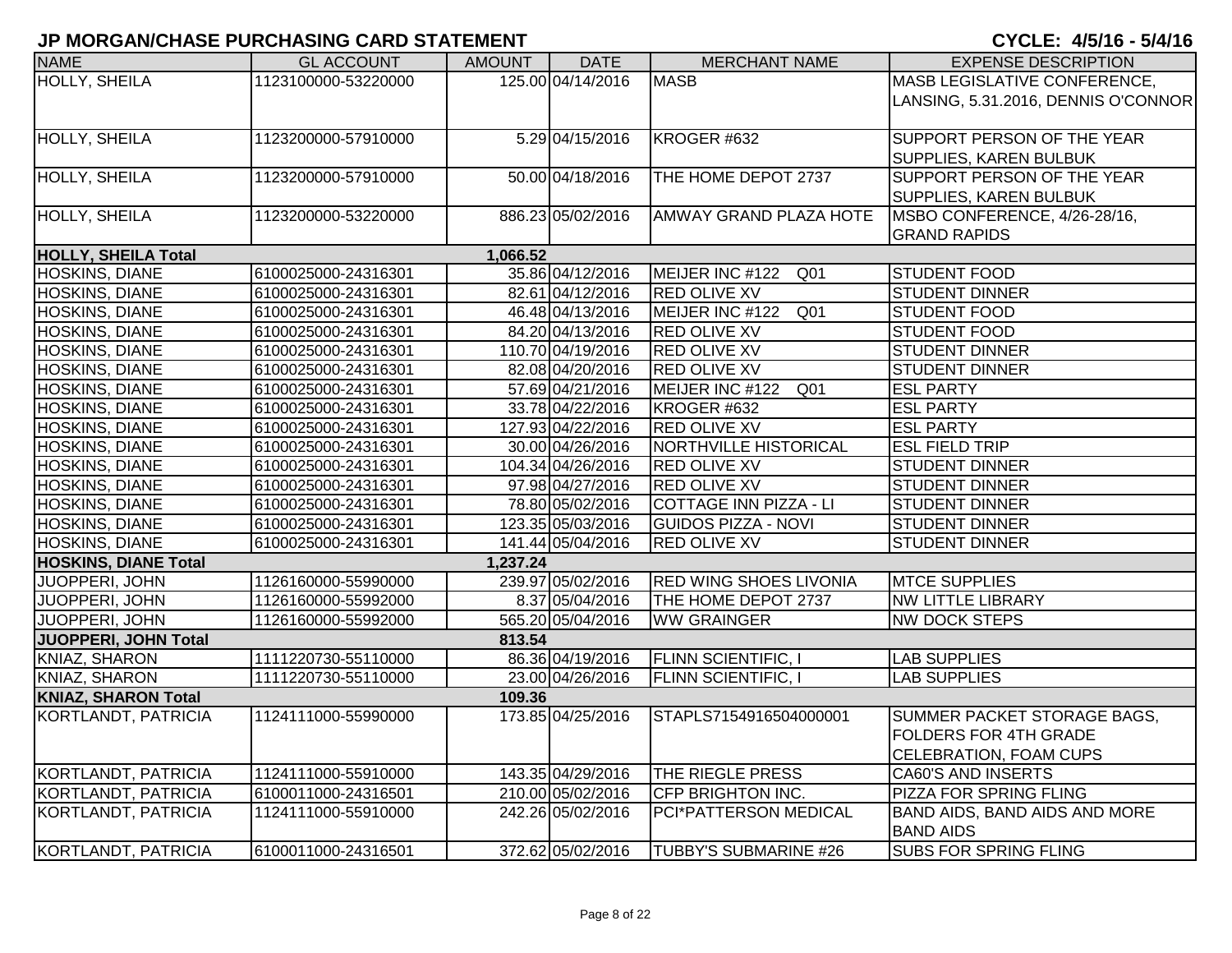| <b>NAME</b>                      | <b>GL ACCOUNT</b>   | <b>AMOUNT</b> | <b>DATE</b>         | <b>MERCHANT NAME</b>          | <b>EXPENSE DESCRIPTION</b>             |
|----------------------------------|---------------------|---------------|---------------------|-------------------------------|----------------------------------------|
| <b>KORTLANDT, PATRICIA</b>       | 1612511762-55110764 |               | 92.71 05/03/2016    | RGS PAY*                      | <b>VILLAGE OAKS SUMMER SUCCESS</b>     |
|                                  |                     |               |                     |                               | <b>TITLE ONE MATERIALS</b>             |
| KORTLANDT, PATRICIA              | 1111111000-55110708 |               | 4,946.70 05/03/2016 | <b>TRIUMPH LEARNING</b>       | COMMON CORE INSTRUCTIONAL              |
|                                  |                     |               |                     |                               | <b>MATERIALS</b>                       |
| KORTLANDT, PATRICIA              | 1124111000-55990000 |               | 7.98 05/04/2016     | STAPLS7154916504000002        | <b>BAND AIDS TO SURVIVE UNTIL THE</b>  |
|                                  |                     |               |                     |                               | <b>LARGE ORDER ARRIVES</b>             |
| KORTLANDT, PATRICIA              | 1612511762-55110764 |               | 169.52 05/04/2016   | STAPLS7155359104000001        | <b>VILLAGE OAKS SUMMER SUCCESS</b>     |
|                                  |                     |               |                     |                               | <b>TITLE ONE MATERIALS</b>             |
| <b>KORTLANDT, PATRICIA Total</b> |                     | 6,358.99      |                     |                               |                                        |
| LAINE, MARGARET                  | 6100022000-24316105 |               | 107.99 04/27/2016   | AMAZON.COM                    | <b>ENVIRONMENTAL SCIENCE QUICK</b>     |
|                                  |                     |               |                     |                               | <b>STUDY GUIDES</b>                    |
| LAINE, MARGARET                  | 6100022000-24316105 |               | 18.00 04/27/2016    | AMAZON.COM                    | <b>ENVIRONMENTAL STUDY QUICK</b>       |
|                                  |                     |               |                     |                               | <b>GUIDES</b>                          |
| LAINE, MARGARET                  | 6100022000-24316105 |               | 37.86 04/28/2016    | AMAZON.COM                    | <b>ENVIRONMENTAL SCIENCE QUICK</b>     |
|                                  |                     |               |                     |                               | <b>STUDY GUIDES</b>                    |
| LAINE, MARGARET                  | 1711300000-55110614 |               | 254.24 05/04/2016   | FOLLETT SCHOOL SOLUTIO        | <b>IB DIPLOMA GRADUATION MEDALS</b>    |
| <b>LAINE, MARGARET Total</b>     |                     | 418.09        |                     |                               |                                        |
| LALONDE, LUCAS                   | 1129900000-55990000 |               | 138.00 04/07/2016   | <b>MARSH POWER TOOLS</b>      | <b>REPLACEMENT PARTS FOR THE</b>       |
|                                  |                     |               |                     |                               | <b>SCENE SHOP TABLE SAW (STOP</b>      |
|                                  |                     |               |                     |                               | CARTIRDGES)                            |
| LALONDE, LUCAS                   | 1129900000-54910000 |               | 1,520.00 04/18/2016 | MERCURY SOUND AND LIGH        | <b>LIGHTING RENTAL FOR HS MUSICAL</b>  |
| <b>LALONDE, LUCAS Total</b>      |                     | 1,658.00      |                     |                               |                                        |
| LAMBERT, ELIZABETH               | 1126160000-55992000 |               | 250.00 04/05/2016   | 1800 4 BLINDS MICHIGA         | NM5 REPLACEMENT BLINDS                 |
| LAMBERT, ELIZABETH               | 1126118000-54910000 |               | 1,194.75 04/05/2016 | <b>ARCH ENVIRONMENTAL GRO</b> | NM5 MOLD AIR QUALITY                   |
| LAMBERT, ELIZABETH               | 1126122000-54910000 |               | 2,849.00 04/05/2016 | IN *AQUATIC SOURCE, LL        | HS POOL NEW DOLPHIN                    |
| LAMBERT, ELIZABETH               | 1126160000-55710000 |               | 528.78 04/05/2016   | <b>SUBURBAN PROPANE</b>       | <b>BOSCO PROPANE</b>                   |
| LAMBERT, ELIZABETH               | 1126122000-54910000 |               | 503.36 04/07/2016   | <b>DE-CAL INC</b>             | <b>HS COUNSELING OFFICE</b>            |
| LAMBERT, ELIZABETH               | 1126122000-54910000 |               | 315.00 04/07/2016   | <b>DE-CAL INC</b>             | HS CENTRAL FAN 1 BELTS & FAN           |
|                                  |                     |               |                     |                               | <b>GUARD</b>                           |
| LAMBERT, ELIZABETH               | 4126103951-54110000 |               | 511.00 04/07/2016   | <b>DE-CAL INC</b>             | <b>ITC JAPANESE LUNCH ROOM UNIVENT</b> |
|                                  |                     |               |                     |                               | <b>ACTUATOR &amp; LEAK</b>             |
| LAMBERT, ELIZABETH               | 1126118000-54910000 |               | 315.00 04/07/2016   | <b>DE-CAL INC</b>             | NM 5 RM 507 OVERHEATING                |
| LAMBERT, ELIZABETH               | 4126115951-54110000 |               | 673.00 04/07/2016   | <b>DE-CAL INC</b>             | DF RM 101 FAULTY HEATING VALVE         |
| LAMBERT, ELIZABETH               | 1126112000-54910000 |               | 98.00 04/07/2016    | <b>DE-CAL INC</b>             | OH RM 126 UNIVENT SMELL                |
| LAMBERT, ELIZABETH               | 4126112951-54110000 |               | 1,505.59 04/07/2016 | <b>DE-CAL INC</b>             | OH DOMESTIC HOT WATER HEATER           |
| LAMBERT, ELIZABETH               | 4126114951-54110000 |               | 413.00 04/07/2016   | <b>DE-CAL INC</b>             | <b>PV BEARING ASSEMBLY LEAK</b>        |
| LAMBERT, ELIZABETH               | 1126114000-54910000 |               | 28.00 04/07/2016    | <b>ERADICO SERVICES</b>       | <b>DF PEST CONTROL</b>                 |
| LAMBERT, ELIZABETH               | 1126120000-54910000 |               | 37.00 04/07/2016    | <b>ERADICO SERVICES</b>       | <b>MS PEST CONTROL</b>                 |
| LAMBERT, ELIZABETH               | 1126122000-54910000 |               | 31.00 04/07/2016    | <b>ERADICO SERVICES</b>       | <b>HS PEST CONTROL</b>                 |
| LAMBERT, ELIZABETH               | 1126114000-54910000 |               | 28.00 04/07/2016    | <b>ERADICO SERVICES</b>       | PV PEST CONTROL                        |
| LAMBERT, ELIZABETH               | 1126113000-54910000 |               | 28.00 04/07/2016    | <b>ERADICO SERVICES</b>       | <b>NW PEST CONTROL</b>                 |
| LAMBERT, ELIZABETH               | 1126118000-54910000 |               | 28.00 04/07/2016    | <b>ERADICO SERVICES</b>       | <b>NM6 PEST CONTROL</b>                |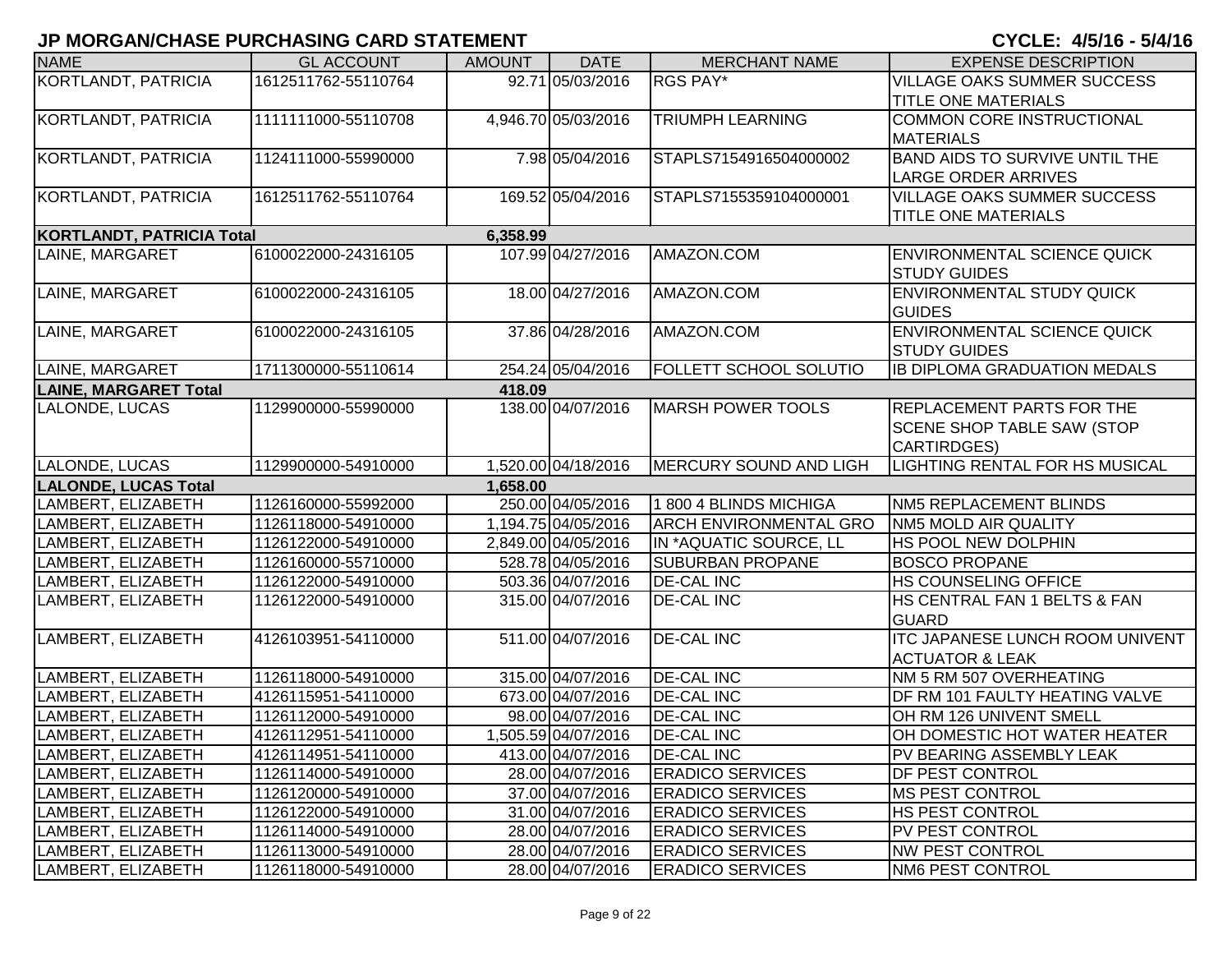| <b>NAME</b>        | <b>GL ACCOUNT</b>   | <b>AMOUNT</b> | <b>DATE</b>         | <b>MERCHANT NAME</b>          | <b>EXPENSE DESCRIPTION</b>              |
|--------------------|---------------------|---------------|---------------------|-------------------------------|-----------------------------------------|
| LAMBERT, ELIZABETH | 1126101000-54910000 |               | 40.00 04/07/2016    | <b>ERADICO SERVICES</b>       | <b>ESB PEST CONTROL</b>                 |
| LAMBERT, ELIZABETH | 1126118000-54910000 |               | 28.00 04/07/2016    | <b>ERADICO SERVICES</b>       | <b>NM5 PEST CONTROL</b>                 |
| LAMBERT, ELIZABETH | 1126111000-54910000 |               | 28.00 04/07/2016    | <b>ERADICO SERVICES</b>       | <b>VO PEST CONTROL</b>                  |
| LAMBERT, ELIZABETH | 1126112000-54910000 |               | 28.00 04/07/2016    | <b>ERADICO SERVICES</b>       | OH PEST CONTROL                         |
| LAMBERT, ELIZABETH | 1126103000-54910000 |               | 28.00 04/07/2016    | <b>ERADICO SERVICES</b>       | <b>ITC PEST CONTROL</b>                 |
| LAMBERT, ELIZABETH | 1126105000-54910000 |               | 31.00 04/07/2016    | <b>ERADICO SERVICES</b>       | <b>PS PEST CONTROL</b>                  |
| LAMBERT, ELIZABETH | 1126660000-54934000 |               | 3,200.00 04/07/2016 | <b>PROTECTION ONE ALARM</b>   | DF ALARM FOR NEW SECTION                |
| LAMBERT, ELIZABETH | 1126160000-55992000 |               | 194.28 04/08/2016   | <b>LEONARDS SYSRUPS</b>       | HS POOL CO2                             |
| LAMBERT, ELIZABETH | 1126160000-54910000 |               | 100.00 04/11/2016   | <b>ARC - MI MADISON HGTS</b>  | <b>MTCE SKYSITE MONTHLY USER FEE</b>    |
| LAMBERT, ELIZABETH | 1126100000-54910829 |               | 2,404.50 04/11/2016 | <b>ARCH ENVIRONMENTAL GRO</b> | <b>DISTRICT STORM WATER</b>             |
|                    |                     |               |                     |                               | <b>MANAGEMENT</b>                       |
| LAMBERT, ELIZABETH | 1126160000-54910000 |               | 1,875.00 04/11/2016 | <b>ARCH ENVIRONMENTAL GRO</b> | <b>DISTRICT AHERA COMPLIANCE JAN TO</b> |
|                    |                     |               |                     |                               | <b>JUNE 2016</b>                        |
| LAMBERT, ELIZABETH | 1126115000-55991000 |               | 107.80 04/11/2016   | <b>NICHOLS</b>                | <b>DF CUSTODIAL SUPPLIES</b>            |
| LAMBERT, ELIZABETH | 1126160000-55992000 |               | 92.84 04/12/2016    | <b>AIRGASS NORTH</b>          | <b>DISTRICT WELDING</b>                 |
| LAMBERT, ELIZABETH | 1126113000-54910000 |               | 1,250.00 04/12/2016 | <b>HOH WATER TECHNOLOGY</b>   | <b>NW COOLING TOWER SEMI-ANNUAL</b>     |
|                    |                     |               |                     |                               | <b>WATER TREATMENT</b>                  |
| LAMBERT, ELIZABETH | 1126118000-54910000 |               | 294.02 04/13/2016   | NATIONAL TIME                 | <b>NM5 PANEL TROUBLE</b>                |
| LAMBERT, ELIZABETH | 1126660000-54934000 |               | 3,200.00 04/13/2016 | <b>PROTECTION ONE ALARM</b>   | NM6 ALARM FOR NEW SECTION               |
| LAMBERT, ELIZABETH | 1126112000-54910000 |               | 493.00 04/15/2016   | COMMERICAL GLASS,             | OH RM 124 WINDOW                        |
| LAMBERT, ELIZABETH | 1126120000-54910000 |               | 862.97 04/15/2016   | <b>CUMMINS BRIDGEWAY-1</b>    | MS ANNUAL GENERATOR INSPECTION          |
|                    |                     |               |                     |                               |                                         |
| LAMBERT, ELIZABETH | 1126103000-54910000 |               | 384.46 04/15/2016   | <b>CUMMINS BRIDGEWAY-1</b>    | <b>ITC ANNUAL GENERATOR INSPECTION</b>  |
|                    |                     |               |                     |                               |                                         |
| LAMBERT, ELIZABETH | 1126113000-54910000 |               | 872.12 04/15/2016   | <b>CUMMINS BRIDGEWAY-1</b>    | NW ANNUAL GENERATOR INSPECTION          |
|                    |                     |               |                     |                               |                                         |
| LAMBERT, ELIZABETH | 4126122951-54110000 |               | 1,073.81 04/15/2016 | <b>DE-CAL INC</b>             | HS HOT WATER COIL REPLACEMENT           |
| LAMBERT, ELIZABETH | 4126113951-54110000 |               | 4,175.15 04/15/2016 | <b>DE-CAL INC</b>             | <b>NW INSTALL NEW PUMP</b>              |
| LAMBERT, ELIZABETH | 4126111951-54110000 |               | 940.28 04/15/2016   | <b>DE-CAL INC</b>             | VO HOT WATER PUMP #1 LEAKING            |
| LAMBERT, ELIZABETH | 1126170000-54910000 |               | 285.03 04/15/2016   | <b>HYDRO CHEM SYSTEMS INC</b> | TRANS BUS WASH PM INSPECTION &          |
|                    |                     |               |                     |                               | <b>REPAIRS</b>                          |
| LAMBERT, ELIZABETH | 1126122000-54910000 |               | 473.65 04/15/2016   | IN *SECURE DOORS LLC          | HS KITCHEN ROLLING DOOR                 |
| LAMBERT, ELIZABETH | 1126160000-55710000 |               | 40.1904/18/2016     | CORRIGAN OIL #2 - BRI         | <b>MTCE FUEL</b>                        |
| LAMBERT, ELIZABETH | 1126122000-54910000 |               | 969.25 04/20/2016   | <b>CUMMINS BRIDGEWAY-1</b>    | HS ANNUAL GENERATOR INSPECTION          |
|                    |                     |               |                     |                               | (GEN #1)                                |
| LAMBERT, ELIZABETH | 1126170000-54910000 |               | 1,445.00 04/20/2016 | IN *SECURE DOORS LLC          | <b>TRANS BAY DOOR</b>                   |
| LAMBERT, ELIZABETH | 1126160000-55730000 |               | 8.84 04/20/2016     | NAPA PARTS M-2                | MTCE OIL FILTERS FOR TRUCKS             |
| LAMBERT, ELIZABETH | 1126160000-55730000 |               | 8.34 04/20/2016     | NAPA PARTS M-2                | MTCE 2015 GMC SIERRA OIL FILTER         |
| LAMBERT, ELIZABETH | 1126160000-54910000 |               | 484.00 04/20/2016   | <b>PROTECTION ONE ALARM</b>   | <b>NM5 ALARM SERVICE</b>                |
| LAMBERT, ELIZABETH | 1126660000-54934000 |               | 176.00 04/20/2016   | <b>PROTECTION ONE ALARM</b>   | <b>NM6 ALARM SERVICE</b>                |
| LAMBERT, ELIZABETH | 1126122000-54910000 |               | 363.91 04/21/2016   | <b>CUMMINS BRIDGEWAY-1</b>    | HS GENERATOR 0773546 FIXED              |
|                    |                     |               |                     |                               | <b>BROKEN SWITCH</b>                    |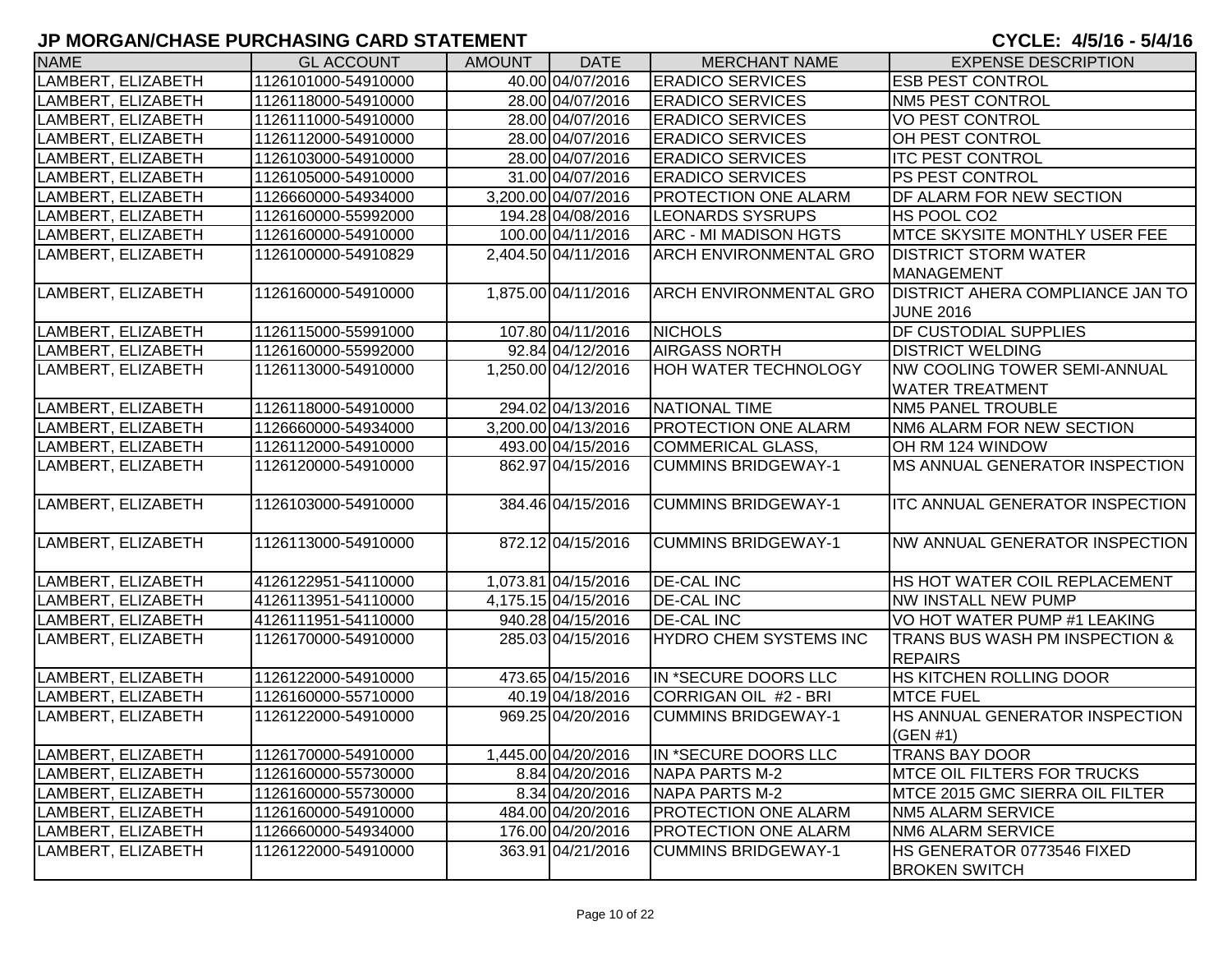| <b>NAME</b>        | <b>GL ACCOUNT</b>   | <b>AMOUNT</b> | <b>DATE</b>         | <b>MERCHANT NAME</b>              | <b>EXPENSE DESCRIPTION</b>               |
|--------------------|---------------------|---------------|---------------------|-----------------------------------|------------------------------------------|
| LAMBERT, ELIZABETH | 1126660000-54934000 |               | 10.00 04/21/2016    | <b>PROTECTION ONE ALARM</b>       | <b>ESB BUILDING SECURITY ALARM</b>       |
| LAMBERT, ELIZABETH | 1126660000-54934000 |               | 949.25 04/21/2016   | <b>PROTECTION ONE ALARM</b>       | <b>DISTRICT BUILDING SECURITY ALARMS</b> |
|                    |                     |               |                     |                                   |                                          |
| LAMBERT, ELIZABETH | 1126160000-54910000 |               | 78.06 04/21/2016    | QUALITY FIRST AID & SA            | <b>MTCE FIRST AID KIT REFILL</b>         |
| LAMBERT, ELIZABETH | 1126170000-54910000 |               | 33.72 04/21/2016    | QUALITY FIRST AID & SA            | TRANS FIRST AID KIT REFILL               |
| LAMBERT, ELIZABETH | 1126160000-54910000 |               | 429.50 04/25/2016   | <b>ARCH ENVIRONMENTAL GRO</b>     | <b>DISTRICT UST COMPLIANCE</b>           |
| LAMBERT, ELIZABETH | 1126122000-54910000 |               | 972.57 04/27/2016   | <b>CUMMINS BRIDGEWAY-1</b>        | HS GENERATOR MAINTENANCE                 |
| LAMBERT, ELIZABETH | 1126160000-55730000 |               | 162.28 04/27/2016   | NAPA PARTS M-2                    | MTCE F-350 TRUCK #6 RED V-10 DUMP        |
|                    |                     |               |                     |                                   | <b>BREAKS</b>                            |
| LAMBERT, ELIZABETH | 1126160000-55910000 |               | 64.77 04/27/2016    | STAPLS7155049261000001            | <b>MTCE OFFICE SUPPLIES</b>              |
| LAMBERT, ELIZABETH | 1126112000-54910000 |               | 385.00 04/28/2016   | <b>B &amp; B WILDLIFE REMOVAL</b> | OH TRAPS FOR GROUND ANIMAL               |
| LAMBERT, ELIZABETH | 1126160000-54910000 |               | 1,425.00 04/28/2016 | <b>FIRE SYSTEMS OF MICHIG</b>     | DISTRICT HOOD SUPPRESSION TESTS          |
|                    |                     |               |                     |                                   | & INSPECTIONS                            |
| LAMBERT, ELIZABETH | 1126103000-54910000 |               | 199.00 04/28/2016   | GBC*ECOMMERCE                     | <b>ITC LAMINATOR REPAIR</b>              |
| LAMBERT, ELIZABETH | 1126170000-54910000 |               | 1,184.40 04/29/2016 | <b>ALLIED INC</b>                 | <b>TRANS PISTON REPAIR</b>               |
| LAMBERT, ELIZABETH | 4126122951-54110000 |               | 1,333.88 04/29/2016 | <b>DE-CAL INC</b>                 | HS PUMP #2 LEAK                          |
| LAMBERT, ELIZABETH | 1126160000-55992000 |               | 386.00 04/29/2016   | <b>HOH WATER TECHNOLOGY</b>       | <b>TRANS BUS WASH FILTERS</b>            |
| LAMBERT, ELIZABETH | 1126160000-54910000 |               | 100.00 05/02/2016   | <b>ARC - MI MADISON HGTS</b>      | <b>MTCE SKYSITE MONTHLY USE</b>          |
| LAMBERT, ELIZABETH | 1126160000-54910000 |               | 189.50 05/02/2016   | IN *SECURE DOORS LLC              | <b>IMTCE GARAGE DOOR PHOTO EYE</b>       |
| LAMBERT, ELIZABETH | 1126111000-55991000 |               | 526.72 05/02/2016   | <b>NICHOLS</b>                    | <b>VO CUSTODIAL SUPPLIES</b>             |
| LAMBERT, ELIZABETH | 1126118000-55991000 |               | 813.10 05/02/2016   | <b>NICHOLS</b>                    | <b>NM5 CUSTODIAL SUPPLIES</b>            |
| LAMBERT, ELIZABETH | 1126122000-55991000 |               | 3,104.20 05/02/2016 | <b>NICHOLS</b>                    | <b>HS CUSTODIAL SUPPLIES</b>             |
| LAMBERT, ELIZABETH | 1126112000-55991000 |               | 139.74 05/02/2016   | <b>NICHOLS</b>                    | OH CUSTODIAL SUPPLIES                    |
| LAMBERT, ELIZABETH | 1126120000-55991000 |               | 1,370.76 05/02/2016 | <b>NICHOLS</b>                    | <b>MS CUSTODIAL SUPPLIES</b>             |
| LAMBERT, ELIZABETH | 1126170000-55991000 |               | 502.07 05/02/2016   | <b>NICHOLS</b>                    | <b>MTCE/TRANS CUSTODIAL SUPPLIES</b>     |
| LAMBERT, ELIZABETH | 1126118000-55991000 |               | 469.72 05/02/2016   | <b>NICHOLS</b>                    | <b>NM6 CUSTODIAL SUPPLIES</b>            |
| LAMBERT, ELIZABETH | 1126170000-54910000 |               | 664.53 05/02/2016   | <b>OSCAR W LARSON COMPANY</b>     | <b>TRANS FUEL PUMP LEAK</b>              |
| LAMBERT, ELIZABETH | 1126161000-53840000 |               | 3,148.15 05/02/2016 | <b>WASTE MGMT WM EZPAY</b>        | <b>DISTRICT WASTE REMOVAL</b>            |
| LAMBERT, ELIZABETH | 2326161000-53840000 |               | 1,049.39 05/02/2016 | <b>WASTE MGMT WM EZPAY</b>        | <b>DISTRICT WASTE REMOVAL - REC</b>      |
|                    |                     |               |                     |                                   | <b>MILLAGE</b>                           |
| LAMBERT, ELIZABETH | 1126111000-54910000 |               | 28.00 05/04/2016    | <b>ERADICO SERVICES</b>           | VO PEST MANAGEMENT                       |
| LAMBERT, ELIZABETH | 1126122000-54910000 |               | 33.00 05/04/2016    | <b>ERADICO SERVICES</b>           | HS PEST MANAGEMENT                       |
| LAMBERT, ELIZABETH | 1126113000-54910000 |               | 28.00 05/04/2016    | <b>ERADICO SERVICES</b>           | <b>NW PEST MANAGEMENT</b>                |
| LAMBERT, ELIZABETH | 1126118000-54910000 |               | 28.00 05/04/2016    | <b>ERADICO SERVICES</b>           | NM6 PEST MANAGEMENT                      |
| LAMBERT, ELIZABETH | 1126101000-54910000 |               | 43.00 05/04/2016    | <b>ERADICO SERVICES</b>           | <b>ESB PEST MANAGEMENT</b>               |
| LAMBERT, ELIZABETH | 1126103000-54910000 |               | 28.00 05/04/2016    | <b>ERADICO SERVICES</b>           | <b>ITC PEST MANAGEMENT</b>               |
| LAMBERT, ELIZABETH | 1126118000-54910000 |               | 28.00 05/04/2016    | <b>ERADICO SERVICES</b>           | NM5 PEST MANAGEMENT                      |
| LAMBERT, ELIZABETH | 1126115000-54910000 |               | 28.00 05/04/2016    | <b>ERADICO SERVICES</b>           | DF PEST MANAGEMENT                       |
| LAMBERT, ELIZABETH | 1126112000-54910000 |               | 28.00 05/04/2016    | <b>ERADICO SERVICES</b>           | OH PEST MANAGEMENT                       |
| LAMBERT, ELIZABETH | 1126114000-54910000 |               | 28.00 05/04/2016    | <b>ERADICO SERVICES</b>           | PV PEST MANAGEMENT                       |
| LAMBERT, ELIZABETH | 1126120000-54910000 |               | 37.00 05/04/2016    | <b>ERADICO SERVICES</b>           | <b>MS PEST MANAGEMENT</b>                |
| LAMBERT, ELIZABETH | 1126160000-55992000 |               | 178.68 05/04/2016   | <b>LEONARDS SYSRUPS</b>           | HS POOL CO2                              |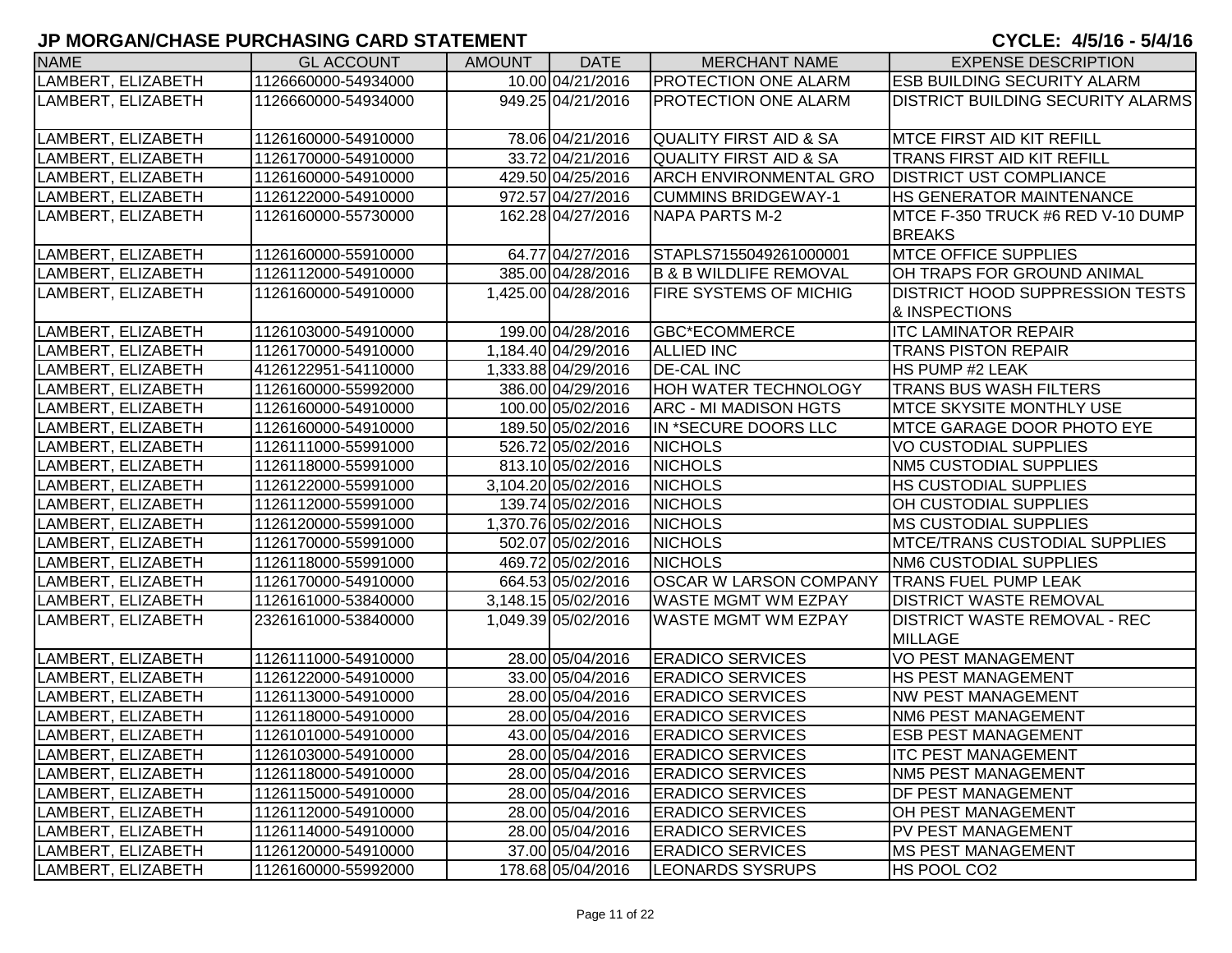| <b>NAME</b>                                  | <b>GL ACCOUNT</b>   | <b>AMOUNT</b> | <b>DATE</b>         | <b>MERCHANT NAME</b>               | <b>EXPENSE DESCRIPTION</b>             |  |  |  |
|----------------------------------------------|---------------------|---------------|---------------------|------------------------------------|----------------------------------------|--|--|--|
| <b>LAMBERT, ELIZABETH Total</b><br>55,500.91 |                     |               |                     |                                    |                                        |  |  |  |
| LANEY, CHRISTOPHER                           | 6100020000-24316247 |               | 157.37 05/03/2016   | <b>STAPLES</b><br>00115659         | <b>STEM SUPPLIES FOR PROJECTS</b>      |  |  |  |
| <b>LANEY, CHRISTOPHER Total</b>              |                     | 157.37        |                     |                                    |                                        |  |  |  |
| <b>LASH, NANCY</b>                           | 1111114000-55110708 |               | 35.50 04/18/2016    | STAPLS7154542644000001             | <b>CLASSROOM SUPPLIES</b>              |  |  |  |
| <b>LASH, NANCY</b>                           | 1111114000-55110708 |               | 103.26 04/18/2016   | STAPLS7154629140000001             | <b>CLASSROOM SUPPLIES</b>              |  |  |  |
| <b>LASH, NANCY</b>                           | 1124114000-55910000 |               | 25.00 04/19/2016    | <b>DUNCAN DISPOSAL SYSTEM</b>      | <b>DISPOSAL/RECYCLING</b>              |  |  |  |
| <b>LASH, NANCY</b>                           | 1124114000-55910000 |               | 28.79 04/21/2016    | STAPLS7154753393000001             | <b>OFFICE SUPPLIES</b>                 |  |  |  |
| <b>LASH, NANCY</b>                           | 1122214000-55990000 |               | 82.51 04/25/2016    | <b>DEMCO INC</b>                   | <b>MEDIA SUPPLIES</b>                  |  |  |  |
| <b>LASH, NANCY</b>                           | 1111114000-55110708 |               | 20.85 04/25/2016    | STAPLS7154981562000001             | <b>CLASSROOM SUPPLIES</b>              |  |  |  |
| <b>LASH, NANCY</b>                           | 1111114000-55110708 |               | 7.02 04/25/2016     | STAPLS7154981562000002             | <b>CLASSROOM SUPPLIES</b>              |  |  |  |
| <b>LASH, NANCY</b>                           | 6100014000-24316275 |               | 1,649.31 04/27/2016 | <b>FOLLETT SCHOOL SOLUTIO</b>      | MEDIA CENTER/LIBRARY BOOKS             |  |  |  |
| <b>LASH, NANCY</b>                           | 6100014000-24316501 |               | 726.18 04/29/2016   | <b>DBC*BLICK ART MATERIAL</b>      | <b>ART ROOM MATERIALS / PTO REIMB</b>  |  |  |  |
| LASH, NANCY                                  | 6100014000-24316501 |               | 431.52 04/29/2016   | <b>TRINITY COACH</b>               | <b>TRANSPORTATION TO LANSING FIELD</b> |  |  |  |
|                                              |                     |               |                     |                                    | <b>TRIP</b>                            |  |  |  |
| <b>LASH, NANCY</b>                           | 6100014000-24316275 |               | 185.79 05/02/2016   | <b>DHARMA TRADING CO.</b>          | TIE DYE SUPPLIES/                      |  |  |  |
| <b>LASH, NANCY</b>                           | 1111114000-55110708 |               | 113.99 05/02/2016   | DMI* DELL K-12 PTR                 | TONER FOR MEDIA CENTER                 |  |  |  |
| LASH, NANCY                                  | 1124114000-55910000 |               | 69.98 05/03/2016    | OFFICEMAX/OFFICEDEPOT6             | 3 BOXES OF COPY PAPER FOR              |  |  |  |
|                                              |                     |               |                     |                                    | <b>PARKVIEW OFFICE</b>                 |  |  |  |
| <b>LASH, NANCY</b>                           | 1111114000-55110708 |               | 29.32 05/04/2016    | STAPLS7155243636000001             | <b>CLASSROOM SUPPLIES</b>              |  |  |  |
| <b>LASH, NANCY</b>                           | 1124114000-55910000 |               | 101.97 05/04/2016   | STAPLS7155287064000001             | <b>OFFICE SUPPLIES</b>                 |  |  |  |
| <b>LASH, NANCY Total</b>                     |                     | 3,610.99      |                     |                                    |                                        |  |  |  |
| LUSSENDEN, ASHLEY                            | 1311800000-55110551 |               | 38.00 04/25/2016    | <b>DOLLAR TREE</b>                 | <b>END OF THE YEAR SUPPLIES</b>        |  |  |  |
| <b>LUSSENDEN, ASHLEY Total</b>               |                     | 38.00         |                     |                                    |                                        |  |  |  |
| MARRA, KELLY                                 | 1611851343-55110000 |               | 81.00 04/18/2016    | DOLRTREE 3613 00036137             | <b>CLASSROOM SUPPLIES</b>              |  |  |  |
| MARRA, KELLY                                 | 1611851343-55110000 |               | 378.86 04/18/2016   | <b>IKEA CANTON</b>                 | <b>CLASSROOM SUPPLIES</b>              |  |  |  |
| MARRA, KELLY                                 | 1611851343-55110000 |               | 31.36 04/18/2016    | MEIJER INC #054<br>Q <sub>01</sub> | <b>CLASSROOM SUPPLIES</b>              |  |  |  |
| MARRA, KELLY                                 | 1611851343-55110000 |               | 20.98 04/25/2016    | <b>TARGET</b><br>00014654          | <b>CLASSROOM SUPPLIES</b>              |  |  |  |
| MARRA, KELLY                                 | 1611851343-55110000 |               | 20.95 04/25/2016    | THE HOME DEPOT 2737                | <b>CLASSROOM SUPPLIES</b>              |  |  |  |
| MARRA, KELLY                                 | 1611851343-55110000 |               | 38.00 05/02/2016    | <b>DOLLAR TREE</b>                 | <b>CLASSROOM SUPPLIES</b>              |  |  |  |
| MARRA, KELLY                                 | 1611851343-55110000 |               | 31.00 05/02/2016    | <b>DOLLAR TREE</b>                 | <b>CLASSROOM SUPPLIES</b>              |  |  |  |
| MARRA, KELLY                                 | 1611851343-55110000 |               | 121.55 05/02/2016   | <b>LAKESHORE LEARNING #45</b>      | <b>CLASSROOM SUPPLIES</b>              |  |  |  |
| MARRA, KELLY                                 | 1611851343-55110000 |               | 56.85 05/02/2016    | MEIJER #260                        | <b>CLASSROOM SUPPLIES</b>              |  |  |  |
| MARRA, KELLY                                 | 1611851343-55110000 |               | 15.87 05/04/2016    | MEIJER #260                        | <b>CLASSROOM SUPPLIES</b>              |  |  |  |
| <b>MARRA, KELLY Total</b>                    |                     | 796.42        |                     |                                    |                                        |  |  |  |
| MATSON, MELISSA                              | 1722100000-55990630 |               | 72.73 04/08/2016    | AMAZON.COM                         | <b>BOOK PURCHASE FOR</b>               |  |  |  |
|                                              |                     |               |                     |                                    | INSTRUCTIONAL COACH (L. LAPORTE)       |  |  |  |
| <b>MATSON, MELISSA</b>                       | 1711322000-55210611 |               | 484.45 04/15/2016   | LAKE-COOK DISTRIBUTORS             | PURCHASE OF GRAPHIC NOVELS FOR         |  |  |  |
|                                              |                     |               |                     |                                    | <b>NOVI HIGH SCHOOL</b>                |  |  |  |
| MATSON, MELISSA                              | 1722100000-57910611 |               | 99.00 04/19/2016    | HAR*HARVARD BUSNS REV              | <b>RENEWAL OF HARVARD BUSINESS</b>     |  |  |  |
|                                              |                     |               |                     |                                    | <b>REVIEW SUBSCRIPTION FOR RJ</b>      |  |  |  |
|                                              |                     |               |                     |                                    | <b>WEBBER</b>                          |  |  |  |
| <b>MATSON, MELISSA</b>                       | 1711322000-55110614 |               | 3,750.00 04/19/2016 | IN *SKULLS UNLIMITED I             | PURCHASE OF SKULLS FOR AP BIO          |  |  |  |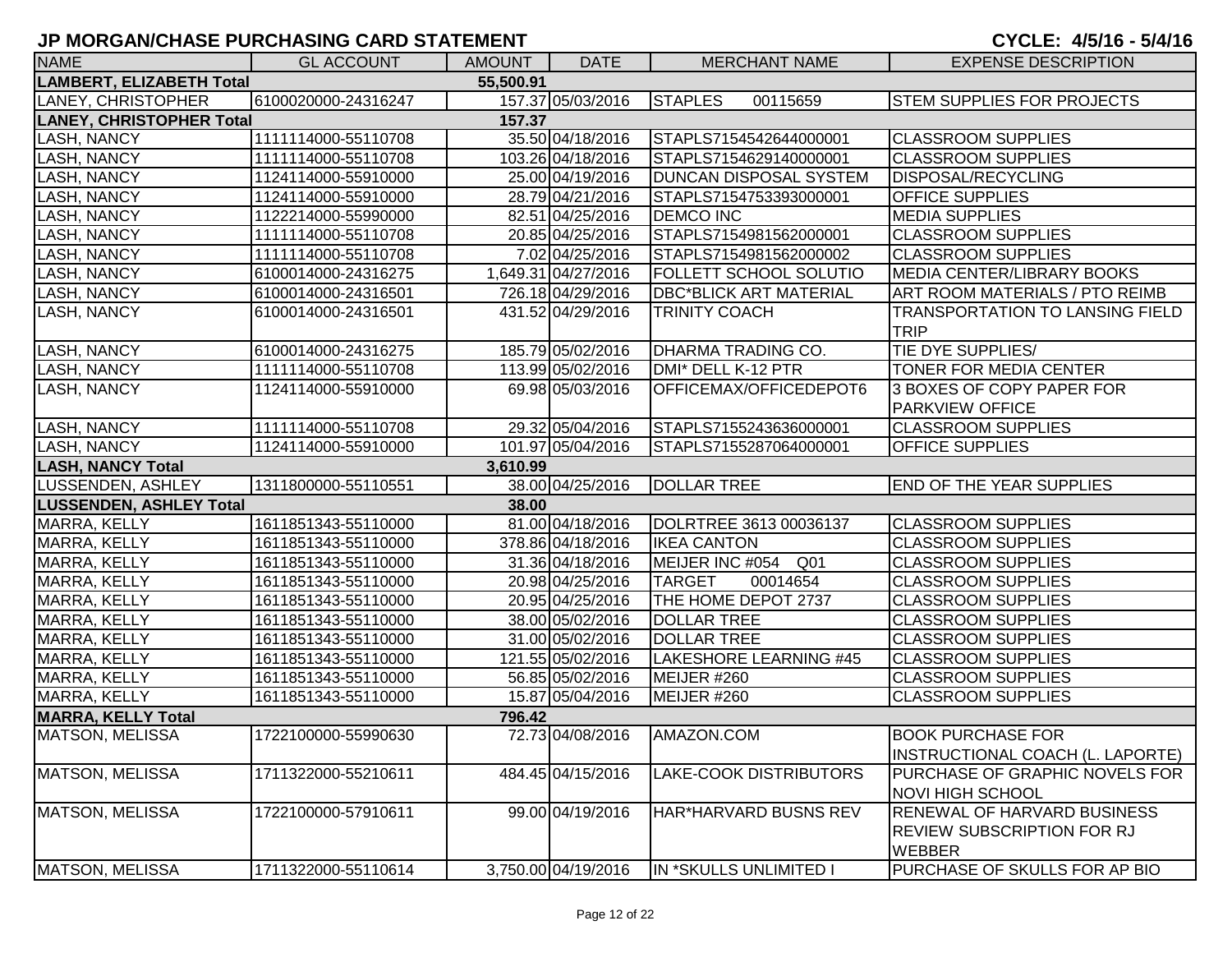| <b>NAME</b>                  | <b>GL ACCOUNT</b>   | <b>AMOUNT</b> | <b>DATE</b>         | <b>MERCHANT NAME</b>               | <b>EXPENSE DESCRIPTION</b>                                        |
|------------------------------|---------------------|---------------|---------------------|------------------------------------|-------------------------------------------------------------------|
| MATSON, MELISSA              | 1711220000-55110611 |               | 47.40 04/21/2016    | <b>CAPSTONE</b>                    | <b>BOOK PURCHASE FOR</b>                                          |
|                              |                     |               |                     |                                    | INSTRUCTIONAL COACH - D. STOTLER                                  |
| <b>MATSON, MELISSA</b>       | 1711322000-55110614 |               | 2,813.44 04/25/2016 | <b>VWR INTERNATIONAL INC</b>       | PURCHASE OF GEL BOXES FOR AP BIO                                  |
| <b>MATSON, MELISSA</b>       | 1722100000-57410611 |               | 60.00 04/29/2016    | <b>MICHIGAN PUPIL ACCOUNT</b>      | PURCHASE OF MPAAA MEMBERSHIP<br>(RJ WEBBER)                       |
| <b>MATSON, MELISSA</b>       | 1722100000-53220611 |               | 275.00 04/29/2016   | <b>MICHIGAN PUPIL ACCOUNT</b>      | <b>MPAAA CONFERENCE REGISTRATION</b><br>FEE (RJ WEBBER)           |
| <b>MATSON, MELISSA Total</b> |                     | 7,602.02      |                     |                                    |                                                                   |
| MCDOUGALL, BARBARA           | 6100061000-24316126 |               | 34.55 04/18/2016    | <b>CROWN AWARDS INC</b>            | <b>G BKB CAMP TROPHIES</b>                                        |
| MCDOUGALL, BARBARA           | 6100061000-24316126 |               | 91.27 04/18/2016    | <b>CROWN AWARDS INC</b>            | <b>G BKB SUMMER CAMP TROPHIES</b>                                 |
| MCDOUGALL, BARBARA           | 1429300000-57910000 |               | 426.00 04/20/2016   | <b>IMF ATHLETIC &amp; PERFORM</b>  | <b>TRACK SUPPLIES</b>                                             |
| MCDOUGALL, BARBARA           | 6100061000-24316104 |               | 27.09 04/21/2016    | DAIRY QUEEN #40945 QPS             | <b>CHRISTINA'S BIRTHDAY CAKE</b>                                  |
| MCDOUGALL, BARBARA           | 6100061000-24316104 |               | 81.16 04/21/2016    | KROGER #615                        | CHRISTINA'S BIRTHDAY GIFT AND<br><b>SUPPLIES</b>                  |
| MCDOUGALL, BARBARA           | 6100061000-24316104 |               | 11.96 04/21/2016    | MEIJER INC #054<br>Q <sub>01</sub> | <b>WATER FOR THE OFFICE</b>                                       |
| MCDOUGALL, BARBARA           | 1429300000-57910000 |               | 30.00 04/21/2016    | <b>IMF ATHLETIC &amp; PERFORM</b>  | <b>TRACK EQUIPMENT/SUPPLIES</b>                                   |
| MCDOUGALL, BARBARA           | 1429300000-57910000 |               | 103.00 04/25/2016   | <b>MF ATHLETIC &amp; PERFORM</b>   | <b>TRACK EQUIPMENT/SUPPLIES</b>                                   |
| MCDOUGALL, BARBARA           | 1429300000-57910000 |               | 45.00 04/28/2016    | <b>MF ATHLETIC &amp; PERFORM</b>   | <b>TRACK EQUIPMENT/SUPPLIES</b>                                   |
| MCDOUGALL, BARBARA           | 1429300000-57910000 |               | 45.00 04/28/2016    | <b>IMF ATHLETIC &amp; PERFORM</b>  | <b>TRACK EQUIPMENT/SUPPLIES</b>                                   |
| MCDOUGALL, BARBARA           | 1125200000-57912000 |               | 349.79 04/29/2016   | <b>BEST BUY</b><br>00004077        | <b>FRAUDULENT CHARGES</b>                                         |
| MCDOUGALL, BARBARA           | 6100061000-24316104 |               | 93.22 05/02/2016    | <b>BENITOS PIZZA-NOVI</b>          | PIZZA FOR MS OPEN HOUSE (FOR HS<br>STUDENTS THAT PRESENTED AT MS) |
| MCDOUGALL, BARBARA           | 1125200000-57912000 |               | 34.45 05/02/2016    | <b>GO SY THAI</b>                  | <b>FRAUDULENT CHARGES</b>                                         |
| MCDOUGALL, BARBARA           | 1125200000-57912000 |               | 16.96 05/02/2016    | <b>LITTLE CAESARS #0081</b>        | <b>FRAUDULENT CHARGES</b>                                         |
| MCDOUGALL, BARBARA           | 1125200000-57912000 |               | 16.93 05/02/2016    | MCDONALD'S F567                    | <b>FRAUDULENT CHARGES</b>                                         |
| MCDOUGALL, BARBARA           | 1125200000-57912000 |               | 15.56 05/02/2016    | MCDONALD'S F567                    | <b>FRUADULENT CHARGES</b>                                         |
| MCDOUGALL, BARBARA           | 1125200000-57912000 |               | 63.59 05/02/2016    | MEIJER #233                        | <b>FRAUDULENT CHARGES</b>                                         |
| MCDOUGALL, BARBARA           | 1125200000-57912000 |               | 82.66 05/02/2016    | MEIJER #233                        | <b>FRAUDULENT CHARGES</b>                                         |
| MCDOUGALL, BARBARA           | 1125200000-57912000 |               | 63.59 05/02/2016    | MEIJER #233                        | <b>FRAUDULENT CHARGES</b>                                         |
| MCDOUGALL, BARBARA           | 1125200000-57912000 |               | 47.70 05/02/2016    | MEIJER STORE #268                  | <b>FRAUDULENT CHARGES</b>                                         |
| MCDOUGALL, BARBARA           | 1125200000-57912000 |               | 55.10 05/02/2016    | MEIJER STORE #268                  | <b>FRAUDULENT CHARGES</b>                                         |
| MCDOUGALL, BARBARA           | 1125200000-57912000 |               | 17.56 05/03/2016    | <b>KFC G135379</b>                 | <b>FRAUDULENT CHARGES</b>                                         |
| MCDOUGALL, BARBARA           | 1125200000-57912000 |               | 7.42 05/03/2016     | MCDONALD'S F25135                  | <b>FRAUDULENT CHARGES</b>                                         |
| MCDOUGALL, BARBARA           | 1125200000-57912000 |               | 290.00 05/03/2016   | <b>MOCWSU BASKETBALL</b>           | <b>FRAUDULENT CHARGES</b>                                         |
| MCDOUGALL, BARBARA           | 1125200000-57912000 |               | 26.47 05/04/2016    | MEIJER #231<br>Q <sub>01</sub>     | <b>FRAUDULENT CHARGES</b>                                         |
| MCDOUGALL, BARBARA           | 1125200000-57912000 |               | 34.97 05/04/2016    | Q <sub>01</sub><br>MEIJER #231     | <b>FRAUDULENT CHARGES</b>                                         |
| MCDOUGALL, BARBARA           | 1125200000-57912000 |               | 20.00 05/04/2016    | METRO GAS.                         | <b>FRAUDULENT CHARGES</b>                                         |
| MCDOUGALL, BARBARA           | 1125200000-57912000 |               | 12.37 05/04/2016    | <b>OMEGA GRILL</b>                 | <b>FRAUDULENT CHARGES</b>                                         |
| MCDOUGALL, BARBARA           | 1125200000-57912000 |               | 10.87 05/04/2016    | <b>TACO BELL #24449</b>            | <b>FRAUDULENT CHARGES</b>                                         |
| MCDOUGALL, BARBARA           | 1125200000-57912000 |               | 12.66 05/04/2016    | <b>TACO BELL #24449</b>            | <b>FRAUDULENT CHARGES</b>                                         |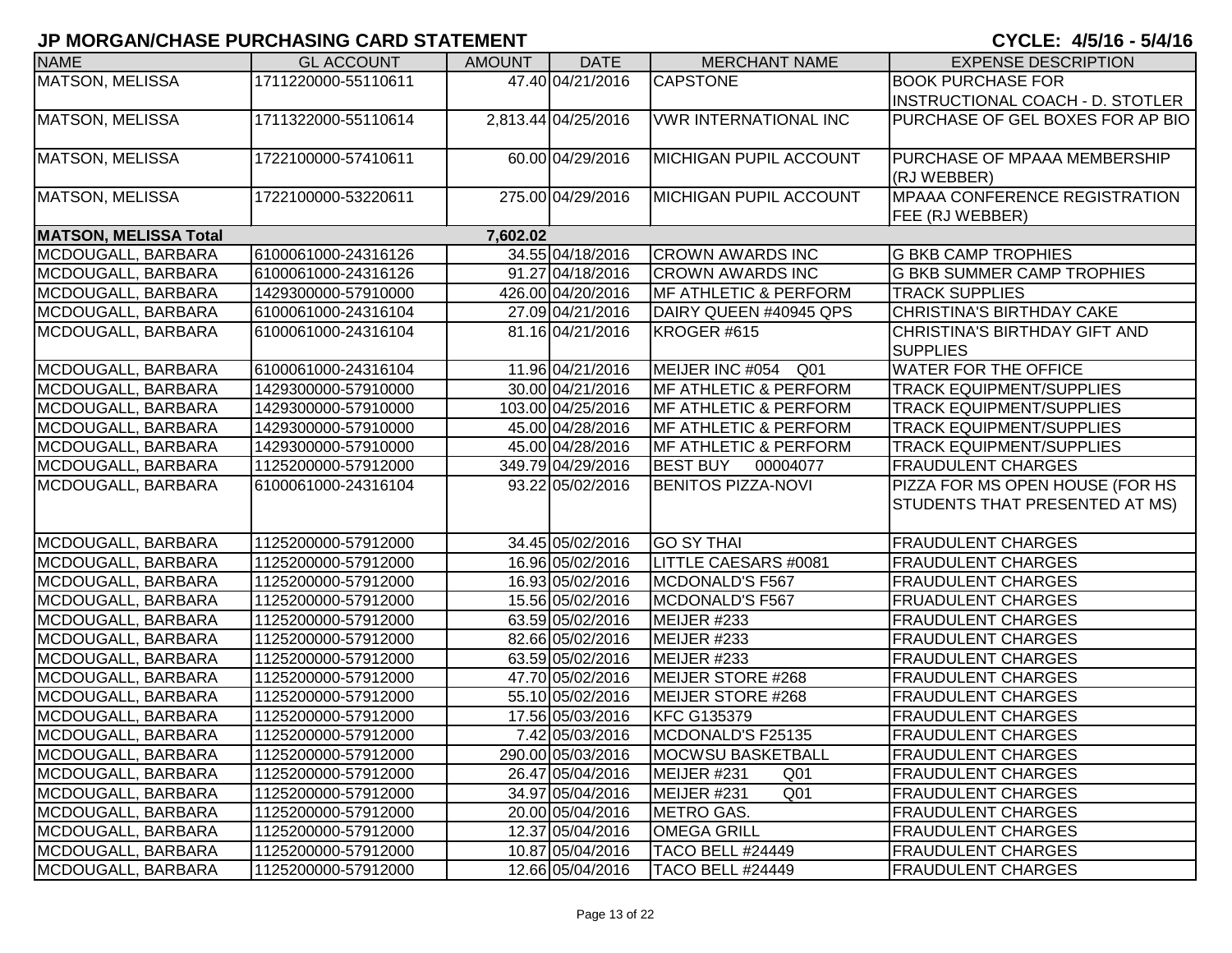| <b>NAME</b>                                 | <b>GL ACCOUNT</b>   | <b>AMOUNT</b> | <b>DATE</b>         | <b>MERCHANT NAME</b>             | <b>EXPENSE DESCRIPTION</b>                                |  |  |  |
|---------------------------------------------|---------------------|---------------|---------------------|----------------------------------|-----------------------------------------------------------|--|--|--|
| <b>MCDOUGALL, BARBARA Total</b><br>2,166.90 |                     |               |                     |                                  |                                                           |  |  |  |
| <b>MCKAIG, HEATHER</b>                      | 6100022000-24316169 |               | 169.49 04/05/2016   | THE HOME DEPOT 2724              | <b>SET SUPPLIES - MUSICAL</b>                             |  |  |  |
| <b>MCKAIG, HEATHER</b>                      | 6100022000-24316169 |               | 107.80 04/07/2016   | MENARDS WIXOM MI                 | <b>SET SUPPLIES - MUSICAL</b>                             |  |  |  |
| <b>MCKAIG, HEATHER</b>                      | 6100022000-24316169 |               | 636.08 04/07/2016   | THE HOME DEPOT 2737              | <b>SET SUPPLIES - MUSICAL</b>                             |  |  |  |
| <b>MCKAIG, HEATHER</b>                      | 6100022000-24316169 |               | 50.00 04/07/2016    | THE HOME DEPOT 2737              | <b>SET SUPPLIES - MUSICAL</b>                             |  |  |  |
| <b>MCKAIG, HEATHER</b>                      | 6100022000-24316169 |               | $-31.00$ 04/07/2016 | THE HOME DEPOT 2737              | <b>SET SUPPLIES - MUSICAL</b>                             |  |  |  |
| <b>MCKAIG, HEATHER</b>                      | 6100022000-24316169 |               | 66.95 04/14/2016    | PENN STATION 205                 | FOOD - MUSICAL                                            |  |  |  |
| <b>MCKAIG, HEATHER</b>                      | 6100022000-24316169 |               | 88.74 04/14/2016    | WAL-MART #5893                   | <b>PROP SUPPLIES - MUSICAL</b>                            |  |  |  |
| <b>MCKAIG, HEATHER</b>                      | 6100022000-24316169 |               | 54.98 04/18/2016    | CVS/PHARMACY #08161              | SET SUPPLIES - MUSICAL                                    |  |  |  |
| <b>MCKAIG, HEATHER</b>                      | 6100022000-24316169 |               | 32.39 04/18/2016    | CVS/PHARMACY #08161              | FIRST AID SUPPLIES - MUSICAL                              |  |  |  |
| <b>MCKAIG, HEATHER</b>                      | 6100022000-24316169 |               | 3.50 04/18/2016     | <b>FIVE BELOW 558</b>            | <b>PROP SUPPLIES - MUSICAL</b>                            |  |  |  |
| <b>MCKAIG, HEATHER</b>                      | 6100022000-24316169 |               | 18.00 04/18/2016    | HOBBY-LOBBY #645                 | <b>PROP SUPPLIES - MUSICAL</b>                            |  |  |  |
| <b>MCKAIG, HEATHER</b>                      | 6100022000-24316169 |               | 25.90 04/18/2016    | MEIJER INC #122 Q01              | <b>PROP SUPPLIES - MUSICAL</b>                            |  |  |  |
| <b>MCKAIG, HEATHER</b>                      | 6100022000-24316169 |               | 100.04 04/18/2016   | 00014654<br><b>TARGET</b>        | SET SUPPLIES - MUSICAL                                    |  |  |  |
| <b>MCKAIG, HEATHER</b>                      | 6100022000-24316169 |               | 37.32 04/18/2016    | <b>TARGET</b><br>00014654        | SET SUPPLIES - MUSICAL                                    |  |  |  |
| <b>MCKAIG, HEATHER</b>                      | 6100022000-24316169 |               | 200.54 04/18/2016   | THE HOME DEPOT 2737              | SET SUPPLIES - MUSICAL                                    |  |  |  |
| <b>MCKAIG, HEATHER</b>                      | 6100022000-24316169 |               | 162.61 04/18/2016   | THE HOME DEPOT 2737              | SET SUPPLIES - MUSICAL                                    |  |  |  |
| <b>MCKAIG, HEATHER</b>                      | 6100022000-24316169 |               | 291.38 04/18/2016   | THE HOME DEPOT 2737              | <b>SET SUPPLIES - MUSICAL</b>                             |  |  |  |
| <b>MCKAIG, HEATHER</b>                      | 6100022000-24316169 |               | 16.00 04/19/2016    | THE HOME DEPOT 2737              | SET SUPPLIES - MUSICAL                                    |  |  |  |
| <b>MCKAIG, HEATHER</b>                      | 6100022000-24316169 |               | 29.95 04/20/2016    | <b>TARGET</b><br>00014654        | SET SUPPLIES - MUSICAL                                    |  |  |  |
| <b>MCKAIG, HEATHER</b>                      | 6100022000-24316169 |               | 130.09 04/20/2016   | THE HOME DEPOT 2737              | <b>SET SUPPLIES - MUSICAL</b>                             |  |  |  |
| <b>MCKAIG, HEATHER</b>                      | 6100022000-24316169 |               | 26.94 04/21/2016    | THE HOME DEPOT 2737              | <b>SET SUPPLIES - MUSICAL</b>                             |  |  |  |
| <b>MCKAIG, HEATHER</b>                      | 6100022000-24316169 |               | 79.28 04/22/2016    | <b>TARGET</b><br>00014654        | <b>PROP SUPPLIES - MUSICAL</b>                            |  |  |  |
| <b>MCKAIG, HEATHER Total</b>                |                     | 2,296.98      |                     |                                  |                                                           |  |  |  |
| MILLER, HELEN                               | 1128300000-55910000 |               | 83.99 04/22/2016    | STAPLS7154800509000001           | LOCKING/ROLLING FILE CASE FOR JOB<br><b>FAIRS</b>         |  |  |  |
| MILLER, HELEN                               | 1128300000-53220000 |               | 20.00 04/22/2016    | WAYNEMETRO.ORG                   | MCKINNEY VENTO HOMELESS<br><b>CONFERENCE REGISTRATION</b> |  |  |  |
| MILLER, HELEN                               | 1128300000-55910000 |               | 138.25 04/27/2016   | L B OFFICE SUPPLIERS I           | TONER AND DRUM CARTRIDGE FOR<br><b>FAX MACHINE</b>        |  |  |  |
| MILLER, HELEN                               | 6100001000-24316770 |               | 9.99 05/02/2016     | MEIJER INC #122 Q01              | <b>GET WELL FLOWERS FOR CO-OP</b><br><b>LAUREN MILLER</b> |  |  |  |
| MILLER, HELEN                               | 1128300000-55610000 |               | 7.58 05/03/2016     | SAMSCLUB #6657                   | <b>TWIZZLERS FOR FRONT DESK</b>                           |  |  |  |
| MILLER, HELEN                               | 6100001000-24316770 |               | 50.00 05/03/2016    | TLF VANESSAS FLOWERS             | <b>GET WELL FLOWERS FOR JEN MICHOS</b>                    |  |  |  |
| <b>MILLER, HELEN Total</b>                  |                     | 309.81        |                     |                                  |                                                           |  |  |  |
| NESMITH, RUSSELL                            | 1126160000-55992000 |               | 30.54 04/07/2016    | <b>FASTENAL COMPANY01</b>        | IMTCE PARTS FOR SIGNS & STOCK                             |  |  |  |
| NESMITH, RUSSELL                            | 1126160000-55992000 |               | 4.98 04/07/2016     | THE HOME DEPOT 2737              | <b>MTCE PAINT MIXER</b>                                   |  |  |  |
| NESMITH, RUSSELL                            | 1126160000-55992000 |               | -4.86 04/11/2016    | <b>BILL &amp; RODS APPLIANCE</b> | REFUND FOR TAX ON HS STOVE<br><b>HANDLE</b>               |  |  |  |
| NESMITH, RUSSELL                            | 1126160000-55992000 |               | 96.92 04/14/2016    | <b>BEST PLUMBING SPECIALT</b>    | <b>MTCE PLUMBING STOCK</b>                                |  |  |  |
| <b>NESMITH, RUSSELL</b>                     | 1126160000-55993000 |               | 162.00 04/18/2016   | <b>ANGELO'S WHOLESALE</b>        | <b>HS PARENT DROP OFF MULCH</b>                           |  |  |  |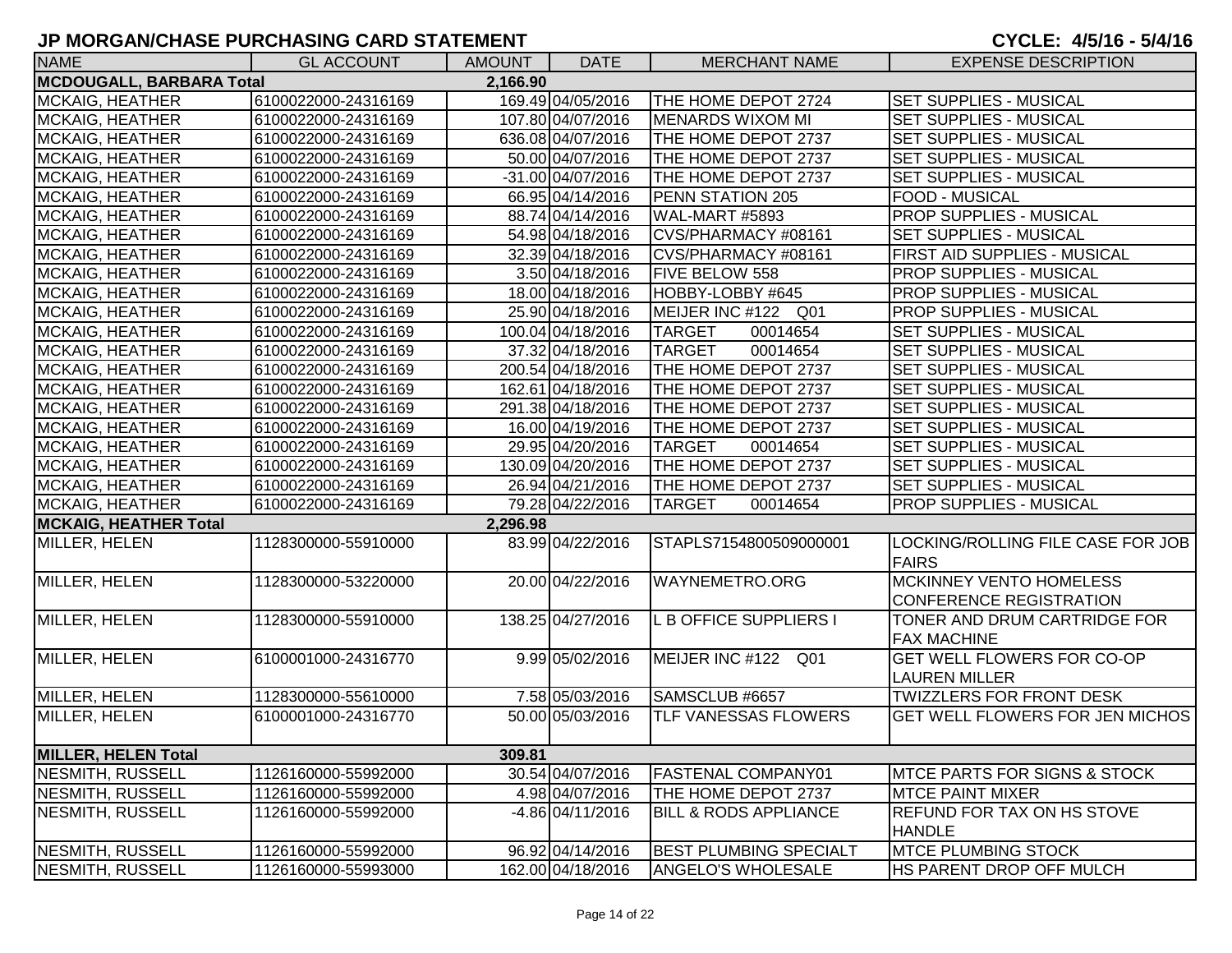| <b>NAME</b>                   | <b>GL ACCOUNT</b>   | <b>AMOUNT</b> | <b>DATE</b>         | <b>MERCHANT NAME</b>          | <b>EXPENSE DESCRIPTION</b>                           |
|-------------------------------|---------------------|---------------|---------------------|-------------------------------|------------------------------------------------------|
| NESMITH, RUSSELL              | 1126160000-55992000 |               | 2.34 04/22/2016     | THE HOME DEPOT 2737           | MS SHOT PUT CIRCLE                                   |
| NESMITH, RUSSELL              | 1126160000-55993000 |               | 11.70 04/27/2016    |                               | MARKS OUTDOOR POWER EQ GRNDS FUEL FILTERS FOR MOWERS |
| NESMITH, RUSSELL              | 1126160000-55992000 |               | 37.20 04/28/2016    | <b>WW GRAINGER</b>            | HS MECHANICAL ROOM, STOCK                            |
| NESMITH, RUSSELL              | 1126160000-55992000 |               | 5.75 05/02/2016     | THE HOME DEPOT 2737           | OH BASKETBALL                                        |
| NESMITH, RUSSELL              | 1126160000-55992000 |               | 86.30 05/03/2016    | <b>BEST PLUMBING SPECIALT</b> | MTCE 4-WAY WATER KEYS FOR                            |
|                               |                     |               |                     |                               | <b>ENVIROCLEAN, STOCK</b>                            |
| <b>NESMITH, RUSSELL</b>       | 1126160000-55992000 |               | 1.62 05/04/2016     | <b>BEST PLUMBING SPECIALT</b> | <b>MTCE DRINKING FOUNTAIN STOCK</b>                  |
| NESMITH, RUSSELL              | 1126160000-55992000 |               | 359.72 05/04/2016   | <b>BEST PLUMBING SPECIALT</b> | <b>MTCE DRINKING FOUNTAIN STOCK</b>                  |
| NESMITH, RUSSELL              | 1126160000-55992000 |               | 59.98 05/04/2016    | THE HOME DEPOT 2737           | <b>MTCE ATHLETIC FIELDS</b>                          |
| <b>NESMITH, RUSSELL Total</b> |                     | 854.19        |                     |                               |                                                      |
| NEWMAN, MARK                  | 1126160000-55992000 |               | 369.76 04/21/2016   | <b>WW GRAINGER</b>            | <b>HS FAN BELTS</b>                                  |
| NEWMAN, MARK                  | 1126160000-55992000 |               | 403.92 04/21/2016   | <b>WW GRAINGER</b>            | <b>HS FAN BELTS</b>                                  |
| NEWMAN, MARK                  | 1126160000-55992000 |               | 235.90 04/26/2016   | <b>WW GRAINGER</b>            | DF PARKING BARRICADE                                 |
| NEWMAN, MARK                  | 1126160000-55990000 |               | 418.56 05/02/2016   | <b>DAYS INNS</b>              | <b>MSBO CONFERENCE</b>                               |
| <b>NEWMAN, MARK Total</b>     |                     | 1,428.14      |                     |                               |                                                      |
| NOWICKI, MATTHEW              | 1127170000-53195000 |               | 90.00 04/13/2016    | OAKLAND SCHOOLS-RC INT        | THAXTON - BEGINNING BUS DRIVER                       |
|                               |                     |               |                     |                               | <b>TRAINING</b>                                      |
| <b>NOWICKI, MATTHEW Total</b> |                     | 90.00         |                     |                               |                                                      |
| OCONNOR, GAIL                 | 1311800000-55110551 |               | 56.97 04/08/2016    | MEIJER INC #122 Q01           | <b>TEACHING SUPPLIES</b>                             |
| <b>OCONNOR, GAIL</b>          | 1311800000-55110551 |               | 109.11 04/14/2016   | STAPLS7154360164000001        | <b>TEACHING SUPPLIES</b>                             |
| OCONNOR, GAIL                 | 1311800000-55110551 |               | 58.98 04/14/2016    | STAPLS7154391684000001        | <b>TEACHING SUPPLIES</b>                             |
| OCONNOR, GAIL                 | 1611851343-55110000 |               | 30.00 04/15/2016    | MEIJER INC #122 Q01           | <b>TEACHING SUPPLIES</b>                             |
| OCONNOR, GAIL                 | 1311800000-55110551 |               | 2.23 04/18/2016     | STAPLS7154391684000002        | <b>TEACHING SUPPLIES</b>                             |
| OCONNOR, GAIL                 | 1611851343-55110000 |               | 116.02 05/04/2016   | STAPLS7155428325000001        | <b>TEACHING SUPPLIES</b>                             |
| <b>OCONNOR, GAIL Total</b>    |                     | 373.31        |                     |                               |                                                      |
| RAIS, MICHELLE                | 6100020000-24316238 |               | 25.99 04/15/2016    | <b>JW PEPPER AND SON INC</b>  | MUSIC FOR SPRING CONCERT AND                         |
|                               |                     |               |                     |                               | <b>MUSIC IN THE PARKS FESTIVAL</b>                   |
| <b>RAIS, MICHELLE Total</b>   |                     | 25.99         |                     |                               |                                                      |
| <b>REICHLEY, CARRIE</b>       | 1111118000-55110799 |               | 25.96 04/11/2016    | SSI*SCHOOL SPECIALTY          | <b>OFFICE SUPPLIES</b>                               |
| <b>REICHLEY, CARRIE</b>       | 1111118000-55110708 |               | 11.98 04/11/2016    | SSI*SCHOOL SPECIALTY          | PAM POIRIER-CLASSROOM SUPPLIES                       |
| <b>REICHLEY, CARRIE</b>       | 1111118000-55110799 |               | $-54.14 04/14/2016$ | STAPLS7153494515001001        | <b>CREDIT GIVEN BECAUSE NEVER</b>                    |
|                               |                     |               |                     |                               | <b>RECEIVED ITEMS</b>                                |
| <b>REICHLEY, CARRIE</b>       | 1111118000-55110731 |               | 238.50 04/18/2016   | <b>CAPSTONE</b>               | <b>BOOKS FOR LEVELED LIBRARY-DIANA</b>               |
|                               |                     |               |                     |                               | <b>STOTLER</b>                                       |
| <b>REICHLEY, CARRIE</b>       | 6100018000-24316232 |               | 755.34 04/20/2016   | JONES SCHOOL SUPPLY           | MATH BOOT CAMP TROPHIES-T.                           |
|                               |                     |               |                     |                               | <b>WELLOCK</b>                                       |
| <b>REICHLEY, CARRIE</b>       | 1111118000-55110799 |               | 54.14 04/21/2016    | STAPLS7153494515002001        | <b>OFFICE SUPPLIES</b>                               |
| REICHLEY, CARRIE              | 6100018000-24316220 |               | 605.00 04/28/2016   | THE HENRY FORD                | PAYMENT FOR PLANT/PHILLIPS FIELD                     |
|                               |                     |               |                     |                               | TRIP                                                 |
| <b>REICHLEY, CARRIE</b>       | 6100018000-24316220 |               | 270.00 05/03/2016   | CRANBROOK EDUCATIONAL         | FIELD TRIP DEPOSIT-D. COSMAN                         |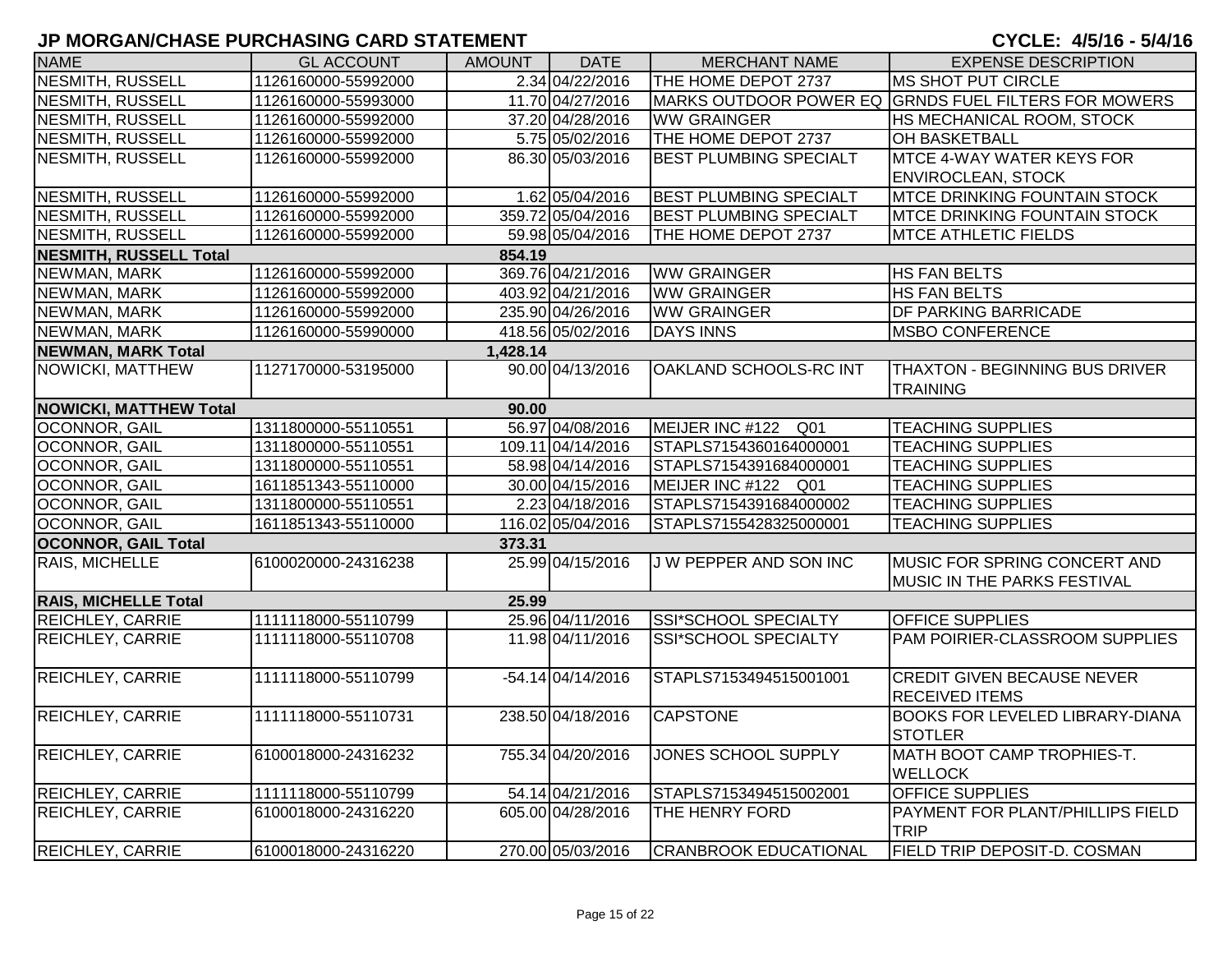| <b>NAME</b>                      | <b>GL ACCOUNT</b>   | <b>AMOUNT</b> | <b>DATE</b>         | <b>MERCHANT NAME</b>             | <b>EXPENSE DESCRIPTION</b>                |
|----------------------------------|---------------------|---------------|---------------------|----------------------------------|-------------------------------------------|
| REICHLEY, CARRIE                 | 1111118000-55110799 |               | 8.00 05/03/2016     | <b>TRAVELOCITY.COM</b>           | <b>BOOKING FEE-J. BRICKEY/S. SCHRINER</b> |
|                                  |                     |               |                     |                                  |                                           |
| <b>REICHLEY, CARRIE</b>          | 1124118000-57410000 |               | 256.64 05/04/2016   | <b>DELTA</b>                     | J. BRICKEY-BOSTON SEMINAR                 |
| <b>REICHLEY, CARRIE</b>          | 1124118000-57410000 |               | 256.64 05/04/2016   | <b>DELTA</b>                     | S. SCHRINER-BOSTON SEMINAR                |
| <b>REICHLEY, CARRIE</b>          | 1124118000-57410000 |               | 146.18 05/04/2016   | SPIRIT AIRLINES-SPIRIT           | J. BRICKEY/S. SCHRINER-BOSTON             |
|                                  |                     |               |                     |                                  | SEMINAR (RETURN TRIP)                     |
| <b>REICHLEY, CARRIE Total</b>    |                     | 2,574.24      |                     |                                  |                                           |
| RODRIGUEZ, SANDRA                | 6100013000-24316275 |               | 542.00 04/26/2016   | ANN ARBOR HANDSON ADMN           | <b>DEPOSIT MADE FOR THE 3RD GRADE</b>     |
|                                  |                     |               |                     |                                  | FIELD TO ANN ARBOR HANDS ON               |
|                                  |                     |               |                     |                                  | <b>MUSEUM</b>                             |
| <b>RODRIGUEZ, SANDRA Total</b>   |                     | 542.00        |                     |                                  |                                           |
| <b>SALTZMAN, DANA</b>            | 1311800000-55110551 |               | 10.19 04/22/2016    | WAL-MART #5893                   | <b>TEACHING SUPPLIES</b>                  |
| SALTZMAN, DANA                   | 1311800000-55110551 |               | 12.99 04/28/2016    | AMAZON.COM                       | <b>TEACHING SUPPLIES</b>                  |
| SALTZMAN, DANA                   | 1311800000-55110551 |               | 6.25 04/28/2016     | AMAZON.COM                       | <b>TEACHING SUPPLIES</b>                  |
| SALTZMAN, DANA                   | 1311800000-55110551 |               | 31.13 04/28/2016    | WM SUPERCENTER #5893             | <b>TEACHING SUPPLIES</b>                  |
| <b>SALTZMAN, DANA</b>            | 1311800000-55110551 |               | 23.70 04/29/2016    | HOBBY-LOBBY #645                 | <b>TEACHING SUPPLIES</b>                  |
| SALTZMAN, DANA                   | 1311800000-55110551 |               | 42.00 05/02/2016    | <b>DOLLAR TREE</b>               | <b>TEACHING SUPPLIES</b>                  |
| SALTZMAN, DANA                   | 1311800000-55110551 |               | 43.80 05/02/2016    | <b>DOLLAR TREE</b>               | <b>TEACHING SUPPLIES</b>                  |
| SALTZMAN, DANA                   | 1311800000-55110551 |               | -43.80 05/02/2016   | <b>DOLLAR TREE</b>               | <b>TEACHING SUPPLIES</b>                  |
| <b>SALTZMAN, DANA</b>            | 1311800000-55110551 |               | 12.21 05/03/2016    | WM SUPERCENTER #5893             | <b>TEACHING SUPPLIES</b>                  |
| <b>SALTZMAN, DANA Total</b>      |                     | 138.47        |                     |                                  |                                           |
| <b>SCHRINER, STEPHANIE</b>       | 6100020000-24316237 |               | 467.64 04/18/2016   | <b>AMAZON MKTPLACE PMTS</b>      | <b>HEADPHONES FOR MSTEP</b>               |
| <b>SCHRINER, STEPHANIE Total</b> |                     | 467.64        |                     |                                  |                                           |
| <b>SHAFER, RACHELLE</b>          | 6100012000-24316275 |               | 126.38 04/05/2016   | SSI*SCHOOL SPECIALTY             | EMILY SAMUELS, ART TEACHER,               |
|                                  |                     |               |                     |                                  | FUNDS RECEIVED FROM THE SQUARE            |
|                                  |                     |               |                     |                                  | 1 ART SALES                               |
| <b>SHAFER, RACHELLE</b>          | 6100012000-24316501 |               | 72.63 04/12/2016    | BARNES & NOBLE #2648             | PTO-BATTLE OF THE BOOKS                   |
| <b>SHAFER, RACHELLE</b>          | 6100012000-24316275 |               | 181.88 04/13/2016   | <b>MOLLY HAWKINS HOUSE IN</b>    | EMILY SAMUELS, ART TEACHER,               |
|                                  |                     |               |                     |                                  | <b>FUNDS RECEIVED FROM THE SQUARE</b>     |
|                                  |                     |               |                     |                                  | 1 ART SALES                               |
| <b>SHAFER, RACHELLE</b>          | 6100012000-24316501 |               | 164.06 04/20/2016   | JONES SCHOOL SUPPLY              | PTO EXPENSE - SCIENCE NIGHT               |
| <b>SHAFER, RACHELLE</b>          | 6100012000-24316501 |               | 49.92 04/25/2016    | <b>AMAZON MKTPLACE PMTS</b>      | <b>PTO- CHAIN NETS FOR THE</b>            |
|                                  |                     |               |                     |                                  | <b>BASKETBALL HOOPS</b>                   |
| <b>SHAFER, RACHELLE</b>          | 6100012000-24316501 |               | -41.67 04/26/2016   | <b>AMAZON MKTPLACE PMTS</b>      | <b>PTO RETURN. ORDERED WRONG</b>          |
|                                  |                     |               |                     |                                  | NETS FOR THE BASKBALL HOOPS               |
| <b>SHAFER, RACHELLE</b>          | 6100012000-24316275 |               | 2,079.64 05/02/2016 | <b>SCHOLASTIC BOOK FAIRS</b>     | <b>SCHOLASTIC BOOK FAIR CHARGE</b>        |
| <b>SHAFER, RACHELLE</b>          | 6100012000-24316271 |               | 67.12 05/03/2016    | <b>EDIBLE ARRANGEMENTS 29</b>    | SOCIAL COMMITTEE - BIRTHDAY GIFT          |
| <b>SHAFER, RACHELLE</b>          | 1111112000-55110708 |               | 500.34 05/04/2016   | <b>BSN*SPORT SUPPLY GROUP</b>    | R. SMITH, GYM TEACHER BUDGET              |
| <b>SHAFER, RACHELLE Total</b>    |                     | 3,200.30      |                     |                                  |                                           |
| SHOEMAKER, DEANNA                | 1125200000-53220000 |               | 572.70 04/29/2016   | AMWAY GRAND PLAZA HOTE           | <b>LODGING</b>                            |
| SHOEMAKER, DEANNA                | 1125200000-53220000 |               | 72.00 04/29/2016    | <b>AMWAY HOTEL CORP PARKG</b>    | <b>LODGING PARKING</b>                    |
| SHOEMAKER, DEANNA                | 1125200000-53220000 |               | 151.51 05/02/2016   | AMWAY GRAND PLAZA HOTE   LODGING |                                           |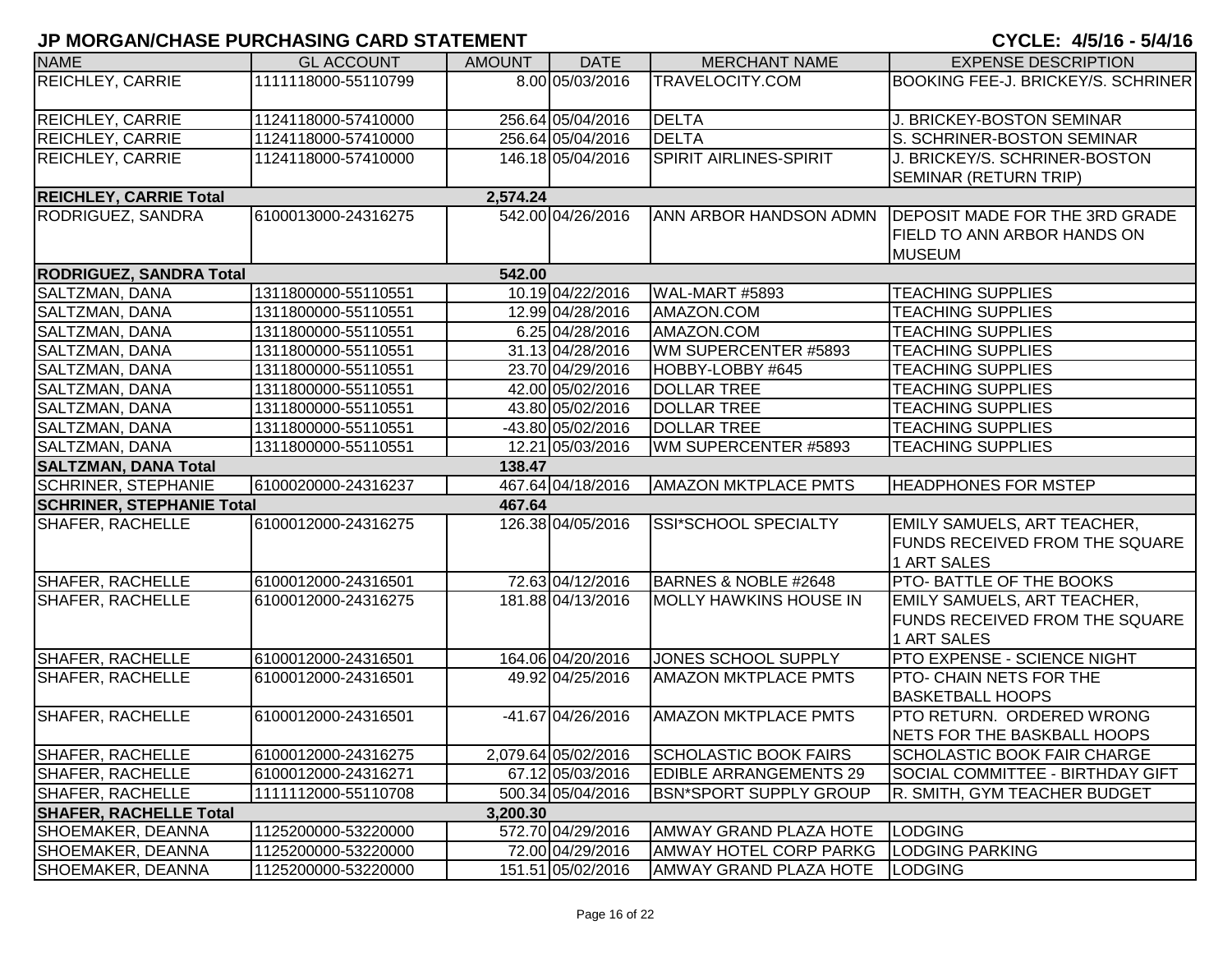|  |  |  | CYCLE: 4/5/16 - 5/4/16 |  |  |  |  |  |
|--|--|--|------------------------|--|--|--|--|--|
|--|--|--|------------------------|--|--|--|--|--|

| <b>NAME</b>                     | <b>GL ACCOUNT</b>   | <b>AMOUNT</b> | <b>DATE</b>         | <b>MERCHANT NAME</b>               | <b>EXPENSE DESCRIPTION</b>                                              |
|---------------------------------|---------------------|---------------|---------------------|------------------------------------|-------------------------------------------------------------------------|
| <b>SHOEMAKER, DEANNA Total</b>  |                     | 796.21        |                     |                                    |                                                                         |
| SHPAKOFF, KATHLEEN              | 1335100000-55110553 |               | 21.71 04/28/2016    | <b>TARGET</b><br>00014654          | <b>TEACHING MATERIALS</b>                                               |
| SHPAKOFF, KATHLEEN              | 1335100000-55110553 |               | 24.49 05/03/2016    | WAL-MART #5048                     | <b>TEACHING MATERIALS</b>                                               |
| <b>SHPAKOFF, KATHLEEN Total</b> |                     | 46.20         |                     |                                    |                                                                         |
| SMITH, CHRISTIN                 | 1311800000-55110551 |               | 8.00 04/12/2016     | DOLRTREE 3586 00035865             | <b>END OF YEAR GIFT AND CLASSROOM</b><br><b>MATERIALS</b>               |
| <b>SMITH, CHRISTIN Total</b>    |                     | 8.00          |                     |                                    |                                                                         |
| SOVEL, SHEILA                   | 6100041000-24316355 |               | 58.68 04/21/2016    | MICHAELS STORES 3744               | <b>CLASSROOM EXPENSES</b>                                               |
| SOVEL, SHEILA                   | 6100041000-24316355 |               | 53.50 04/22/2016    | DAL-TILE #164 DETROIT              | <b>CLASSROOM EXPENSES</b>                                               |
| SOVEL, SHEILA                   | 6100041000-24316355 |               | 23.97 04/26/2016    | <b>STAPLES</b><br>00109520         | <b>CLASSROOM EXPENSES</b>                                               |
| <b>SOVEL, SHEILA Total</b>      |                     | 136.15        |                     |                                    |                                                                         |
| STEEH, ROBERT                   | 6100025000-24316301 |               | 59.19 04/15/2016    |                                    | AHMOS MEDITERRANEAN GR   BREAKFAST FOR MME STUDENTS                     |
| <b>STEEH, ROBERT Total</b>      |                     | 59.19         |                     |                                    |                                                                         |
| TURNER, NANCY                   | 4245612000-56420000 |               | 2,082.75 04/12/2016 | <b>RIFTON EQUIPMENT</b>            | <b>ACTIVITY CHAIR FOR SPEC NEEDS</b><br><b>STUDENT AT ORCHARD HILLS</b> |
| <b>TURNER, NANCY</b>            | 1212218000-53220000 |               | -95.00 04/29/2016   | <b>GVSU AFFILLIATES</b>            | START REFUND FOR SOCIAL WORKER<br><b>WHO COULD NOT ATTEND</b>           |
| <b>TURNER, NANCY Total</b>      |                     | 1,987.75      |                     |                                    |                                                                         |
| VALENTINE, CYNTHIA              | 1127170000-57910000 |               | 40.00 04/06/2016    | <b>NOVI CONEY ISLAND</b>           | <b>BREAKFAST MTG W/MECHANICS</b>                                        |
| <b>VALENTINE, CYNTHIA</b>       | 1127170000-57910000 |               | 19.05 04/07/2016    | THE HOME DEPOT 2737                | DOORMAT FOR DRIVERS LOUNGE                                              |
| VALENTINE, CYNTHIA              | 1127100000-53310000 |               | 350.00 04/13/2016   | METRO MOTOR COACH TRAN   HS SPORTS |                                                                         |
| VALENTINE, CYNTHIA              | 1127100000-53310000 |               | 350.00 04/13/2016   | METRO MOTOR COACH TRAN   HS SPORTS |                                                                         |
| VALENTINE, CYNTHIA              | 1127100000-53310000 |               | 427.50 04/14/2016   | METRO MOTOR COACH TRAN   HS SPORTS |                                                                         |
| <b>VALENTINE, CYNTHIA</b>       | 1127170000-57910000 |               | 65.38 04/18/2016    | <b>BORDER CANTINA</b>              | <b>EXCELLENCE IN TRANSPORTATION</b>                                     |
| VALENTINE, CYNTHIA              | 1127170000-57910000 |               | 18.00 04/18/2016    | SAMS CLUB #6657                    | <b>FLOWERS FOR EXCELLENCE IN</b><br><b>TRANSPORTATION</b>               |
| VALENTINE, CYNTHIA              | 1127100000-53310000 |               | 350.00 04/22/2016   | METRO MOTOR COACH TRAN   HS SPORTS |                                                                         |
| VALENTINE, CYNTHIA              | 1127100000-53310000 |               | 380.00 04/22/2016   | METRO MOTOR COACH TRAN   HS SPORTS |                                                                         |
| VALENTINE, CYNTHIA              | 1127100000-53310000 |               | 380.00 04/25/2016   | METRO MOTOR COACH TRAN   MS SPORTS |                                                                         |
| VALENTINE, CYNTHIA              | 1127100000-53310000 |               | 356.25 04/26/2016   | METRO MOTOR COACH TRAN   HS SPORTS |                                                                         |
| VALENTINE, CYNTHIA              | 1127170000-57910000 |               | 25.20 04/26/2016    | <b>STELLAS LOUNGE</b>              | <b>DINNER AT CONFERENCE</b>                                             |
| VALENTINE, CYNTHIA              | 1127170000-57910000 |               | 18.00 04/28/2016    | AMWAY GRAND PLZ HTL F              | <b>BREAKFAST AT CONFERENCE</b>                                          |
| VALENTINE, CYNTHIA              | 1127100000-53310000 |               | 350.00 04/28/2016   | METRO MOTOR COACH TRAN   HS SPORTS |                                                                         |
| <b>VALENTINE, CYNTHIA</b>       | 1127100000-53310000 |               | 350.00 04/28/2016   | METRO MOTOR COACH TRAN   HS SPORTS |                                                                         |
| <b>VALENTINE, CYNTHIA</b>       | 1127170000-57910000 |               | 72.00 04/29/2016    | <b>AMWAY HOTEL CORP PARKG</b>      | <b>PARKING AT CONFERENCE</b>                                            |
| <b>VALENTINE, CYNTHIA</b>       | 1127100000-53310000 |               | 427.50 04/29/2016   | METRO MOTOR COACH TRAN   HS SPORTS |                                                                         |
| <b>VALENTINE, CYNTHIA</b>       | 1127100000-53310000 |               | 350.00 04/29/2016   | METRO MOTOR COACH TRAN   HS SPORTS |                                                                         |
| <b>VALENTINE, CYNTHIA Total</b> |                     | 4,328.88      |                     |                                    |                                                                         |
| VANEIZENGA, JAMES               | 6100022000-24316211 |               | 399.99 04/14/2016   | <b>GUITAR CENTER #333</b>          | SHIELD FOR DRUMSET                                                      |
| VANEIZENGA, JAMES               | 6100022000-24316533 |               | 119.00 04/21/2016   | THE INSTRUMENTALIST AW             | NATIONAL ORCHESTRA AWARD AND<br>ORCHESTRA DIRECTOR AWARD                |
|                                 |                     |               |                     |                                    |                                                                         |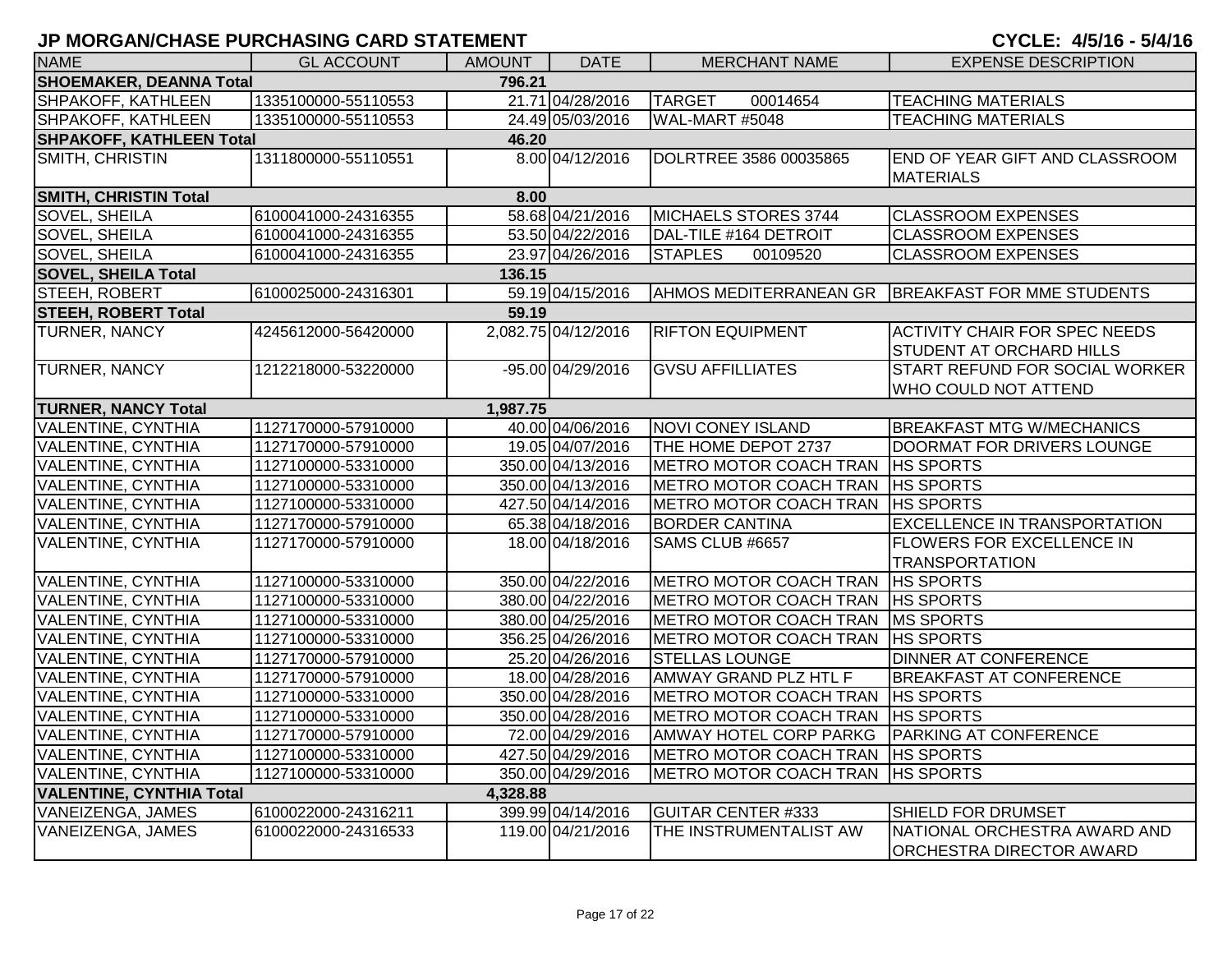| <b>NAME</b>                    | <b>GL ACCOUNT</b>   | <b>AMOUNT</b> | <b>DATE</b>         | <b>MERCHANT NAME</b>          | <b>EXPENSE DESCRIPTION</b>             |
|--------------------------------|---------------------|---------------|---------------------|-------------------------------|----------------------------------------|
| VANEIZENGA, JAMES              | 6100022000-24316533 |               | 54.00 05/02/2016    | THINGS REMEMBERED 0367        | <b>ENGRAVING FOR NATIONAL</b>          |
|                                |                     |               |                     |                               | <b>ORCHESTRA AWARD AND ORCHESTRA</b>   |
|                                |                     |               |                     |                               | <b>DIRECTOR AWARD</b>                  |
| <b>VANEIZENGA, JAMES Total</b> |                     | 572.99        |                     |                               |                                        |
| <b>VUICHARD, TATIANA</b>       | 1622100361-53220514 |               | 220.00 04/14/2016   | <b>MACAE</b>                  | MACAE SPRING WORKSHOP BOB              |
|                                |                     |               |                     |                               | <b>STEEH &amp; LINDA CIANFERRA</b>     |
| <b>VUICHARD, TATIANA</b>       | 1331100000-57910000 |               | 80.00 04/18/2016    | <b>PRECIOUS PETALS BY JAM</b> | <b>FUNERAL ARRANGEMENT FOR</b>         |
|                                |                     |               |                     |                               | <b>AQUATIC SUPERVISORS DEATH IN</b>    |
|                                |                     |               |                     |                               | <b>FAMILY</b>                          |
| <b>VUICHARD, TATIANA</b>       | 1331100000-57910000 |               | 40.00 04/18/2016    | <b>SAFEWAY SHREDDING</b>      | <b>NOVI COMMUNITY ED OFFICE</b>        |
|                                |                     |               |                     |                               | <b>SHREDDING SERVICE</b>               |
| <b>VUICHARD, TATIANA</b>       | 2332100000-53610000 |               | 6,208.93 04/19/2016 | <b>GRAND BLANC PRINTING</b>   | <b>NCE SPRING BROCHURE</b>             |
| <b>VUICHARD, TATIANA</b>       | 1331100000-55910000 |               | 63.81 04/20/2016    | STAPLS7153582358004001        | COMMUNITY ED OFFICE SUPPLIES           |
| <b>VUICHARD, TATIANA</b>       | 1331100000-55910000 |               | 5.77 04/20/2016     | STAPLS7153582358004002        | <b>OFFICE SUPPLIES</b>                 |
| <b>VUICHARD, TATIANA</b>       | 1111133000-55110000 |               | 191.02 04/25/2016   | <b>DBC*BLICK ART MATERIAL</b> | <b>ART SUPPLIES FOR ST WILLIAMS</b>    |
|                                |                     |               |                     |                               | (SHARED TIME)                          |
| <b>VUICHARD, TATIANA</b>       | 1331100000-55910000 |               | $-5.77$ 04/25/2016  | STAPLS7153582358005001        | COMMUNITY ED STAPLES CREDIT            |
| <b>VUICHARD, TATIANA</b>       | 1111133000-55110000 |               | $-10.81$ 05/02/2016 | <b>DBC*BLICK ART MATERIAL</b> | TAX REIMBURSEMENT FOR ST.              |
|                                |                     |               |                     |                               | <b>WILLIAM ART SUPPLY ORDER</b>        |
| <b>VUICHARD, TATIANA</b>       | 1331100000-54910000 |               | 2,058.78 05/02/2016 | MHE*MCGRAW-HILL ECOMM         | <b>MATH SKILLS LINK</b>                |
| <b>VUICHARD, TATIANA</b>       | 1331100000-55990000 |               | 39.19 05/04/2016    | THE RIEGLE PRESS              | NATIONAL SCHOOL CALENDARS FOR          |
|                                |                     |               |                     |                               | <b>COMMUNITY ED OFFICE</b>             |
| <b>VUICHARD, TATIANA Total</b> |                     | 8,890.92      |                     |                               |                                        |
| <b>WALKER, KATIE</b>           | 1311800000-55110551 |               | 12.34 04/18/2016    | KROGER #632                   | <b>VEGETABLE SAMPLING</b>              |
| <b>WALKER, KATIE</b>           | 1311800000-55110551 |               | 13.00 04/20/2016    | <b>DOLLAR CASTLE 33</b>       | CLOTHESPINS, MOTHER'S DAY ITEMS        |
| <b>WALKER, KATIE</b>           | 1311800000-55110551 |               | 8.85 04/21/2016     | THE HOME DEPOT 2737           | TOPSOIL FOR FLOWERS, MOTHER'S          |
|                                |                     |               |                     |                               | <b>DAY GIFT-TILES</b>                  |
| <b>WALKER, KATIE</b>           | 1311800000-55110551 |               | 23.54 04/25/2016    | <b>AMAZON MKTPLACE PMTS</b>   | LEIS FOR BEACH DAY                     |
| <b>WALKER, KATIE</b>           | 1311800000-55110551 |               | 12.82 04/25/2016    | <b>AMAZON MKTPLACE PMTS</b>   | CONTACT PAPER, BEACH BALLS             |
| <b>WALKER, KATIE</b>           | 1311800000-55110551 |               | 9.61 04/25/2016     | <b>AMAZON MKTPLACE PMTS</b>   | <b>OCEAN TATOOS FOR BEACH DAY</b>      |
| <b>WALKER, KATIE</b>           | 1311800000-55110551 |               | 29.70 04/25/2016    | AMAZON.COM                    | <b>VISUAL TIMES</b>                    |
| <b>WALKER, KATIE</b>           | 1311800000-55110551 |               | 9.92 04/27/2016     | <b>AMAZON MKTPLACE PMTS</b>   | <b>TWEEZERS</b>                        |
| <b>WALKER, KATIE</b>           | 1311800000-55110551 |               | 10.27 04/27/2016    | AMAZON.COM                    | <b>BINDING SPINES</b>                  |
| <b>WALKER, KATIE</b>           | 1311800000-55110551 |               | 21.00 04/29/2016    | <b>DOLLAR TREE</b>            | MOTHER'S DAY ITEMS, CLOTHES PINS,      |
|                                |                     |               |                     |                               | <b>COTTON BALLS</b>                    |
| <b>WALKER, KATIE</b>           | 1311800000-55110551 |               | 6.02 04/29/2016     | KROGER #632                   | CLEAR CUPS FOR FATHER'S DAY GIFT       |
| <b>WALKER, KATIE</b>           | 1311800000-55110551 |               | 10.03 05/02/2016    | <b>AMAZON MKTPLACE PMTS</b>   | <b>POM POMS</b>                        |
| <b>WALKER, KATIE</b>           | 1311800000-55110551 |               | 76.53 05/02/2016    | <b>AMAZON MKTPLACE PMTS</b>   | GLUE GUN, GIFT BAGS, POM POMS,         |
|                                |                     |               |                     |                               | <b>GLUE GUN STICKS, BINDING COMBS,</b> |
|                                |                     |               |                     |                               | <b>BUTTONS, PONY BEADS</b>             |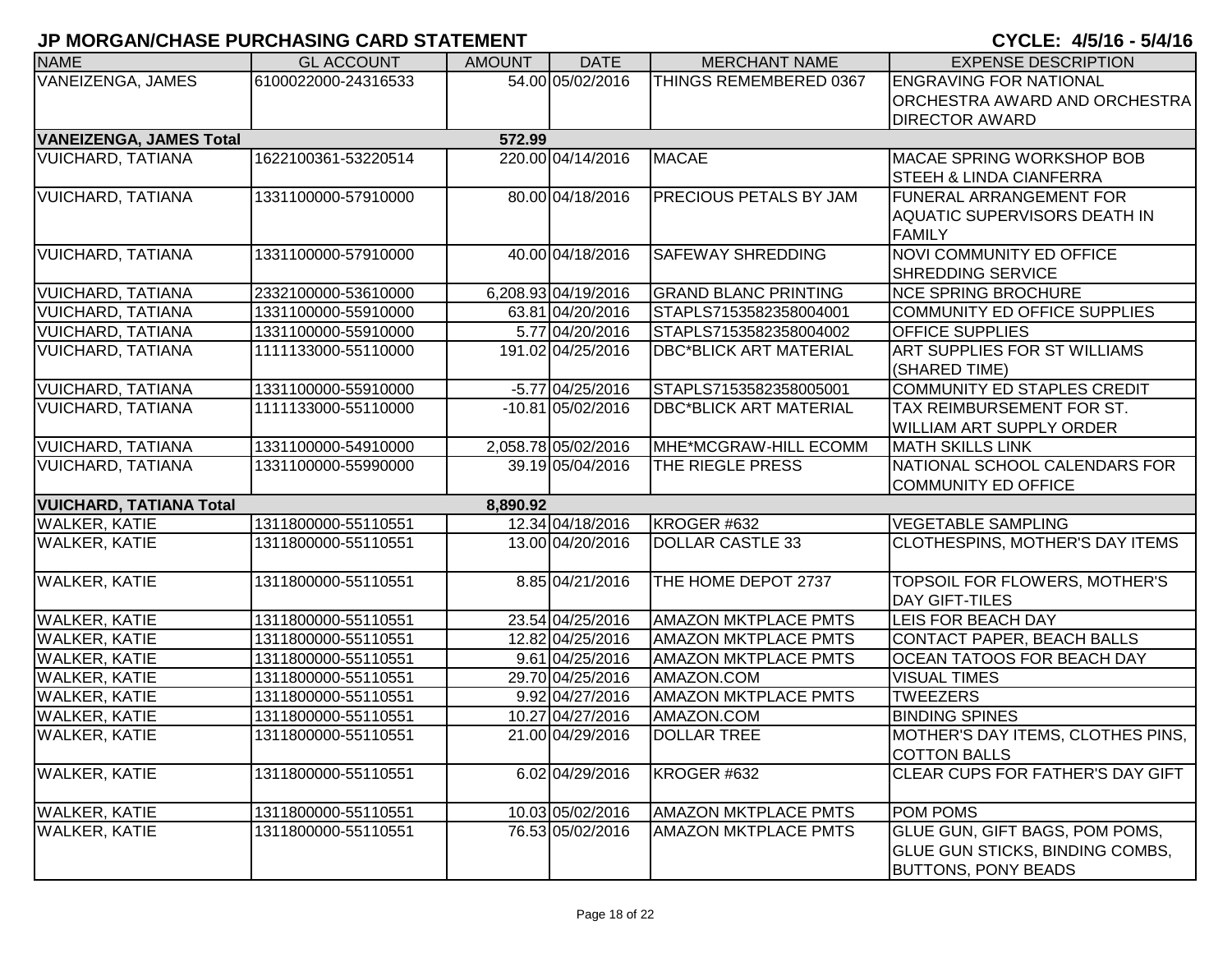| <b>NAME</b>                | <b>GL ACCOUNT</b>   | <b>AMOUNT</b> | <b>DATE</b>         | <b>MERCHANT NAME</b>          | <b>EXPENSE DESCRIPTION</b>                                           |
|----------------------------|---------------------|---------------|---------------------|-------------------------------|----------------------------------------------------------------------|
| WALKER, KATIE              | 1311800000-55110551 |               | $-9.52$ 05/02/2016  | MICHAELS STORES 3744          | <b>RETURN ST PATS ITEMS</b>                                          |
| <b>WALKER, KATIE</b>       | 1311800000-55110551 |               | 168.40 05/02/2016   | <b>TARGET</b><br>00014654     | <b>TOYS-MAGNATILES &amp; PRINCESSES</b>                              |
|                            |                     |               |                     |                               | SUPPLIES-BEANS, FRUIT, DRINKS,                                       |
|                            |                     |               |                     |                               | TAPE, CUPS                                                           |
| <b>WALKER, KATIE</b>       | 1311800000-55110551 |               | 48.47 05/03/2016    | <b>AMAZON MKTPLACE PMTS</b>   | <b>STERLITE BOXES</b>                                                |
| <b>WALKER, KATIE</b>       | 1311800000-55110551 |               | 13.24 05/03/2016    | <b>AMAZON MKTPLACE PMTS</b>   | <b>DOILEYS</b>                                                       |
| <b>WALKER, KATIE</b>       | 1311800000-55110551 |               | 10.38 05/03/2016    | KROGER #632                   | TEA, WATERMELON (MOTHER'S DAY<br>TEA)                                |
| <b>WALKER, KATIE</b>       | 1311800000-55110551 |               | 25.18 05/04/2016    | <b>AMAZON MKTPLACE PMTS</b>   | <b>STERLITE BOXES</b>                                                |
| <b>WALKER, KATIE Total</b> |                     | 499.78        |                     |                               |                                                                      |
| <b>WARECK, MICHELE</b>     | 6100022000-24316186 |               | $-56.34 04/07/2016$ | DAVIDS BRIDAL INC 279         | <b>CREDIT FOR TAX</b>                                                |
| <b>WARECK, MICHELE</b>     | 6100022000-24316770 |               | 152.34 04/11/2016   | SAMSCLUB #6657                | STAFF APPRECIATION LUNCHEON<br><b>BEVERAGES AND SNACKS</b>           |
| <b>WARECK, MICHELE</b>     | 6100022000-24316770 |               | 60.00 04/12/2016    | BARNES & NOBLE #2648          | STAFF PAY IT FORWARD GIFT CARDS                                      |
| <b>WARECK, MICHELE</b>     | 6100022000-24316186 |               | 222.24 04/12/2016   | OFFICEMAX/OFFICEDEPOT6        | <b>STAFF DESK CHAIRS AND STUDENT</b><br><b>COUNCIL SUPPLIES</b>      |
| <b>WARECK, MICHELE</b>     | 6100022000-24316186 |               | 405.95 04/12/2016   | OFFICEMAX/OFFICEDEPOT6        | <b>STAFF DESK CHAIRS</b>                                             |
| <b>WARECK, MICHELE</b>     | 6100022000-24316275 |               | 27.32 04/12/2016    | SAMSCLUB #6657                | <b>PRINCIPAL - PARENT COUNCIL</b><br><b>BREAKFAST MEETING SNACKS</b> |
| <b>WARECK, MICHELE</b>     | 6100022000-24316275 |               | 60.00 04/12/2016    | <b>TARGET</b><br>00008961     | <b>STAFF PAY IT FORWARD GIFT CARDS</b>                               |
| <b>WARECK, MICHELE</b>     | 6100022000-24316108 |               | 204.74 04/13/2016   | <b>ANTONIO'S CUCINA ITALI</b> | <b>STAFF CONFERENCE LUNCHEON</b>                                     |
| <b>WARECK, MICHELE</b>     | 1111322730-55110000 |               | 302.42 04/13/2016   | <b>BIO RAD LABORATORIES</b>   | <b>SCIENCE SUPPLIES</b>                                              |
| <b>WARECK, MICHELE</b>     | 6100022000-24316108 |               | 16.51 04/13/2016    | JO-ANN STORE #2277            | <b>STAFF PAY IT FORWARD BASKETS</b>                                  |
| <b>WARECK, MICHELE</b>     | 6100022000-24316108 |               | 35.21 04/13/2016    | LEOS CONEY ISLAND #11         | <b>ASSISTANT PRINCIPAL'S</b><br><b>APPRECIATION LUNCHEON</b>         |
| <b>WARECK, MICHELE</b>     | 6100022000-24316770 |               | 42.60 04/13/2016    | MEIJER INC #109<br>Q01        | STAFF APPRECIATION BREAKFAST<br><b>GOODIES</b>                       |
| <b>WARECK, MICHELE</b>     | 6100022000-24316186 |               | 30.26 04/13/2016    | WM SUPERCENTER #2700          | COMMIT TO GRIT - STUDENT SNACKS                                      |
| <b>WARECK, MICHELE</b>     | 6100022000-24316770 |               | 63.22 04/14/2016    | SAMSCLUB #6657                | <b>STAFF CELEBRATION SUPPLIES</b>                                    |
| <b>WARECK, MICHELE</b>     | 1111322000-57410721 |               | 100.00 04/18/2016   | <b>PAYPAL *MICHIGANCAR</b>    | <b>CONFERENCE FEES</b>                                               |
| <b>WARECK, MICHELE</b>     | 1111322000-55110709 |               | 299.00 04/18/2016   | PAYPAL *MICHIGANINT           | MIFA INDIVIDUAL EVENTS                                               |
| <b>WARECK, MICHELE</b>     | 1111322000-55110726 |               | 2,072.00 04/18/2016 | <b>VERITIV</b>                | <b>COPY MACHINE PAPER</b>                                            |
| <b>WARECK, MICHELE</b>     | 1111322000-55110709 |               | 714.00 04/19/2016   | <b>PAYPAL *MICHIGANSPE</b>    | MICHIGAN SPEECH COACHES - MIFA<br><b>CONFERENCE</b>                  |
| <b>WARECK, MICHELE</b>     | 1124922000-55999000 |               | 66.47 04/20/2016    | SAMS CLUB #6657               | <b>GRADUATION SUPPLIES</b>                                           |
| <b>WARECK, MICHELE</b>     | 6100022000-24316186 |               | 76.84 04/20/2016    | SAMSCLUB #6657                | STUDENT COUNCIL BREAKFAST                                            |
|                            |                     |               |                     |                               | <b>MEETING GOODIES</b>                                               |
| <b>WARECK, MICHELE</b>     | 6100022000-24316125 |               | 70.00 04/21/2016    | <b>MARRIOTT</b>               | <b>DECA HOTEL FEES</b>                                               |
| <b>WARECK, MICHELE</b>     | 6100022000-24316175 |               | 480.27 04/22/2016   |                               | <b>CROWDCONTROLSTORE.COM BUILDING SECURITY SUPPLIES</b>              |
| <b>WARECK, MICHELE</b>     | 1111322730-55110000 |               | 426.58 04/25/2016   | <b>BIO RAD LABORATORIES</b>   | <b>SCIENCE SUPPLIES</b>                                              |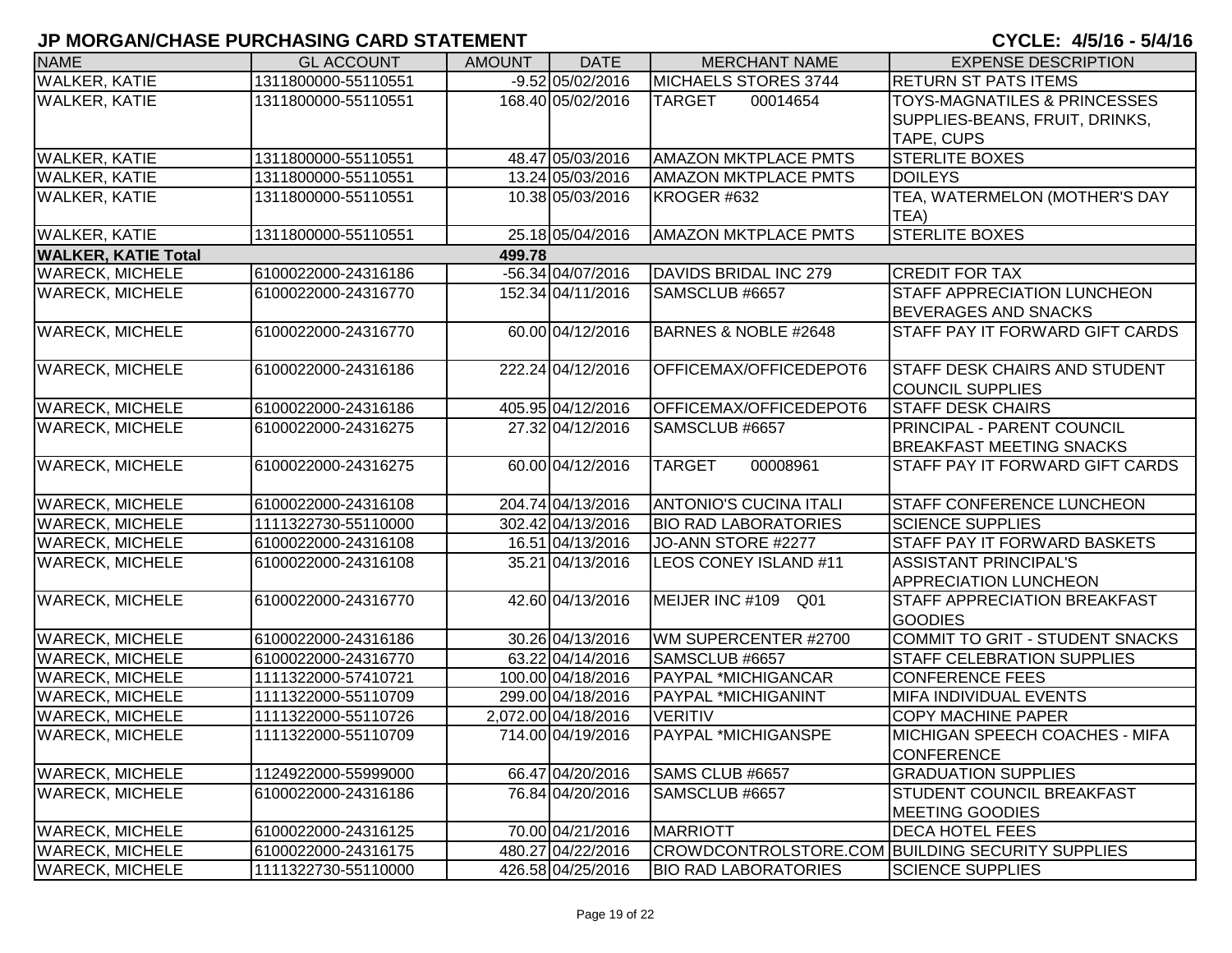| <b>NAME</b>            | <b>GL ACCOUNT</b>   | <b>AMOUNT</b> | <b>DATE</b>         | <b>MERCHANT NAME</b>             | <b>EXPENSE DESCRIPTION</b>                                     |
|------------------------|---------------------|---------------|---------------------|----------------------------------|----------------------------------------------------------------|
| <b>WARECK, MICHELE</b> | 1111322000-55110702 |               | 306.38 04/25/2016   | <b>DBC*BLICK ART MATERIAL</b>    | <b>ART SUPPLIES</b>                                            |
| <b>WARECK, MICHELE</b> | 6100022000-24316174 |               | 131.99 04/25/2016   | <b>STAPLES</b><br>00115659       | PLAN/PSAT TESTING SUPPLIES                                     |
| <b>WARECK, MICHELE</b> | 6100022000-24316186 |               | 33.15 04/25/2016    | <b>STAPLES</b><br>00115659       | <b>STUDENT COUNCIL SUPPLIES</b>                                |
| <b>WARECK, MICHELE</b> | 6100022000-24316200 |               | 973.12 04/26/2016   | <b>CHAIR COVERS &amp; LINENS</b> | <b>PROM SUPPLIES</b>                                           |
| <b>WARECK, MICHELE</b> | 6100022000-24316176 |               | 41.57 04/26/2016    | <b>STAPLES</b><br>00115659       | <b>SECURITY OFFICE SUPPLIES</b>                                |
| <b>WARECK, MICHELE</b> | 1111322000-55110799 |               | 109.04 04/26/2016   | <b>STAPLES</b><br>00115659       | <b>MISC. OFFICE SUPPLIES</b>                                   |
| <b>WARECK, MICHELE</b> | 6100022000-24316111 |               | 1,170.00 04/27/2016 | IN *SUPERIOR TEXT, LLC           | <b>CLASSROOM REPLACEMENT</b>                                   |
|                        |                     |               |                     |                                  | <b>TEXTBOOKS</b>                                               |
| <b>WARECK, MICHELE</b> | 6100022000-24316119 |               | 2,100.00 04/27/2016 | NATIONAL TRAILS, INC.            | <b>TRANSPORTATION CHARGES FOR</b>                              |
|                        |                     |               |                     |                                  | <b>CHOIR FESTIVAL</b>                                          |
| <b>WARECK, MICHELE</b> | 6100022000-24316175 |               | 155.00 04/28/2016   | <b>DUNCAN DISPOSAL SYSTEM</b>    | <b>RECYCLING BIN PAYMENT</b>                                   |
| <b>WARECK, MICHELE</b> | 1124922000-55999000 |               | 102.06 04/28/2016   | <b>NPS*NEENAH PAPER</b>          | <b>GRADUATION SUPPLIES</b>                                     |
| <b>WARECK, MICHELE</b> | 6100022000-24316180 |               | 482.52 04/29/2016   | AIRPORTSHUTTLES.COM              | <b>QUIZ BOWL NATIONALS</b>                                     |
|                        |                     |               |                     |                                  | <b>TRANSPORTATION</b>                                          |
| <b>WARECK, MICHELE</b> | 6100022000-24316190 |               | 72.99 04/29/2016    | <b>BANNERS.COM</b>               | <b>HOSA PARADE BANNER</b>                                      |
| <b>WARECK, MICHELE</b> | 1111322000-55110702 |               | $-8.06$ 04/29/2016  | <b>DBC*BLICK ART MATERIAL</b>    | <b>ART SUPPLY CREDIT</b>                                       |
| <b>WARECK, MICHELE</b> | 6100022000-24316154 |               | 124.95 04/29/2016   | <b>HEDBERG MAPS</b>              | <b>MAPS FOR COUNSELING OFFICE</b>                              |
| <b>WARECK, MICHELE</b> | 6100022000-24316175 |               | 452.27 05/02/2016   | 4IMPRINT                         | <b>STAFF APPRECIATION GIFTS</b>                                |
| <b>WARECK, MICHELE</b> | 6100022000-24316180 |               | 43.58 05/02/2016    | <b>AMERICAN AIRLINES</b>         | <b>QUIZ BOWL NATIONALS AIR FARE</b>                            |
| <b>WARECK, MICHELE</b> | 6100022000-24316180 |               | 21.79 05/02/2016    | <b>AMERICAN AIRLINES</b>         | <b>QUIZ BOWL NATIONALS AIR FARE</b>                            |
| <b>WARECK, MICHELE</b> | 6100022000-24316180 |               | 361.20 05/02/2016   | <b>AMERICAN AIRLINES</b>         | <b>QUIZ BOWL NATIONALS AIR FARE</b>                            |
| <b>WARECK, MICHELE</b> | 6100022000-24316180 |               | 361.20 05/02/2016   | <b>AMERICAN AIRLINES</b>         | <b>QUIZ BOWL NATIONALS AIR FARE</b>                            |
| <b>WARECK, MICHELE</b> | 6100022000-24316180 |               | 334.20 05/02/2016   | <b>AMERICAN AIRLINES</b>         | <b>QUIZ BOWL NATIONALS AIR FARE</b>                            |
| <b>WARECK, MICHELE</b> | 6100022000-24316180 |               | 361.20 05/02/2016   | <b>AMERICAN AIRLINES</b>         | <b>QUIZ BOWL NATIONALS AIR FARE</b>                            |
| <b>WARECK, MICHELE</b> | 6100022000-24316180 |               | 43.58 05/02/2016    | <b>AMERICAN AIRLINES</b>         | <b>QUIZ BOWL NATIONALS AIR FARE</b>                            |
| <b>WARECK, MICHELE</b> | 6100022000-24316180 |               | 361.20 05/02/2016   | <b>AMERICAN AIRLINES</b>         | <b>QUIZ BOWL NATIONALS AIR FARE</b>                            |
| <b>WARECK, MICHELE</b> | 6100022000-24316180 |               | 361.20 05/02/2016   | <b>AMERICAN AIRLINES</b>         | <b>QUIZ BOWL NATIONALS AIR FARE</b>                            |
| <b>WARECK, MICHELE</b> | 6100022000-24316180 |               | 21.79 05/02/2016    | <b>AMERICAN AIRLINES</b>         | <b>QUIZ BOWL NATIONALS AIR FARE</b>                            |
| <b>WARECK, MICHELE</b> | 6100022000-24316180 |               | 334.20 05/02/2016   | <b>AMERICAN AIRLINES</b>         | <b>QUIZ BOWL NATIONALS AIR FARE</b>                            |
| <b>WARECK, MICHELE</b> | 6100022000-24316180 |               | 43.58 05/02/2016    | <b>AMERICAN AIRLINES</b>         | <b>QUIZ BOWL NATIONALS AIR FARE</b>                            |
| <b>WARECK, MICHELE</b> | 6100022000-24316180 |               | 334.20 05/02/2016   | <b>AMERICAN AIRLINES</b>         | <b>QUIZ BOWL NATIONALS AIR FARE</b>                            |
| <b>WARECK, MICHELE</b> | 6100022000-24316180 |               | 334.20 05/02/2016   | <b>AMERICAN AIRLINES</b>         | <b>QUIZ BOWL NATIONALS AIR FARE</b>                            |
| <b>WARECK, MICHELE</b> | 6100022000-24316180 |               | 21.79 05/02/2016    | <b>AMERICAN AIRLINES</b>         | <b>QUIZ BOWL NATIONALS AIR FARE</b>                            |
| <b>WARECK, MICHELE</b> | 6100022000-24316180 |               | 361.20 05/02/2016   | <b>AMERICAN AIRLINES</b>         | <b>QUIZ BOWL NATIONALS AIR FARE</b>                            |
| <b>WARECK, MICHELE</b> | 6100022000-24316180 |               | 361.20 05/02/2016   | <b>AMERICAN AIRLINES</b>         | <b>QUIZ BOWL NATIONALS AIR FARE</b>                            |
| <b>WARECK, MICHELE</b> | 6100022000-24316180 |               | 361.20 05/02/2016   | <b>AMERICAN AIRLINES</b>         | QUIZ BOWL NATIONALS AIR FARE                                   |
| <b>WARECK, MICHELE</b> | 6100022000-24316180 |               | 334.20 05/02/2016   | <b>AMERICAN AIRLINES</b>         | <b>QUIZ BOWL NATIONALS AIR FARE</b>                            |
| <b>WARECK, MICHELE</b> | 6100022000-24316180 |               | 334.20 05/02/2016   | <b>AMERICAN AIRLINES</b>         | <b>QUIZ BOWL NATIONALS AIR FARE</b>                            |
| <b>WARECK, MICHELE</b> | 6100022000-24316180 |               | 43.58 05/02/2016    | <b>AMERICAN AIRLINES</b>         | <b>QUIZ BOWL NATIONALS AIR FARE</b>                            |
| <b>WARECK, MICHELE</b> | 1111322000-55110702 |               | 8.06 05/02/2016     | <b>DBC*BLICK ART MATERIAL</b>    | <b>ART SUPPLIES</b>                                            |
| <b>WARECK, MICHELE</b> | 6100022000-24316186 |               | 124.86 05/02/2016   | ORIENTAL TRADING CO              | <b>STAFF APPRECIATION GIFTS FROM</b><br><b>STUDENT COUNCIL</b> |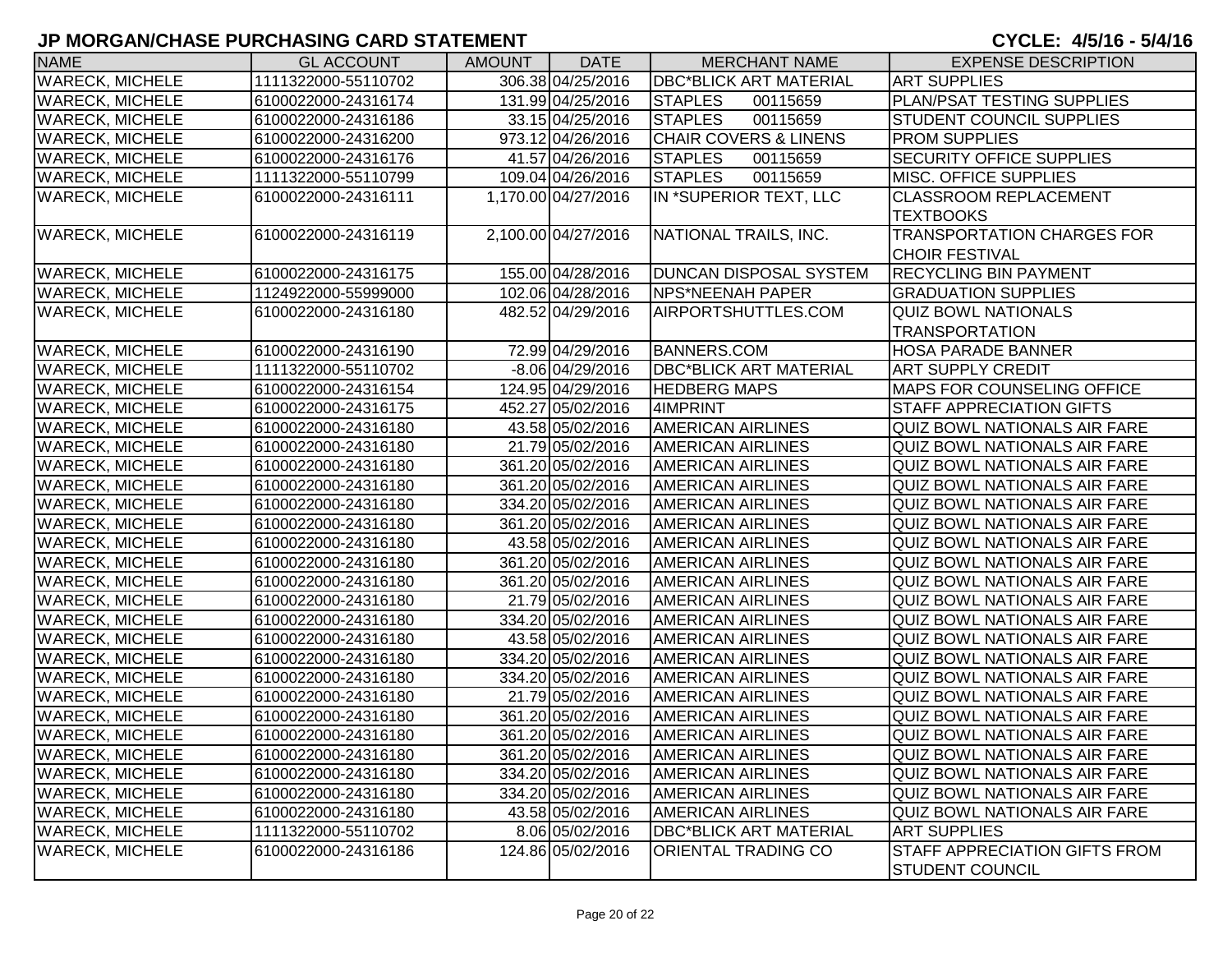| <b>NAME</b>                  | <b>GL ACCOUNT</b>   | <b>AMOUNT</b> | <b>DATE</b>        | <b>MERCHANT NAME</b>             | <b>EXPENSE DESCRIPTION</b>                 |
|------------------------------|---------------------|---------------|--------------------|----------------------------------|--------------------------------------------|
| <b>WARECK, MICHELE</b>       | 6100022000-24316174 |               | 51.95 05/03/2016   | SAMSCLUB #6657                   | PLAN/PSAT TESTING SUPPLIES                 |
| <b>WARECK, MICHELE</b>       | 6100022000-24316108 |               | 418.00 05/04/2016  | ARC*SERVICES/TRAINING            | AMERICAN RED CROSS CARDS -                 |
| <b>WARECK, MICHELE</b>       | 1111322000-55110702 |               | 8.96 05/04/2016    | <b>DBC*BLICK ART MATERIAL</b>    | <b>WILLIAM KELP</b><br><b>ART SUPPLIES</b> |
| <b>WARECK, MICHELE</b>       | 6100022000-24316186 |               | 156.90 05/04/2016  | Q <sub>35</sub><br>DD/BR #304009 | <b>STAFF APPRECIATION BREAKFAST</b>        |
|                              |                     |               |                    |                                  | FROM STUDENT COUNCIL (DUNKIN               |
|                              |                     |               |                    |                                  | DONUTS)                                    |
| <b>WARECK, MICHELE</b>       | 6100022000-24316174 |               | 87.22 05/04/2016   | WM SUPERCENTER #5893             | PLAN/PSAT TESTING SUPPLIES                 |
| <b>WARECK, MICHELE Total</b> |                     | 18,109.05     |                    |                                  |                                            |
| <b>WEBBER, RONALD</b>        | 1722100000-57910611 |               | 8.40 04/18/2016    | <b>RPS ANN ARBOR - FORQ02</b>    | <b>PARKING FOR UNIVERSITY OF</b>           |
|                              |                     |               |                    |                                  | <b>MICHIGAN LITERACY LEADERSHIP</b>        |
|                              |                     |               |                    |                                  | <b>WORKSHOP (RJ WEBBER)</b>                |
| <b>WEBBER, RONALD Total</b>  |                     | 8.40          |                    |                                  |                                            |
| <b>WESNER, KIMBERLY</b>      | 6100020000-24316262 |               | 62.86 04/11/2016   | <b>AMAZON MKTPLACE PMTS</b>      | <b>BREAKOUT EDU SUPPLIES</b>               |
| <b>WESNER, KIMBERLY</b>      | 6100020000-24316262 |               | 8.00 04/20/2016    | <b>AMAZON MKTPLACE PMTS</b>      | COD BOOKS - REIMBURSED BY PTO              |
| <b>WESNER, KIMBERLY</b>      | 6100020000-24316262 |               | 12.48 04/20/2016   | <b>AMAZON MKTPLACE PMTS</b>      | COD BOOKS - REIMBURSED BY PTO              |
| <b>WESNER, KIMBERLY</b>      | 6100020000-24316262 |               | 19.94 04/20/2016   | <b>AMAZON MKTPLACE PMTS</b>      | COD BOOKS - REIMBURSED BY PTO              |
| <b>WESNER, KIMBERLY</b>      | 6100020000-24316262 |               | 12.00 04/20/2016   | <b>AMAZON MKTPLACE PMTS</b>      | COD BOOKS - REIMBURSED BY PTO              |
| <b>WESNER, KIMBERLY</b>      | 6100020000-24316262 |               | 11.49 04/20/2016   | <b>AMAZON MKTPLACE PMTS</b>      | COD BOOKS - REIMBURSED BY PTO              |
| <b>WESNER, KIMBERLY</b>      | 6100020000-24316262 |               | 10.99 04/20/2016   | <b>AMAZON MKTPLACE PMTS</b>      | COD BOOKS - REIMBURSED BY PTO              |
| <b>WESNER, KIMBERLY</b>      | 6100020000-24316262 |               | 4.00 04/20/2016    | <b>AMAZON MKTPLACE PMTS</b>      | COD BOOKS - REIMBURSED BY PTO              |
| <b>WESNER, KIMBERLY</b>      | 6100020000-24316262 |               | 4.00 04/20/2016    | <b>AMAZON MKTPLACE PMTS</b>      | COD BOOKS - REIMBURSED BY PTO              |
| <b>WESNER, KIMBERLY</b>      | 6100020000-24316262 |               | 4.00 04/20/2016    | <b>AMAZON MKTPLACE PMTS</b>      | COD BOOKS - REIMBURSED BY PTO              |
| <b>WESNER, KIMBERLY</b>      | 6100020000-24316262 |               | 7.94 04/20/2016    | <b>AMAZON MKTPLACE PMTS</b>      | COD BOOKS - REIMBURSED BY PTO              |
| <b>WESNER, KIMBERLY</b>      | 6100020000-24316262 |               | 8.00 04/21/2016    | <b>AMAZON MKTPLACE PMTS</b>      | COD BOOKS - REIMBURSED BY PTO              |
| <b>WESNER, KIMBERLY</b>      | 6100020000-24316262 |               | 6.19 04/21/2016    | <b>AMAZON MKTPLACE PMTS</b>      | COD BOOKS - REIMBURSED BY PTO              |
| <b>WESNER, KIMBERLY</b>      | 6100020000-24316262 |               | 4.24 04/21/2016    | <b>AMAZON MKTPLACE PMTS</b>      | COD BOOKS - REIMBURSED BY PTO              |
| <b>WESNER, KIMBERLY</b>      | 6100020000-24316262 |               | 24.79 04/21/2016   | <b>AMAZON MKTPLACE PMTS</b>      | COD BOOKS - REIMBURSED BY PTO              |
| <b>WESNER, KIMBERLY</b>      | 6100020000-24316262 |               | 8.48 04/21/2016    | <b>AMAZON MKTPLACE PMTS</b>      | COD BOOKS - REIMBURSED BY PTO              |
| <b>WESNER, KIMBERLY</b>      | 6100020000-24316262 |               | 11.59 04/21/2016   | <b>AMAZON MKTPLACE PMTS</b>      | COD BOOKS - REIMBURSED BY PTO              |
| <b>WESNER, KIMBERLY</b>      | 6100020000-24316262 |               | 16.00 04/21/2016   | <b>AMAZON MKTPLACE PMTS</b>      | COD BOOKS - REIMBURSED BY PTO              |
| <b>WESNER, KIMBERLY</b>      | 6100020000-24316262 |               | 6.21 04/21/2016    | <b>AMAZON MKTPLACE PMTS</b>      | COD BOOKS - REIMBURSED BY PTO              |
| <b>WESNER, KIMBERLY</b>      | 6100020000-24316262 |               | 8.48 04/21/2016    | <b>AMAZON MKTPLACE PMTS</b>      | COD BOOKS - REIMBURSED BY PTO              |
| <b>WESNER, KIMBERLY</b>      | 6100020000-24316262 |               | 4.00 04/21/2016    | <b>AMAZON MKTPLACE PMTS</b>      | COD BOOKS - REIMBURSED BY PTO              |
| <b>WESNER, KIMBERLY</b>      | 6100020000-24316262 |               | 8.28 04/22/2016    | <b>AMAZON MKTPLACE PMTS</b>      | COD BOOKS - REIMBURSED BY PTO              |
| <b>WESNER, KIMBERLY</b>      | 6100020000-24316262 |               | 4.00 04/22/2016    | AMAZON MKTPLACE PMTS             | COD BOOKS - REIMBURSED BY PTO              |
| <b>WESNER, KIMBERLY</b>      | 6100020000-24316262 |               | 9.94 04/25/2016    | <b>AMAZON MKTPLACE PMTS</b>      | COD BOOKS - REIMBURSED BY PTO              |
| <b>WESNER, KIMBERLY</b>      | 6100020000-24316262 |               | $-4.14 04/25/2016$ | <b>AMAZON MKTPLACE PMTS</b>      | <b>OVERCHARGE BY AMAZON</b>                |
| <b>WESNER, KIMBERLY</b>      | 6100020000-24316262 |               | 4.00 04/25/2016    | <b>AMAZON MKTPLACE PMTS</b>      | COD BOOKS - REIMBURSED BY PTO              |
| <b>WESNER, KIMBERLY</b>      | 6100020000-24316262 |               | 6.98 04/25/2016    | SAMSCLUB #6657                   | <b>BROWNIES FOR MARCH IS READING</b>       |
|                              |                     |               |                    |                                  | <b>MONTH CELEBRATION</b>                   |
| <b>WESNER, KIMBERLY</b>      | 6100020000-24316262 |               | 79.20 04/27/2016   | <b>AMAZON MKTPLACE PMTS</b>      | COD BOOKS - REIMBURSED BY PTO              |